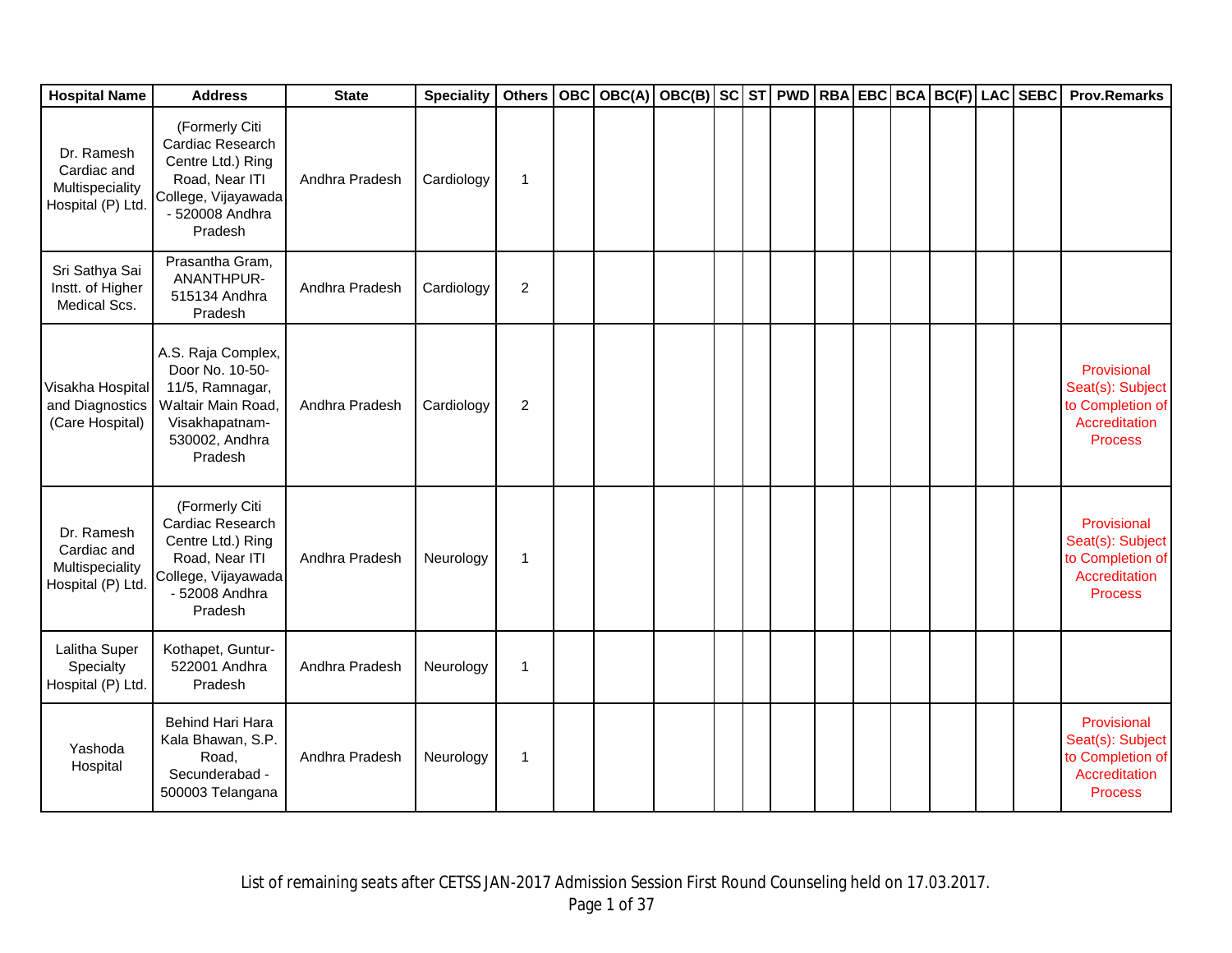| Indira Gandhi<br>Institute of<br>Cardiology, | PMCH Campus,<br>Ashok Raj Path<br>Patna-800004 Bihar                                                   | Bihar       | Cardiology                    | $\mathbf{1}$ |  |  |  |  |  |  | Provisional<br>Seat(s): Subject<br>to Completion of<br>Accreditation<br><b>Process</b>                                                                            |
|----------------------------------------------|--------------------------------------------------------------------------------------------------------|-------------|-------------------------------|--------------|--|--|--|--|--|--|-------------------------------------------------------------------------------------------------------------------------------------------------------------------|
| Indira Gandhi<br>Instt. of Med.<br>Scs       | Sheikhpura, PATNA-<br>14 Bihar                                                                         | Bihar       | Gastroenter<br>ology          | $\mathbf{1}$ |  |  |  |  |  |  |                                                                                                                                                                   |
| Ramkrishna<br>Care Hospital                  | Aurobindo Enclave,<br>N. H. 43, Dhamtari<br>Road, Pachpedhi<br>Naka, Raipur-<br>492001<br>Chhattisgarh | Chhatisgarh | Gastroenter<br>ology          | 1            |  |  |  |  |  |  | Provisional<br>Seat(s): Subject<br>to Completion of<br>Accreditation<br><b>Process</b>                                                                            |
| Army Hospital (R<br>(R)                      | Delhi Cantt., New<br>Delhi-10                                                                          | Delhi       | Cardio<br>Thoracic<br>Surgery | $\mathbf{1}$ |  |  |  |  |  |  | Subject to<br>acceptance of<br>terms and<br>conditions<br>issued by<br>Defense/hospital<br>and also<br>required to<br>submit an<br>undertaking in<br>this regard. |
| Army Hospital (R<br>(R)                      | Delhi Cantt., New<br>Delhi-10                                                                          | Delhi       | Cardiology                    | 1            |  |  |  |  |  |  | Subject to<br>acceptance of<br>terms and<br>conditions<br>issued by<br>Defense/hospital<br>and also<br>required to<br>submit an<br>undertaking in<br>this regard. |
| Batra Hospital &<br>Med.Res. Centre          | 1, Tuglakabad Instn.<br>Area, M.B. Road,<br>New Delhi-62                                               | Delhi       | Cardiology                    | 3            |  |  |  |  |  |  |                                                                                                                                                                   |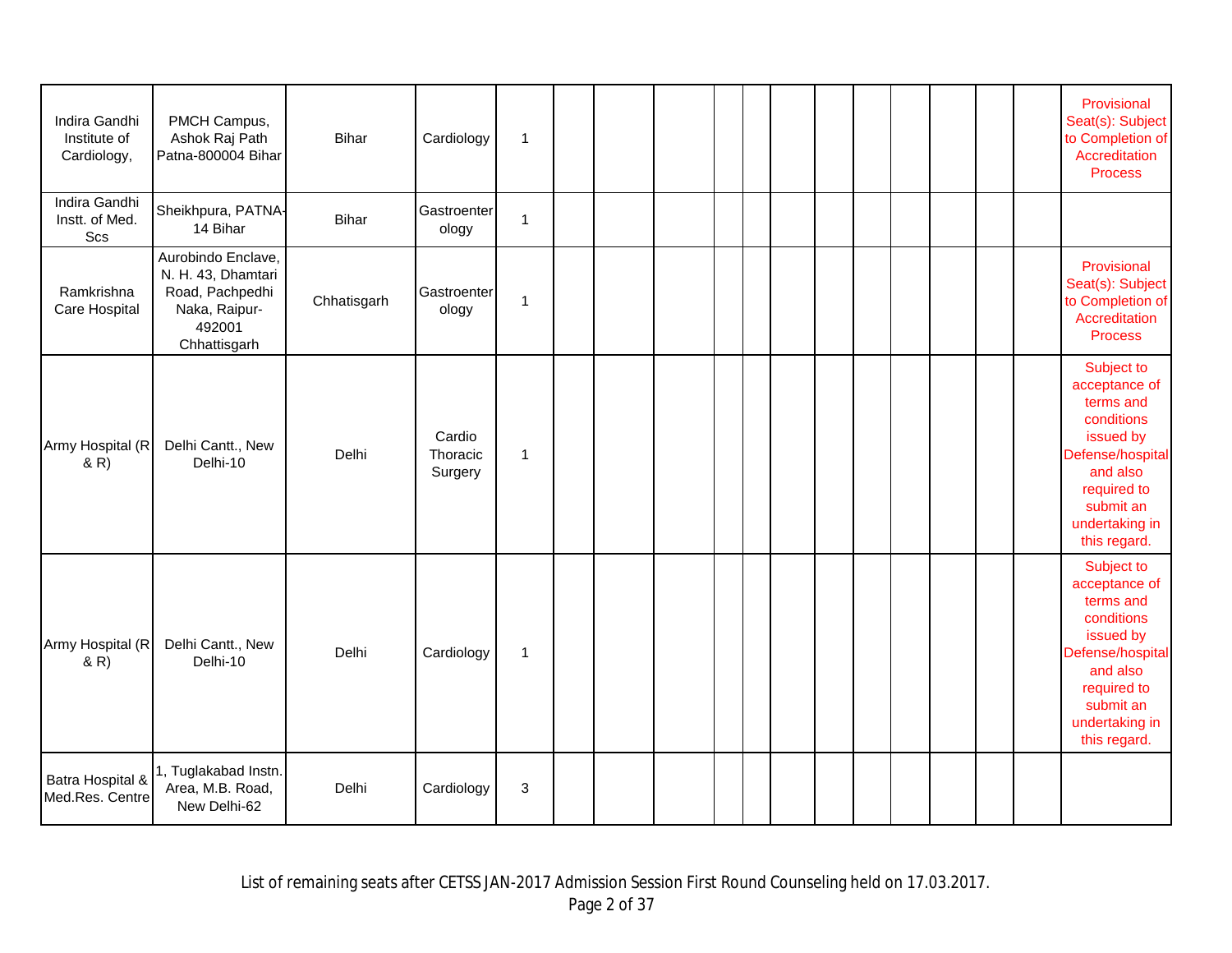| Delhi Heart &<br>Lung Institute,                | 3 mm, II,<br>Panchkuian Road,<br>New Delhi-110055                                                                                                              | Delhi | Cardiology | 3              |  |  |  |  |  |  |                                                                                        |
|-------------------------------------------------|----------------------------------------------------------------------------------------------------------------------------------------------------------------|-------|------------|----------------|--|--|--|--|--|--|----------------------------------------------------------------------------------------|
| Dr. B L Kapur<br>Memorial<br>Hospital,          | Pusa Road, New<br>Delhi-110005                                                                                                                                 | Delhi | Cardiology | 1              |  |  |  |  |  |  | Provisional<br>Seat(s): Subject<br>to Completion of<br>Accreditation<br><b>Process</b> |
| <b>Fortis Escorts</b><br><b>Heart Institute</b> | Okhla Road, New<br>Delhi-25                                                                                                                                    | Delhi | Cardiology | 5              |  |  |  |  |  |  |                                                                                        |
| <b>Fortis Hospital</b>                          | A- Block, Shalimar<br>Bagh, Delhi-<br>110088                                                                                                                   | Delhi | Cardiology | $\overline{c}$ |  |  |  |  |  |  |                                                                                        |
| <b>Holy Family</b><br>Hospital                  | Okhla, New Delhi-<br>110025                                                                                                                                    | Delhi | Cardiology | $\overline{c}$ |  |  |  |  |  |  | Provisional<br>Seat(s): Subject<br>to Completion of<br>Accreditation<br><b>Process</b> |
| Indraprastha<br>Apollo Hospitals                | Sarita Vihar, New<br>Delhi - 110076                                                                                                                            | Delhi | Cardiology | $\overline{c}$ |  |  |  |  |  |  |                                                                                        |
| Max Super<br>Specialty<br>Hospital              | 1, Press Enclave<br>Road, Saket, New<br>Delhi-110017                                                                                                           | Delhi | Cardiology | 4              |  |  |  |  |  |  |                                                                                        |
| Max Super<br>Specialty<br>Hospital              | (A unit of Balaji<br>Medical &<br>Diagnostic<br>Research Centre)<br>108A, Opp Sanchar<br>Apartments, IP<br>Extension,<br>Patparganj, New<br>Delhi-110092 Delhi | Delhi | Cardiology | $\overline{c}$ |  |  |  |  |  |  |                                                                                        |
| <b>National Heart</b><br>Institute,             | 49 Community<br>Centre, East of<br>Kailash, New Delhi-<br>65                                                                                                   | Delhi | Cardiology | 4              |  |  |  |  |  |  |                                                                                        |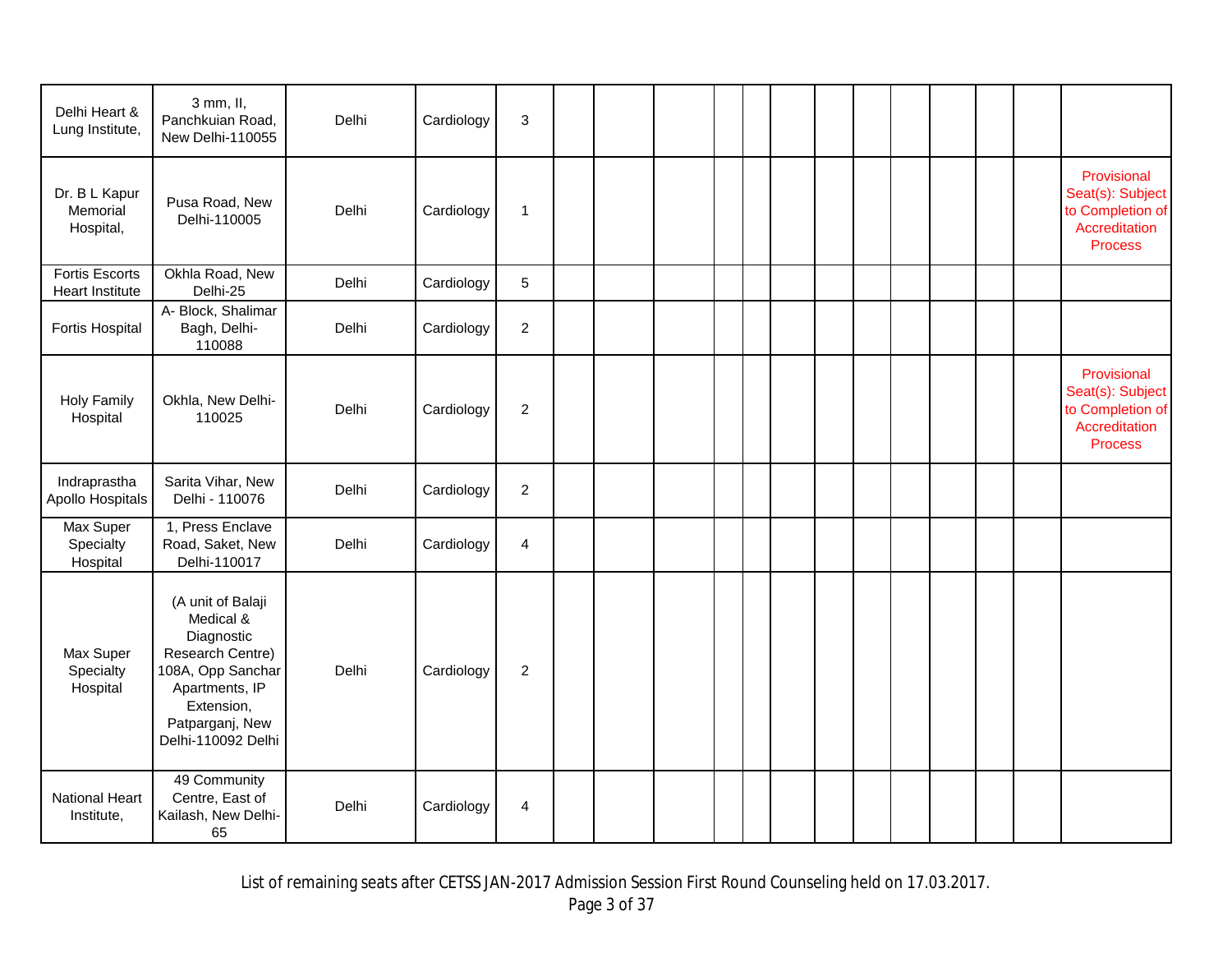| Shri Balaji<br><b>Action Medical</b><br>Institute,<br>Sir Ganga Ram<br>Hospital | FC-34, A-4,<br>Paschim Vihar, New<br>Delhi - 110063<br>Rajinder Nagar,<br>New Delhi-60 | Delhi<br>Delhi | Cardiology<br>Cardiology | $\overline{c}$<br>3 |  |  |  |  |  |  |                                                                                                                                                                   |
|---------------------------------------------------------------------------------|----------------------------------------------------------------------------------------|----------------|--------------------------|---------------------|--|--|--|--|--|--|-------------------------------------------------------------------------------------------------------------------------------------------------------------------|
| Indraprastha<br>Apollo Hospitals                                                | Sarita Vihar, New<br>Delhi - 110076                                                    | Delhi          | Endocrinolo<br>gу        | $\mathbf{1}$        |  |  |  |  |  |  |                                                                                                                                                                   |
| Army Hospital (R<br>& R)                                                        | Delhi Cantt., New<br>Delhi-10                                                          | Delhi          | Gastroenter<br>ology     | $\overline{c}$      |  |  |  |  |  |  | Subject to<br>acceptance of<br>terms and<br>conditions<br>issued by<br>Defense/hospital<br>and also<br>required to<br>submit an<br>undertaking in<br>this regard. |
| Batra Hospital &<br>Med.Res. Centre                                             | 1, Tuglakabad Instn.<br>Area, M.B. Road,<br>New Delhi-62                               | Delhi          | Gastroenter<br>ology     | 1                   |  |  |  |  |  |  |                                                                                                                                                                   |
| Dr. B L Kapur<br>Memorial<br>Hospital,                                          | Pusa Road, New<br>Delhi-110005                                                         | Delhi          | Gastroenter<br>ology     | 1                   |  |  |  |  |  |  |                                                                                                                                                                   |
| <b>Fortis Hospital</b>                                                          | A- Block, Shalimar<br>Bagh, Delhi-<br>110088                                           | Delhi          | Gastroenter<br>ology     | $\mathbf 1$         |  |  |  |  |  |  |                                                                                                                                                                   |
| Indraprastha<br>Apollo Hospitals                                                | Sarita Vihar, New<br>Delhi - 110076                                                    | Delhi          | Gastroenter<br>ology     | $\overline{c}$      |  |  |  |  |  |  |                                                                                                                                                                   |
| Max Super<br>Specialty<br>Hospital                                              | 1, Press Enclave<br>Road, Saket, New<br>Delhi-110017                                   | Delhi          | Gastroenter<br>ology     | 1                   |  |  |  |  |  |  |                                                                                                                                                                   |
| Pushpawati<br>Singhania<br>Hospital,                                            | Press Enclave,<br>Sheikh Sarai Ph-I,<br>New Delhi-17                                   | Delhi          | Gastroenter<br>ology     | 3                   |  |  |  |  |  |  |                                                                                                                                                                   |
| Sir Ganga Ram<br>Hospital                                                       | Rajinder Nagar,<br>New Delhi-60                                                        | Delhi          | Gastroenter<br>ology     | 4                   |  |  |  |  |  |  |                                                                                                                                                                   |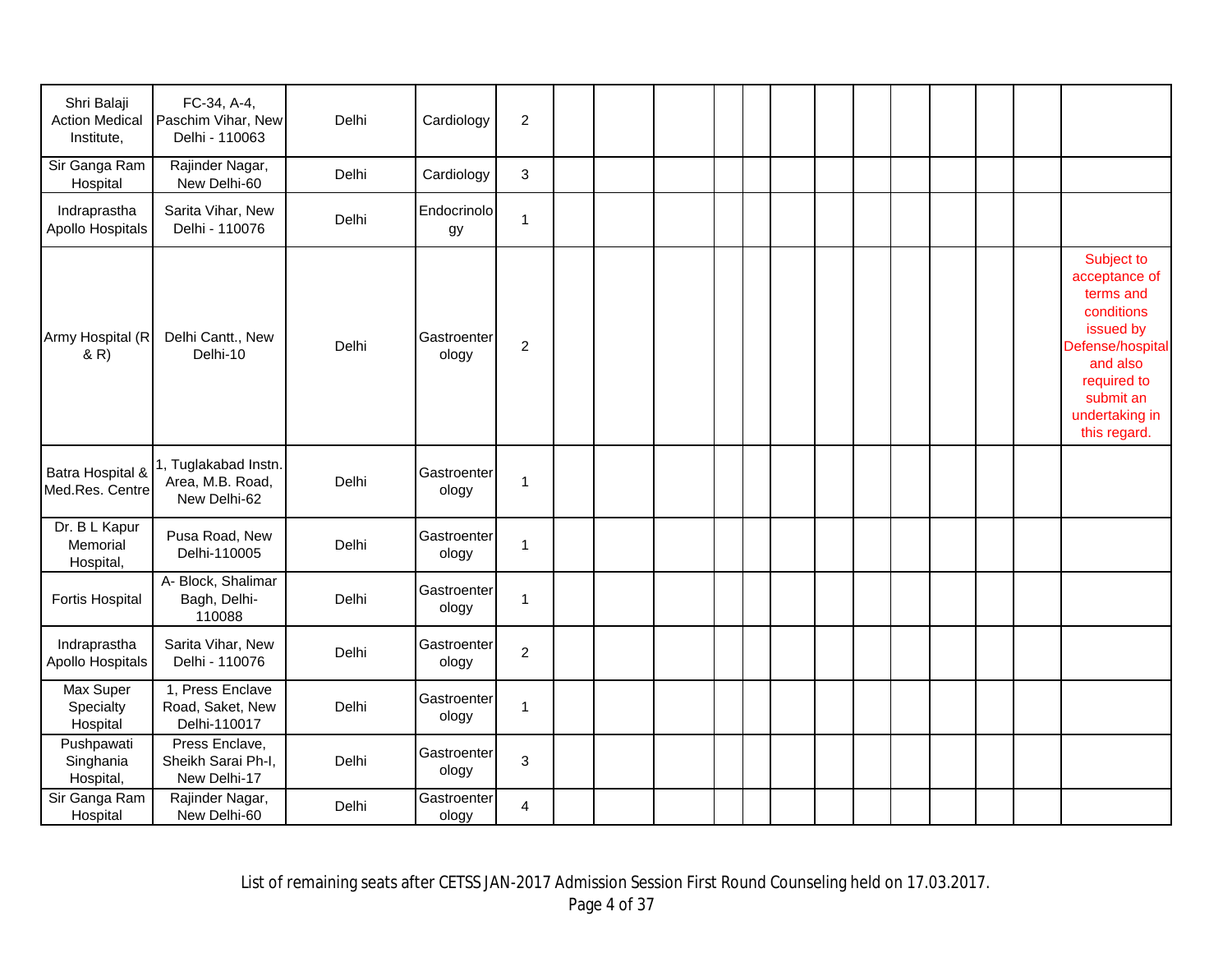| Dr. B L Kapur<br>Memorial<br>Hospital,                     | Pusa Road, New<br>Delhi-110005                              | Delhi | Hematology          | $\overline{2}$ |  |  |  |  |  |  | Provisional<br>Seat(s): Subject<br>to Completion of<br>Accreditation<br><b>Process</b>                                                                            |
|------------------------------------------------------------|-------------------------------------------------------------|-------|---------------------|----------------|--|--|--|--|--|--|-------------------------------------------------------------------------------------------------------------------------------------------------------------------|
| Rajiv Gandhi<br>Cancer Institute<br>and Research<br>Centre | Sec-5, Rohini, New<br>Delhi-110085 Delhi                    | Delhi | Hematology          | $\mathbf{1}$   |  |  |  |  |  |  |                                                                                                                                                                   |
| Sir Ganga Ram<br>Hospital                                  | Rajinder Nagar,<br>New Delhi-60                             | Delhi | Hematology          | $\overline{2}$ |  |  |  |  |  |  | Provisional<br>Seat(s): Subject<br>to Completion of<br>Accreditation<br><b>Process</b>                                                                            |
| <b>Action Cancer</b><br>hospital                           | H-2/FC-34, A-4<br>Paschim Vihar New<br>Delhi- 110063        | Delhi | Medical<br>Oncology | $\mathbf{1}$   |  |  |  |  |  |  |                                                                                                                                                                   |
| Army Hospital (R<br>(R)                                    | Delhi Cantt., New<br>Delhi-10                               | Delhi | Medical<br>Oncology | $\mathbf{1}$   |  |  |  |  |  |  | Subject to<br>acceptance of<br>terms and<br>conditions<br>issued by<br>Defense/hospital<br>and also<br>required to<br>submit an<br>undertaking in<br>this regard. |
| Dharamshila<br>Hospital and<br>Research<br>Centre,         | Dharamshila Marg,<br>Vasundara Enclave,<br>New Delhi-110096 | Delhi | Medical<br>Oncology | $\mathbf{1}$   |  |  |  |  |  |  |                                                                                                                                                                   |
| Indraprastha<br>Apollo Hospitals                           | Sarita Vihar, New<br>Delhi - 110076                         | Delhi | Medical<br>Oncology | $\mathbf{1}$   |  |  |  |  |  |  |                                                                                                                                                                   |
| Max Super<br>Specialty<br>Hospital                         | 1, Press Enclave<br>Road, Saket, New<br>Delhi-110017        | Delhi | Medical<br>Oncology | $\overline{c}$ |  |  |  |  |  |  |                                                                                                                                                                   |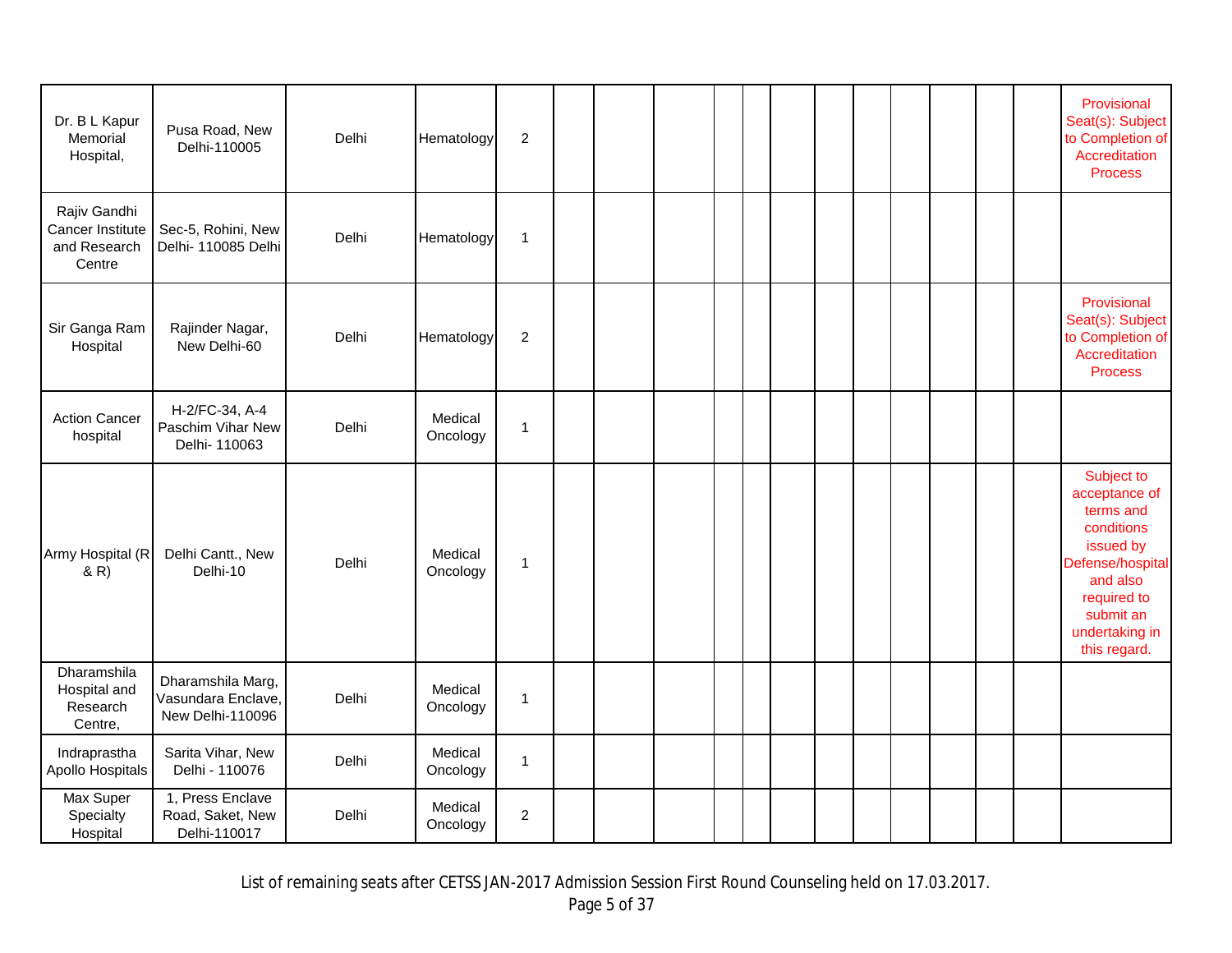| Rajiv Gandhi<br>Cancer Institute<br>and Research<br>Centre | Sec-5, Rohini, New<br>Delhi- 110085 Delhi                                              | Delhi | Medical<br>Oncology | 3                       |  |  |  |  |  |  |                                                                                        |
|------------------------------------------------------------|----------------------------------------------------------------------------------------|-------|---------------------|-------------------------|--|--|--|--|--|--|----------------------------------------------------------------------------------------|
| Sir Ganga Ram<br>Hospital                                  | Rajinder Nagar,<br>New Delhi-60                                                        | Delhi | Neonatolog<br>v     | 3                       |  |  |  |  |  |  |                                                                                        |
| Batra Hospital &<br>Medical<br><b>Research Centre</b>      | 1, Tuglakabad<br>Institutional Area,<br>Mehrauli Badarpu<br>Road, New Delhi-<br>110062 | Delhi | Nephrology          | $\mathbf{1}$            |  |  |  |  |  |  | Provisional<br>Seat(s): Subject<br>to Completion of<br>Accreditation<br><b>Process</b> |
| Dr. B L Kapur<br>Memorial<br>Hospital,                     | Pusa Road, New<br>Delhi-110005                                                         | Delhi | Nephrology          | $\mathbf{1}$            |  |  |  |  |  |  | Provisional<br>Seat(s): Subject<br>to Completion of<br>Accreditation<br><b>Process</b> |
| Indraprastha<br>Apollo Hospitals                           | Sarita Vihar, New<br>Delhi - 110076                                                    | Delhi | Nephrology          | 3                       |  |  |  |  |  |  |                                                                                        |
| Institute of Liver<br>and Biliary<br>Sciences,             | D-1, Vasant Kunj,<br>New Delhi-110070                                                  | Delhi | Nephrology          | $\overline{c}$          |  |  |  |  |  |  | Provisional<br>Seat(s): Subject<br>to Completion of<br>Accreditation<br><b>Process</b> |
| Max Super<br>Specialty<br>Hospital                         | 1, Press Enclave<br>Road, Saket, New<br>Delhi-110017                                   | Delhi | Nephrology          | $\overline{2}$          |  |  |  |  |  |  |                                                                                        |
| Pushpawati<br>Singhania<br>Hospital,                       | Press Enclave,<br>Sheikh Sarai Ph-I,<br>New Delhi-17                                   | Delhi | Nephrology          | $\mathbf{1}$            |  |  |  |  |  |  |                                                                                        |
| Sir Ganga Ram<br>Hospital                                  | Rajinder Nagar,<br>New Delhi-60                                                        | Delhi | Nephrology          | $\overline{\mathbf{4}}$ |  |  |  |  |  |  |                                                                                        |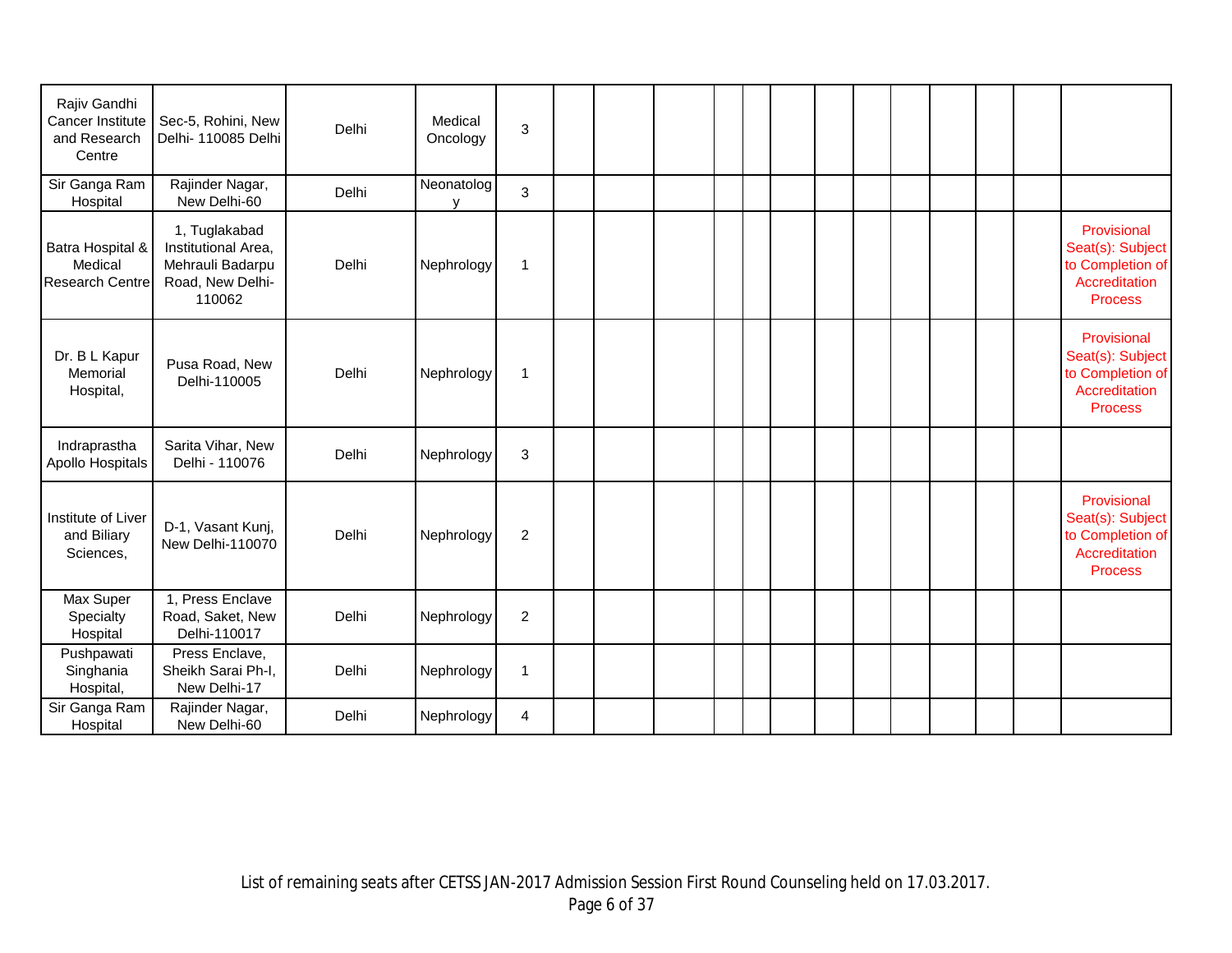| Army Hospital (R<br>(R)                | Delhi Cantt., New<br>Delhi-10                            | Delhi | Neurology             | 1              |  |  |  |  |  |  | Subject to<br>acceptance of<br>terms and<br>conditions<br>issued by<br>Defense/hospital<br>and also<br>required to<br>submit an<br>undertaking in<br>this regard. |
|----------------------------------------|----------------------------------------------------------|-------|-----------------------|----------------|--|--|--|--|--|--|-------------------------------------------------------------------------------------------------------------------------------------------------------------------|
| Batra Hospital &<br>Med.Res. Centre    | 1, Tuglakabad Instn.<br>Area, M.B. Road,<br>New Delhi-62 | Delhi | Neurology             | 1              |  |  |  |  |  |  |                                                                                                                                                                   |
| Dr. B L Kapur<br>Memorial<br>Hospital, | Pusa Road, New<br>Delhi-110005                           | Delhi | Neurology             | 1              |  |  |  |  |  |  | Provisional<br>Seat(s): Subject<br>to Completion of<br>Accreditation<br><b>Process</b>                                                                            |
| Indraprastha<br>Apollo Hospitals       | Sarita Vihar, New<br>Delhi - 110076                      | Delhi | Neurology             | 2              |  |  |  |  |  |  |                                                                                                                                                                   |
| Max Super<br>Specialty<br>Hospital     | 1, Press Enclave<br>Road, Saket, New<br>Delhi-110017     | Delhi | Neurology             | $\overline{a}$ |  |  |  |  |  |  |                                                                                                                                                                   |
| Sir Ganga Ram<br>Hospital              | Rajinder Nagar,<br>New Delhi-60                          | Delhi | Neurology             | $\overline{c}$ |  |  |  |  |  |  |                                                                                                                                                                   |
| Army Hospital (R<br>(R)                | Delhi Cantt., New<br>Delhi-10                            | Delhi | Paediatric<br>Surgery | 1              |  |  |  |  |  |  | Subject to<br>acceptance of<br>terms and<br>conditions<br>issued by<br>Defense/hospital<br>and also<br>required to<br>submit an<br>undertaking in<br>this regard. |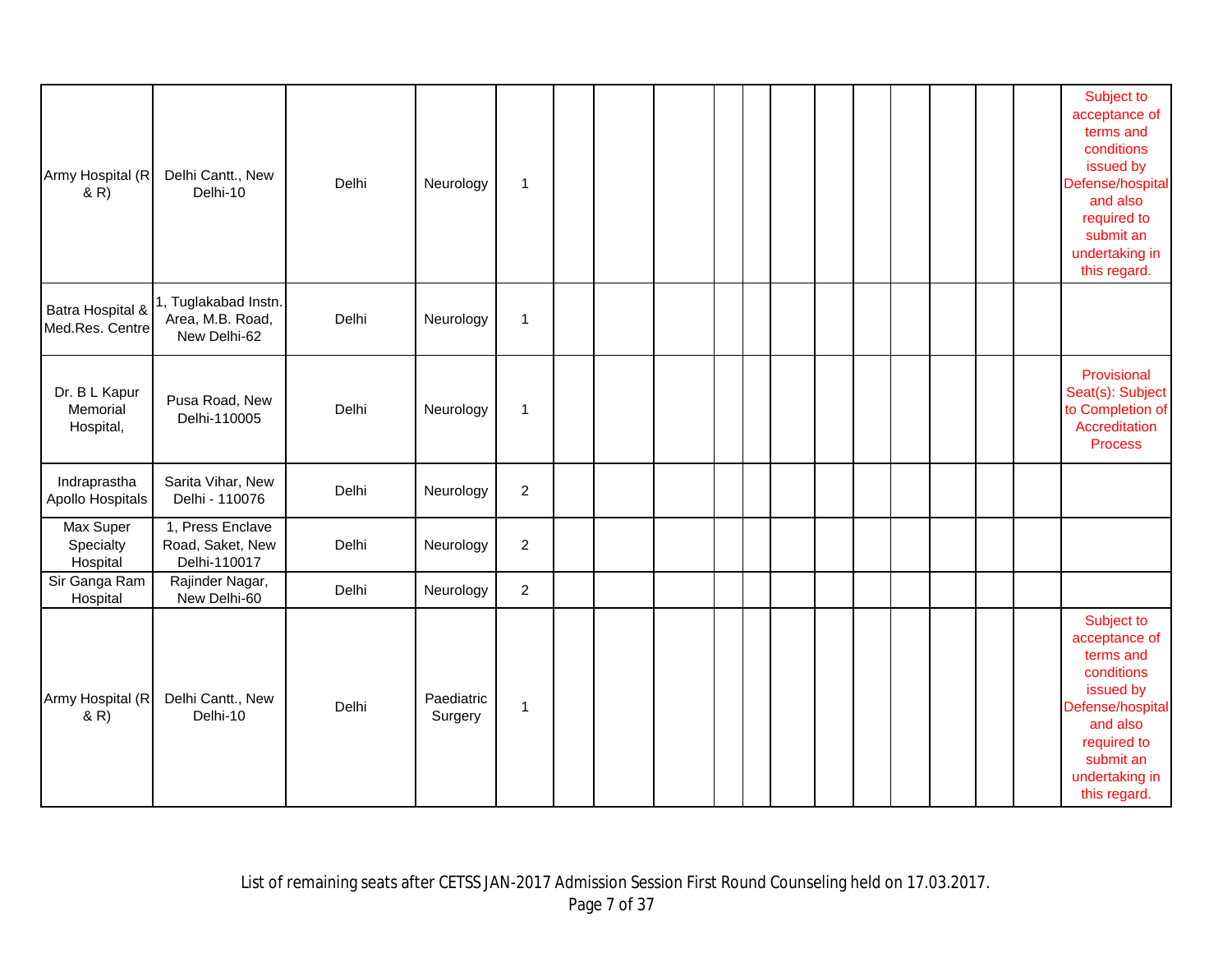| Indraprastha<br>Apollo Hospitals                           | Delhi Mathura<br>Road, Sarita Vihar,<br>New Delhi - 110076                                       | Delhi   | Paediatric<br>Surgery   | 1              |  |  |  |  |  |  | Provisional<br>Seat(s): Subject<br>to Completion of<br>Accreditation<br><b>Process</b> |
|------------------------------------------------------------|--------------------------------------------------------------------------------------------------|---------|-------------------------|----------------|--|--|--|--|--|--|----------------------------------------------------------------------------------------|
| <b>Fortis Escorts</b><br><b>Heart Institute</b>            | Okhla Road, New<br>Delhi-25                                                                      | Delhi   | Pediatric<br>Cardiology | 3              |  |  |  |  |  |  |                                                                                        |
| Indraprastha<br>Apollo Hospitals                           | Sarita Vihar, New<br>Delhi - 110076                                                              | Delhi   | Pediatric<br>Cardiology | 1              |  |  |  |  |  |  | Provisional<br>Seat(s): Subject<br>to Completion of<br>Accreditation<br><b>Process</b> |
| Indraprastha<br>Apollo Hospitals                           | Sarita Vihar, New<br>Delhi - 110076                                                              | Delhi   | Rheumatol<br>ogy        | 1              |  |  |  |  |  |  | Provisional<br>Seat(s): Subject<br>to Completion of<br>Accreditation<br><b>Process</b> |
| Apollo Hospital<br>International                           | Plot No. 1A, GIDC<br>Estate Bhat, District<br>Gandhi Nagar -<br>382428 Gujarat                   | Gujarat | Cardiology              | $\overline{c}$ |  |  |  |  |  |  |                                                                                        |
| <b>Bankers Heart</b><br>Institute,                         | Near Tagorenagar,<br>Opp. Suryakiran<br>Complex, Old Padra<br>Road, Vadodara -<br>390015 Gujarat | Gujarat | Cardiology              | $\overline{c}$ |  |  |  |  |  |  | Provisional<br>Seat(s): Subject<br>to Completion of<br>Accreditation<br><b>Process</b> |
| Care Hospital of<br>Medical<br>Sciences (CIMS<br>Hospital) | Near Shukan Mall,<br>Opp. Science city<br>Road, Ahmedabad-<br>380060 Gujarat                     | Gujarat | Cardiology              | $\overline{c}$ |  |  |  |  |  |  | Provisional<br>Seat(s): Subject<br>to Completion of<br>Accreditation<br><b>Process</b> |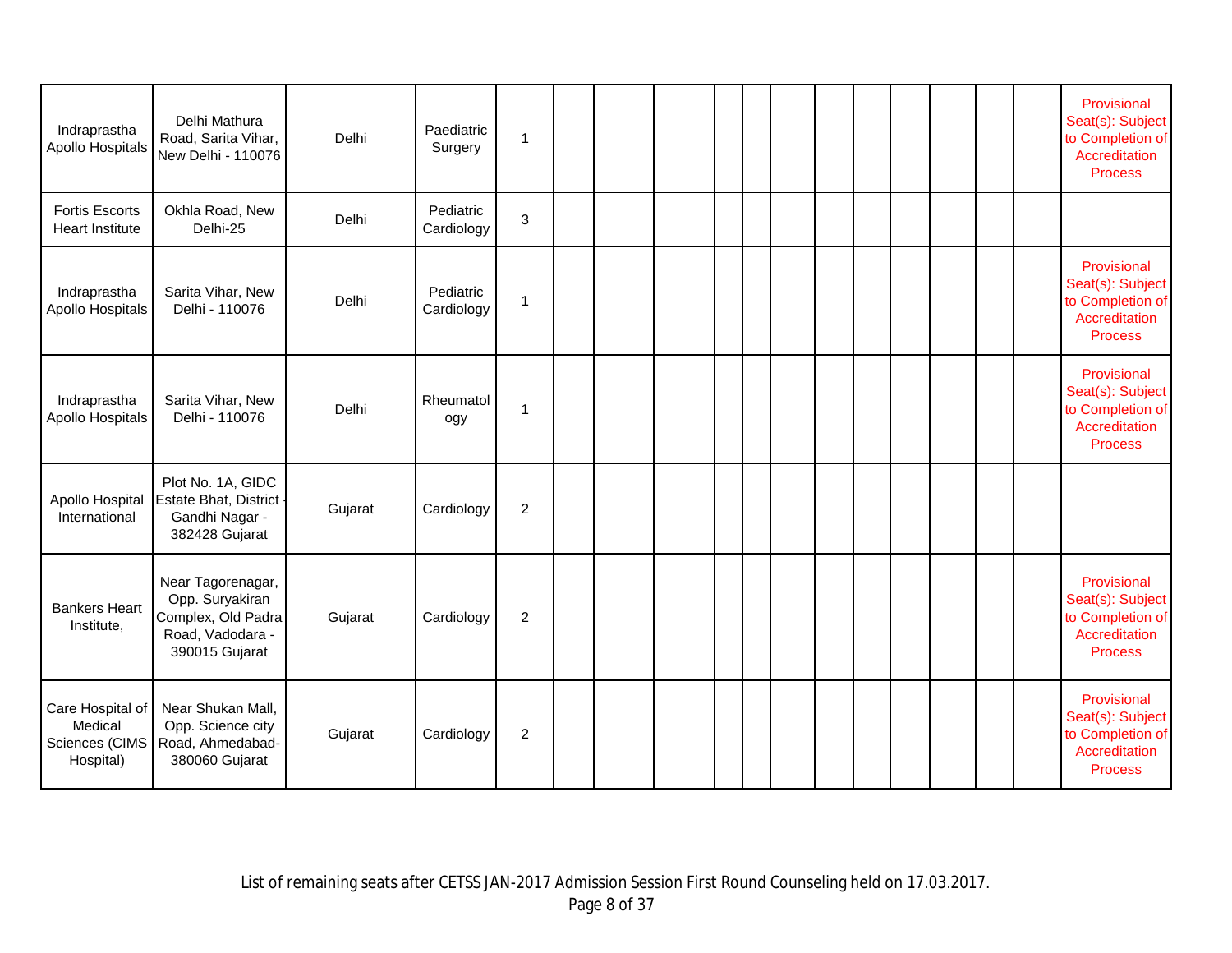| N M Virani<br>Wockhardt<br>Hospital                                      | Kalawad Road,<br>Rajkot-360005<br>Gujarat                                                                                                                                                                       | Gujarat | Cardiology                    | 1              |  |  |  |  |  |  | Provisional<br>Seat(s): Subject<br>to Completion of<br>Accreditation<br><b>Process</b> |
|--------------------------------------------------------------------------|-----------------------------------------------------------------------------------------------------------------------------------------------------------------------------------------------------------------|---------|-------------------------------|----------------|--|--|--|--|--|--|----------------------------------------------------------------------------------------|
| Shree Mahavir<br>Health and<br><b>Medical Relief</b><br>Society Hospital | (Smt. R B Shah<br>Mahavir Super<br><b>Specialty Hospital</b><br>and Shri B D Mehta<br><b>Mahavir Heart</b><br>Institute) Shree<br>Mahavir Health<br>Campus,<br>Athwagate, Ring<br>Road, Surat-395001<br>Gujarat | Gujarat | Cardiology                    | $\mathbf 1$    |  |  |  |  |  |  |                                                                                        |
| Apollo Hospital<br>International                                         | Plot No. 1A, GIDC<br>Estate Bhat, District<br>Gandhi Nagar -<br>382428 Gujarat                                                                                                                                  | Gujarat | Medical<br>Oncology           | $\overline{c}$ |  |  |  |  |  |  |                                                                                        |
| Mulijibhai Patel<br>Urological<br>Hospital                               | Dr. Virendra Desai<br>Rd, NADIAD-<br>387001 Gujarat                                                                                                                                                             | Gujarat | Nephrology                    | 4              |  |  |  |  |  |  |                                                                                        |
| Medanta-The<br>Medicity                                                  | Sector-38, Gurgaon,<br>Haryana-122001                                                                                                                                                                           | Haryana | Cardio<br>Thoracic<br>Surgery | $\overline{c}$ |  |  |  |  |  |  |                                                                                        |
| Artemis Health<br>Institute                                              | Sector 51, Gurgaon-<br>122001 Haryana                                                                                                                                                                           | Haryana | Cardiology                    | 1              |  |  |  |  |  |  | Provisional<br>Seat(s): Subject<br>to Completion of<br>Accreditation<br><b>Process</b> |
| Medanta-The<br>Medicity                                                  | Sector-38, Gurgaon,<br>Haryana-122001                                                                                                                                                                           | Haryana | Cardiology                    | 3              |  |  |  |  |  |  |                                                                                        |
| Medanta-The<br>Medicity                                                  | Sector-38, Gurgaon,<br>Haryana-122001                                                                                                                                                                           | Haryana | Endocrinolo<br>gу             | 3              |  |  |  |  |  |  |                                                                                        |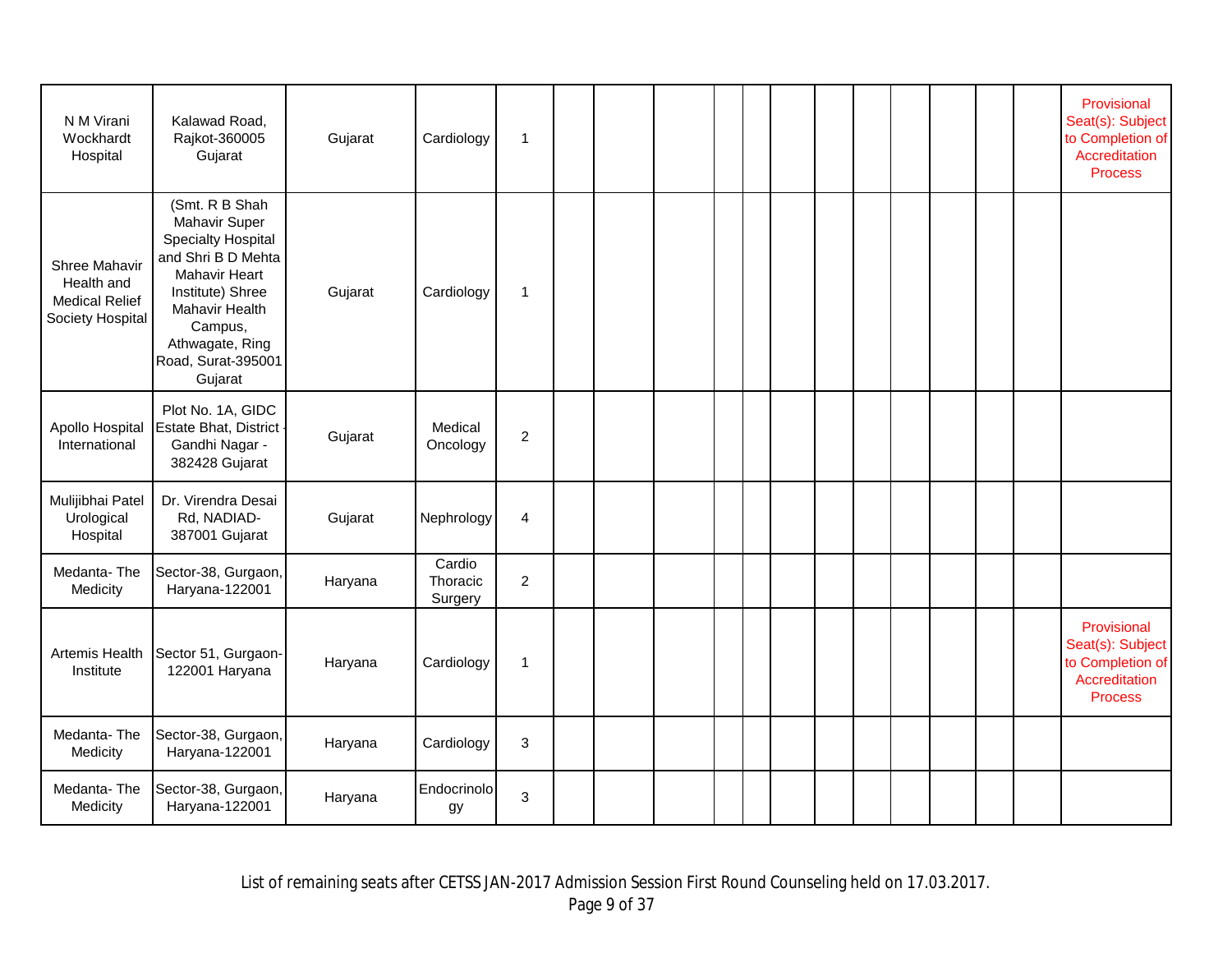| Artemis Health<br>Institute                     | Sector 51, Gurgaon-<br>122001 Haryana                                                           | Haryana | Gastroenter<br>ology | $\overline{2}$ |  |  |  |  |  |  | Provisional<br>Seat(s): Subject<br>to Completion of<br>Accreditation<br><b>Process</b> |
|-------------------------------------------------|-------------------------------------------------------------------------------------------------|---------|----------------------|----------------|--|--|--|--|--|--|----------------------------------------------------------------------------------------|
| Medanta-The<br>Medicity                         | Sector-38, Gurgaon,<br>Haryana-122001                                                           | Haryana | Gastroenter<br>ology | 3              |  |  |  |  |  |  |                                                                                        |
| Artemis Health<br>Institute                     | Sector 51, Gurgaon-<br>122001 Haryana                                                           | Haryana | Medical<br>Oncology  | $\overline{c}$ |  |  |  |  |  |  | Provisional<br>Seat(s): Subject<br>to Completion of<br>Accreditation<br><b>Process</b> |
| <b>Fortis Memorial</b><br>Research<br>Institute | Sector-44, Opposite<br><b>HUDA CITY centre</b><br>Metro Station,<br>Gurgaon, Haryana-<br>122002 | Haryana | Medical<br>Oncology  | $\mathbf{1}$   |  |  |  |  |  |  |                                                                                        |
| Medanta-The<br>Medicity                         | Sector-38, Gurgaon,<br>Haryana-122001                                                           | Haryana | Medical<br>Oncology  | 3              |  |  |  |  |  |  |                                                                                        |
| Artemis Health<br>Institute                     | Sector 51, Gurgaon-<br>122001 Haryana                                                           | Haryana | Nephrology           | $\overline{c}$ |  |  |  |  |  |  |                                                                                        |
| Medanta-The<br>Medicity                         | Sector-38, Gurgaon,<br>Haryana-122001                                                           | Haryana | Nephrology           | $\overline{4}$ |  |  |  |  |  |  |                                                                                        |
| Medanta-The<br>Medicity                         | Sector-38, Gurgaon,<br>Haryana-122001                                                           | Haryana | Neurology            | 3              |  |  |  |  |  |  |                                                                                        |
| Paras Hospitals                                 | C-1, Shushant Lok,<br>Phase-1, Gurgaon-<br>122002, Haryana                                      | Haryana | Neurology            | 2              |  |  |  |  |  |  | Provisional<br>Seat(s): Subject<br>to Completion of<br>Accreditation<br><b>Process</b> |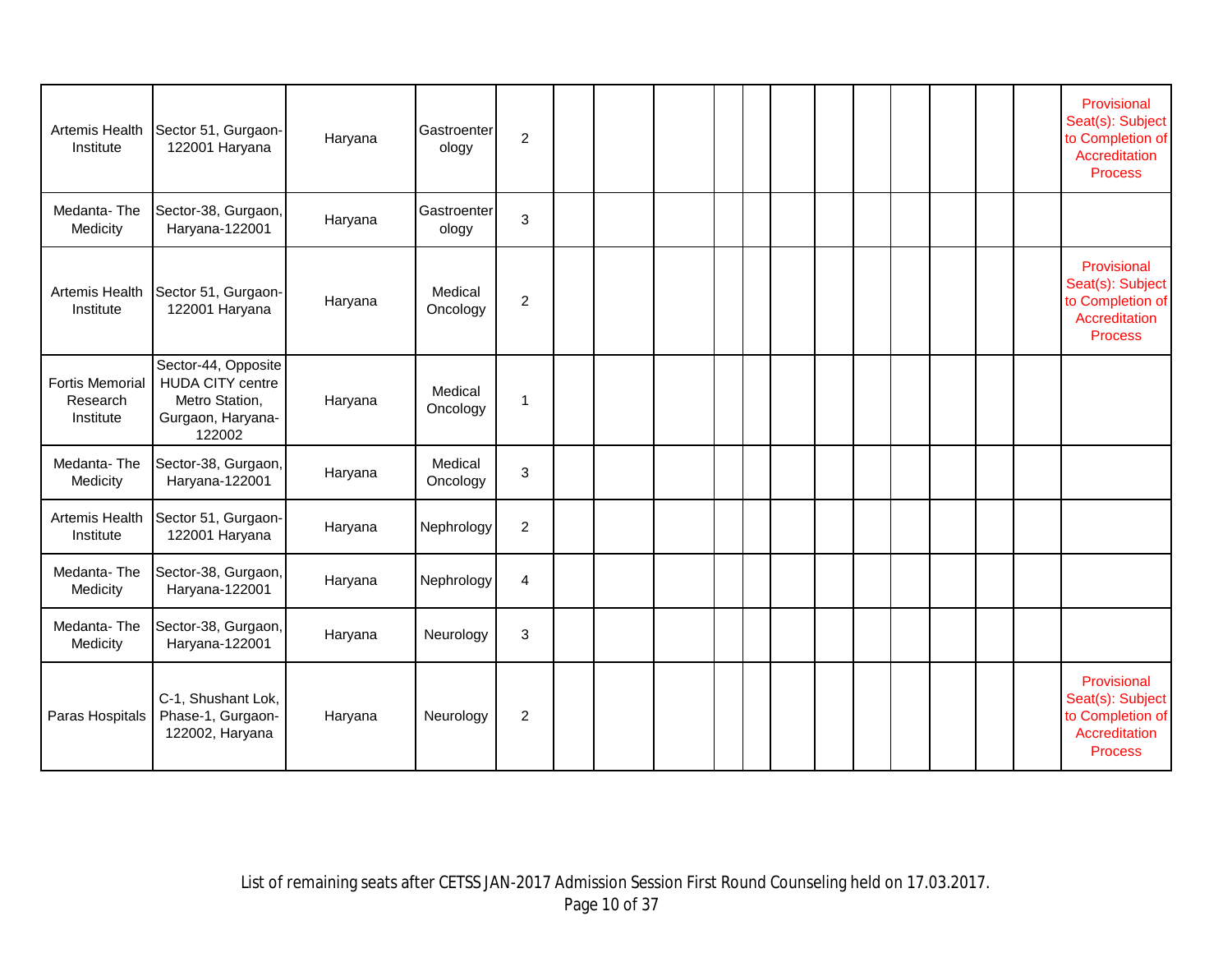| Medanta-The<br>Medicity                        | Sector-38, Gurgaon,<br>Haryana-122001                                                       | Haryana              | Pediatric<br>Cardiology | $\mathbf 2$    |  |  |  |  |  |  | Provisional<br>Seat(s): Subject<br>to Completion of<br>Accreditation<br>Process        |
|------------------------------------------------|---------------------------------------------------------------------------------------------|----------------------|-------------------------|----------------|--|--|--|--|--|--|----------------------------------------------------------------------------------------|
| Medanta-The<br>Medicity                        | Sector-38, Gurgaon,<br>Haryana-122001                                                       | Haryana              | Rheumatol<br>ogy        | $\overline{2}$ |  |  |  |  |  |  |                                                                                        |
| Government<br><b>Medical College</b>           | Karan-Nagar,<br>Srinagar, Kashmir-<br>190010                                                | Jammu and<br>Kashmir | Gastroenter<br>ology    | $\overline{c}$ |  |  |  |  |  |  |                                                                                        |
| Apollo Hospital                                | 154/11, Opp. I.I.M.,<br>Bannerghatta Road,<br>Bangalore-560076<br>Karnataka                 | Karnataka            | Cardiology              | 3              |  |  |  |  |  |  |                                                                                        |
| Fortis Hospital,                               | 11, Cunningham<br>Road, Bangalore -<br>52 Karnataka                                         | Karnataka            | Cardiology              | $\overline{c}$ |  |  |  |  |  |  |                                                                                        |
| <b>Fortis Hospitals</b>                        | 154/9, Opp. IIMB<br>Bannerghatta Road,<br>Bangalore - 560076<br>Karnataka                   | Karnataka            | Cardiology              | $\overline{c}$ |  |  |  |  |  |  |                                                                                        |
| Kasturba<br><b>Medical College</b><br>Hospital | Dr. B R Ambedkar<br>Circle, Mangalore-<br>575001 Karnataka                                  | Karnataka            | Cardiology              | $\overline{c}$ |  |  |  |  |  |  | Provisional<br>Seat(s): Subject<br>to Completion of<br>Accreditation<br><b>Process</b> |
| <b>Manipal Hospital</b>                        | 98 Rustum Bagh,<br>Airport Road,<br>Bangalore - 17<br>Karnataka                             | Karnataka            | Cardiology              | $\overline{c}$ |  |  |  |  |  |  |                                                                                        |
| Narayana<br>Hrudayalaya,                       | 258/A,<br>Bommasandra<br>Industrial Area,<br>Anekal Taluk,<br>Bangalore-560099<br>Karnataka | Karnataka            | Cardiology              | 4              |  |  |  |  |  |  |                                                                                        |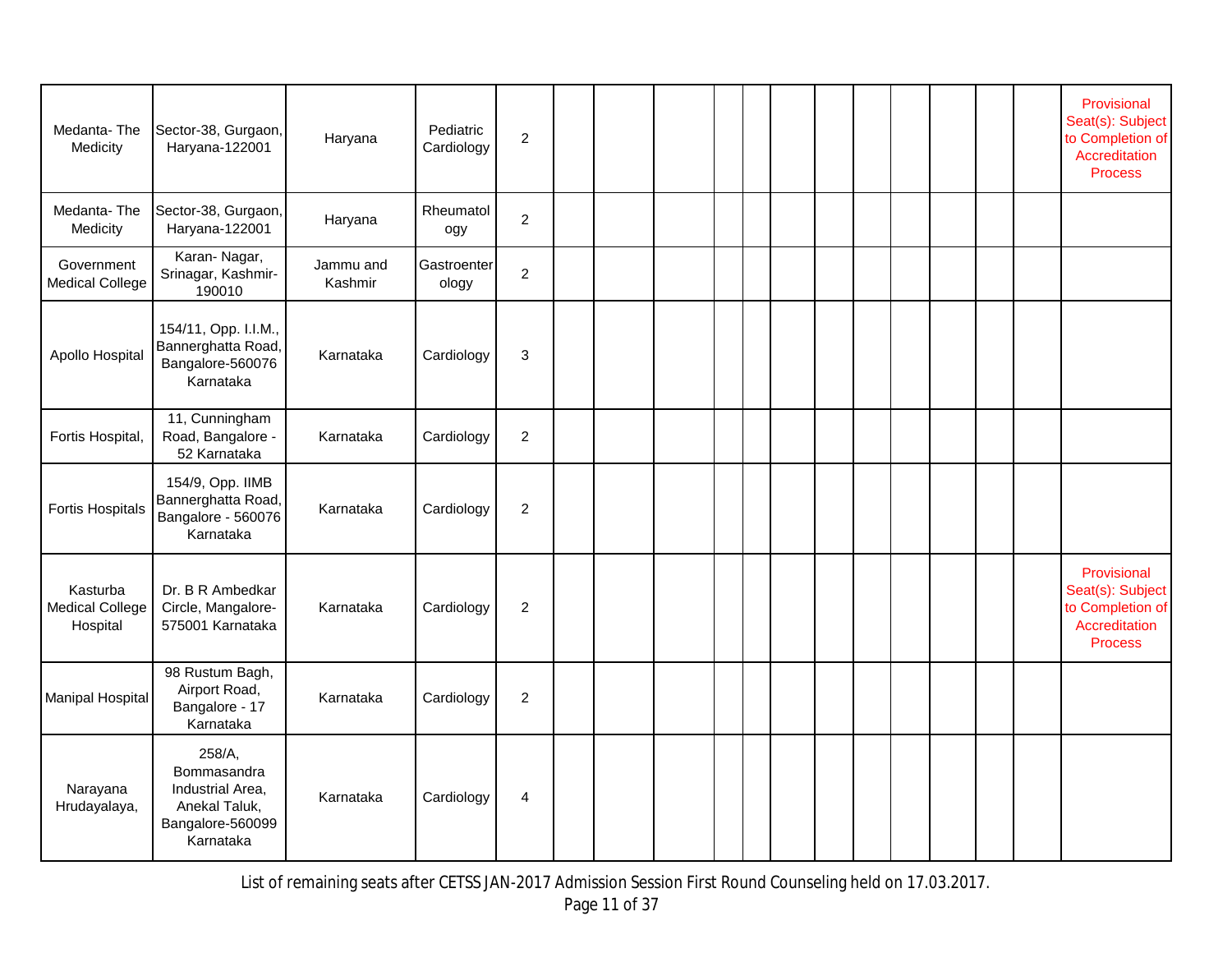| Sri Sathya Sai<br>Instt. of Higher<br>Medical<br>Sciences | Whitefield,<br>Bangalore-66<br>Karnataka                                                    | Karnataka | Cardiology           | $\overline{2}$ |  |  |  |  |  |  |                                                                                        |
|-----------------------------------------------------------|---------------------------------------------------------------------------------------------|-----------|----------------------|----------------|--|--|--|--|--|--|----------------------------------------------------------------------------------------|
| Kasturba<br><b>Medical College</b><br>Hospital            | Dr. B R Ambedkar<br>Circle, Mangalore-<br>575001 Karnataka                                  | Karnataka | Gastroenter<br>ology | $\overline{c}$ |  |  |  |  |  |  | Provisional<br>Seat(s): Subject<br>to Completion of<br>Accreditation<br><b>Process</b> |
| <b>Manipal Hospital</b>                                   | 98 Rustum Bagh,<br>Airport Road,<br>Bangalore - 17<br>Karnataka                             | Karnataka | Gastroenter<br>ology | $\overline{c}$ |  |  |  |  |  |  |                                                                                        |
| Narayana<br>Hrudayalaya,                                  | 258/A,<br>Bommasandra<br>Industrial Area,<br>Anekal Taluk,<br>Bangalore-560099<br>Karnataka | Karnataka | Gastroenter<br>ology | $\overline{c}$ |  |  |  |  |  |  |                                                                                        |
| Narayana<br>Hrudayalaya,                                  | 258/A,<br>Bommasandra<br>Industrial Area,<br>Anekal Taluk,<br>Bangalore-560099<br>Karnataka | Karnataka | Hematology           | $\overline{2}$ |  |  |  |  |  |  |                                                                                        |
| Apollo Hospital                                           | 154/11, Opp. I.I.M.,<br>Bannerghatta Road,<br>Bangalore-560076<br>Karnataka                 | Karnataka | Medical<br>Oncology  | $\sqrt{2}$     |  |  |  |  |  |  |                                                                                        |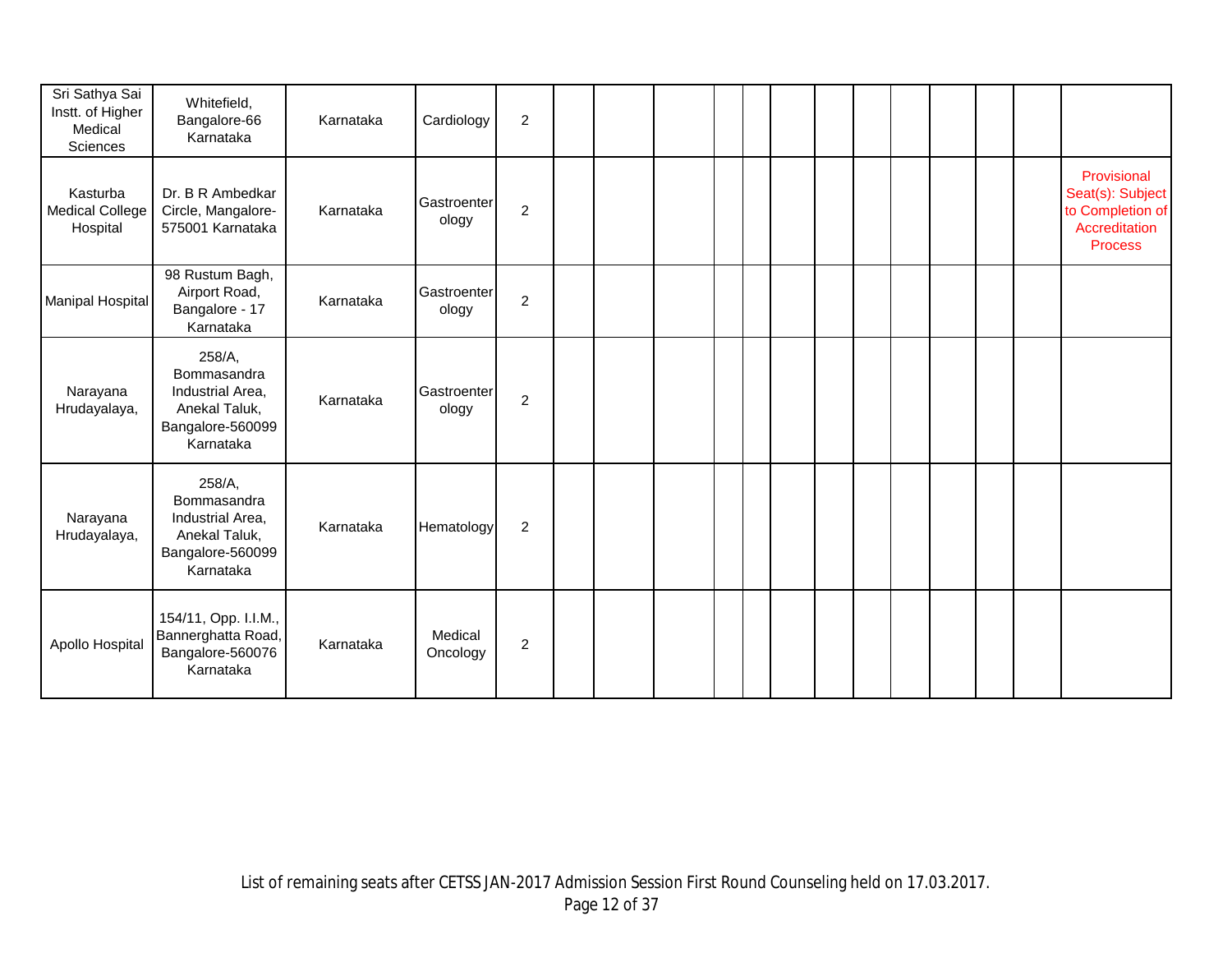| HealthCare<br><b>Global Specialty</b><br>Hospital, | (Formerly<br>Bangalore Institute<br>of Oncology) 44-<br>45/2, 2nd Cross,<br>Raja Rammohan<br>Roy Extension,<br>Bangalore-560027<br>Karnataka | Karnataka | Medical<br>Oncology | $\mathbf{1}$            |  |  |  |  |  |  | Provisional<br>Seat(s): Subject<br>to Completion of<br>Accreditation<br><b>Process</b> |
|----------------------------------------------------|----------------------------------------------------------------------------------------------------------------------------------------------|-----------|---------------------|-------------------------|--|--|--|--|--|--|----------------------------------------------------------------------------------------|
| <b>Manipal Hospital</b>                            | 98 Rustum Bagh,<br>Old Airport Road,<br>Bangalore - 560017<br>Karnataka                                                                      | Karnataka | Medical<br>Oncology | $\overline{c}$          |  |  |  |  |  |  | Provisional<br>Seat(s): Subject<br>to Completion of<br>Accreditation<br><b>Process</b> |
| <b>Manipal Hospital</b>                            | 98 Rustum Bagh,<br>Airport Road,<br>Bangalore - 17<br>Karnataka                                                                              | Karnataka | Neonatolog<br>у     | $\mathsf 3$             |  |  |  |  |  |  |                                                                                        |
| Apollo Hospital                                    | 159/11, Opp. I.I.M.,<br>Bannerghatta Road,<br>Bangalore-560076<br>Karnataka                                                                  | Karnataka | Nephrology          | $\overline{c}$          |  |  |  |  |  |  | Provisional<br>Seat(s): Subject<br>to Completion of<br>Accreditation<br><b>Process</b> |
| <b>Manipal Hospital</b>                            | 98 Rustum Bagh,<br>Airport Road,<br>Bangalore - 17<br>Karnataka                                                                              | Karnataka | Nephrology          | $\overline{\mathbf{4}}$ |  |  |  |  |  |  |                                                                                        |
| Narayana<br>Hrudayalaya,                           | 258/A,<br>Bommasandra<br>Industrial Area,<br>Anekal Taluk,<br>Bangalore-560099<br>Karnataka                                                  | Karnataka | Nephrology          | 4                       |  |  |  |  |  |  |                                                                                        |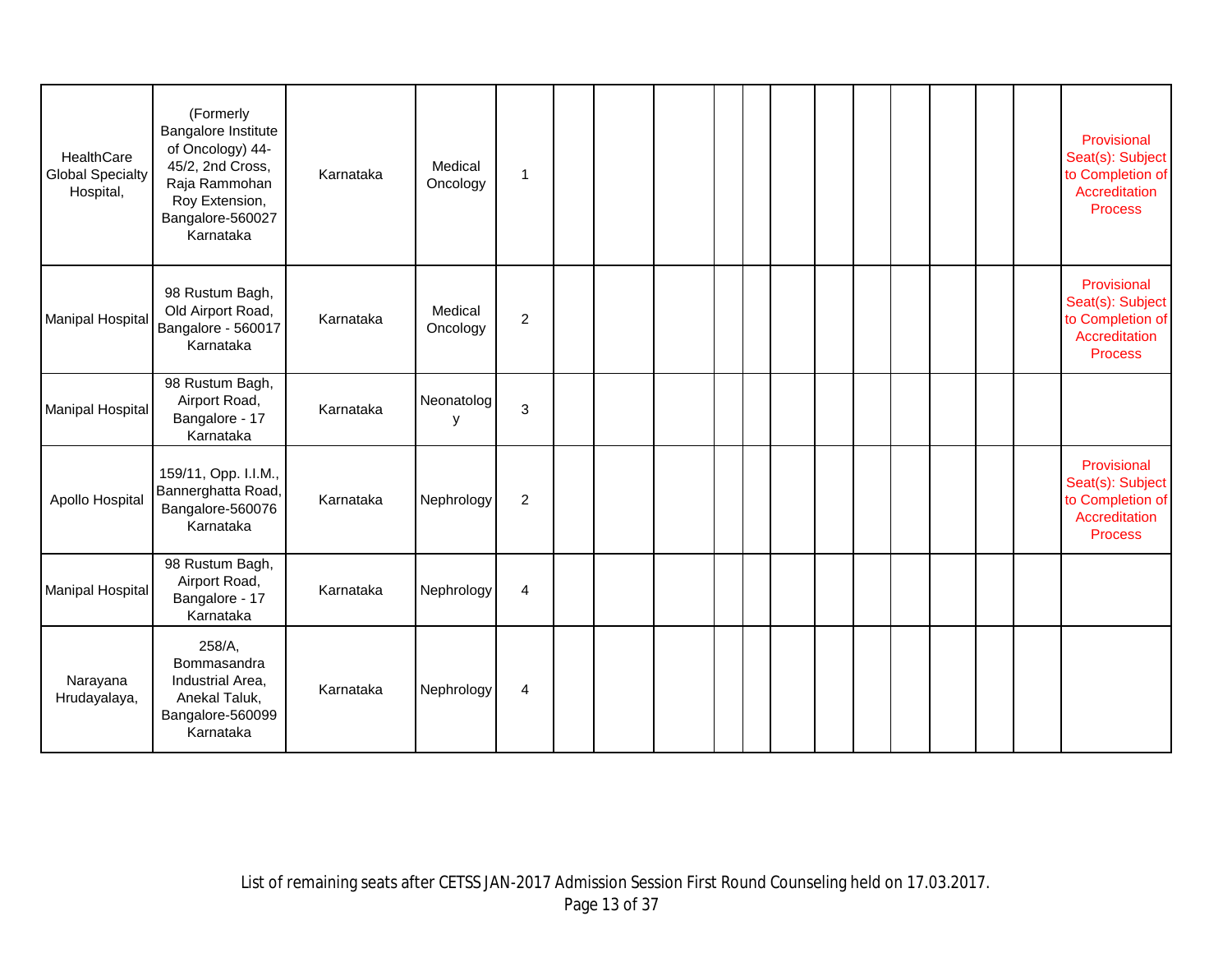| <b>NU Hospitals</b><br>Private Ltd.                   | Door No. 4/1, West<br>of chord Road,<br>Rajajjinagar, Next to<br>ISKCON Temple,<br>Bangalore-560010,<br>Karnataka | Karnataka | Nephrology              | $\mathbf{1}$   |  |  |  |  |  |  | Provisional<br>Seat(s): Subject<br>to Completion of<br>Accreditation<br><b>Process</b> |
|-------------------------------------------------------|-------------------------------------------------------------------------------------------------------------------|-----------|-------------------------|----------------|--|--|--|--|--|--|----------------------------------------------------------------------------------------|
| Kasturba<br><b>Medical College</b><br>Hospital        | Dr. B R Ambedkar<br>Circle, Mangalore-<br>575001 Karnataka                                                        | Karnataka | Neurology               | $\mathbf{3}$   |  |  |  |  |  |  | Provisional<br>Seat(s): Subject<br>to Completion of<br>Accreditation<br><b>Process</b> |
| Manipal Hospital                                      | 98 Rustum Bagh,<br>Airport Road,<br>Bangalore - 17<br>Karnataka                                                   | Karnataka | Neurology               | $\overline{c}$ |  |  |  |  |  |  |                                                                                        |
| Narayana<br>Hrudayalaya,                              | 258/A,<br>Bommasandra<br>Industrial Area,<br>Anekal Taluk,<br>Bangalore-560099<br>Karnataka                       | Karnataka | Neurology               | 4              |  |  |  |  |  |  |                                                                                        |
| Narayana<br>Hrudayalaya,                              | 258/A,<br>Bommasandra<br>Industrial Area,<br>Anekal Taluk,<br>Bangalore-560099<br>Bnagalore                       | Karnataka | Pediatric<br>Cardiology | 3              |  |  |  |  |  |  |                                                                                        |
| Ananthapuri<br>Hospitals and<br>Research<br>Institute | Chacka NH Bypass,<br>Thiruvananthapura<br>m Kerala-695024                                                         | Kerala    | Cardiology              | $\overline{4}$ |  |  |  |  |  |  |                                                                                        |
| Kerala Institute<br>of Medical<br>Sciences            | P B No.1, Anayara<br>P O, Trivandrum,<br>Kerala                                                                   | Kerala    | Cardiology              | $\overline{2}$ |  |  |  |  |  |  |                                                                                        |
| Lisie Medical<br>Institution,                         | P.O. Box 3053,<br>KOCHI-18 Kerala                                                                                 | Kerala    | Cardiology              | 3              |  |  |  |  |  |  |                                                                                        |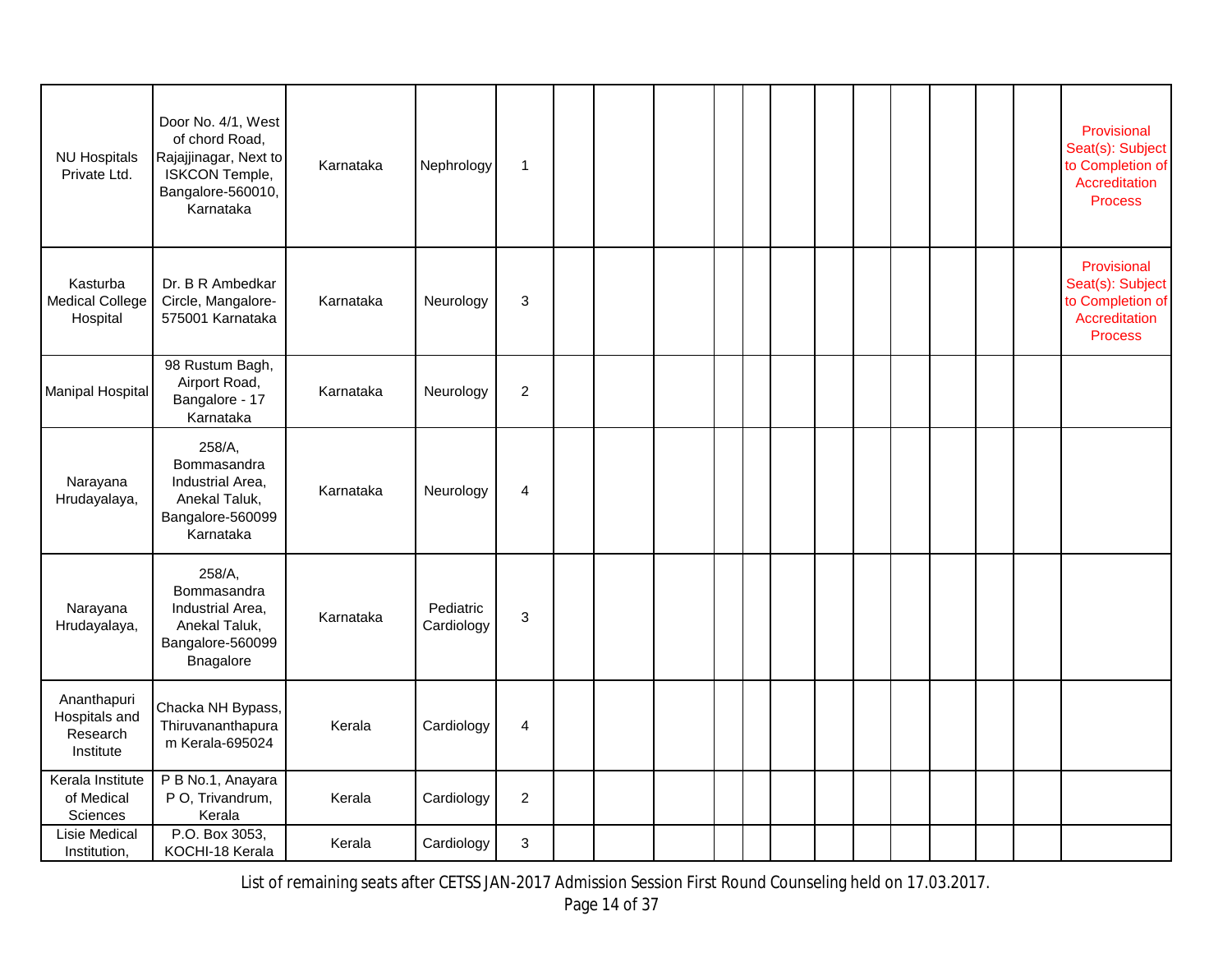| Little Flower<br>Hospital &<br>Research<br>Centre,    | Post Box No. 23,<br>ANGAMALY -<br>683572 Kerala                        | Kerala | Cardiology           | $\mathbf{1}$     |  |  |  |  |  |  |                                                                                        |
|-------------------------------------------------------|------------------------------------------------------------------------|--------|----------------------|------------------|--|--|--|--|--|--|----------------------------------------------------------------------------------------|
|                                                       | Pachalam,<br>Lourdes Hospital Ernakulam, KOCHI-<br>682012 Kerala       | Kerala | Cardiology           | $\mathbf 1$      |  |  |  |  |  |  | Provisional<br>Seat(s): Subject<br>to Completion of<br>Accreditation<br><b>Process</b> |
| Malabar Institute<br>of Medical<br><b>Sciences</b>    | Mini Bye Pass,<br>Govindapuram P.o,<br>KOZHIKODE-<br>673016 Kerala     | Kerala | Cardiology           | 4                |  |  |  |  |  |  |                                                                                        |
| <b>Medical Trust</b><br>Hospital                      | M. G. Road, KOCHI-<br>16 Kerala                                        | Kerala | Cardiology           | $\overline{c}$   |  |  |  |  |  |  |                                                                                        |
| Kerala Institute<br>of Medical<br>Sciences            | P B No.1, Anayara<br>P O, Trivandrum,<br>Kerala                        | Kerala | Gastroenter<br>ology | $\boldsymbol{2}$ |  |  |  |  |  |  | Provisional<br>Seat(s): Subject<br>to Completion of<br>Accreditation<br><b>Process</b> |
| Lakeshore<br>Hospital & Res.<br>Centre                | NH 47 - Bye Pass,<br>Maradu, Nettoor,<br>KOCHI - 682304<br>Kerala      | Kerala | Gastroenter<br>ology | $\overline{c}$   |  |  |  |  |  |  |                                                                                        |
| <b>Medical Trust</b><br>Hospital                      | M. G. Road, KOCHI-<br>16 Kerala                                        | Kerala | Gastroenter<br>ology | $\mathbf{1}$     |  |  |  |  |  |  |                                                                                        |
| <b>PVS Memorial</b><br>Hospital                       | Kaloor, Kochi - 17<br>Kerala                                           | Kerala | Gastroenter<br>ology | $\overline{c}$   |  |  |  |  |  |  |                                                                                        |
| Lakeshore<br>Hospital &<br>Research Centre            | NH 47 - Bye Pass,<br>Nettoor P.O.,<br>Maradu, KOCHI -<br>682040 Kerala | Kerala | Medical<br>Oncology  | $\overline{c}$   |  |  |  |  |  |  |                                                                                        |
| Kerala Institute<br>of Medical<br>Sciences            | P B No.1, Anayara<br>P O, Trivandrum,<br>Kerala                        | Kerala | Neonatolog<br>у      | $\overline{c}$   |  |  |  |  |  |  |                                                                                        |
| Ananthapuri<br>Hospitals and<br>Research<br>Institute | Chacka NH Bypass,<br>Thiruvananthapura<br>m Kerala-695024              | Kerala | Nephrology           | 1                |  |  |  |  |  |  |                                                                                        |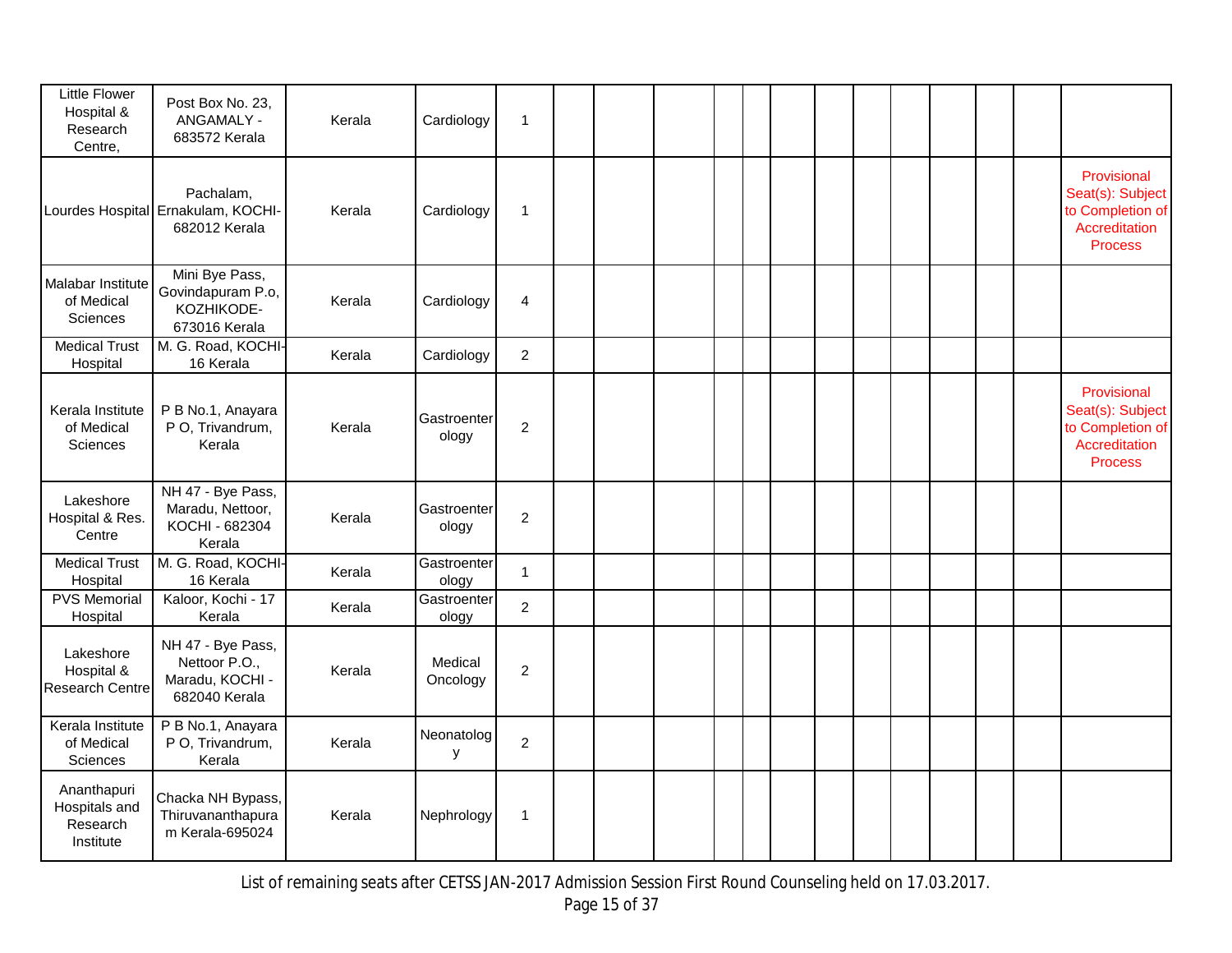| Aster Medcity,                                        | Kuttisahib Road,<br>Near Kothas Bridge,<br>South Chittoor P.<br>O., Cheranalloor,<br>Kochi-682027<br>Kerala | Kerala         | Nephrology           | $\sqrt{2}$     |  |  |  |  |  |  | Provisional<br>Seat(s): Subject<br>to Completion of<br>Accreditation<br><b>Process</b> |
|-------------------------------------------------------|-------------------------------------------------------------------------------------------------------------|----------------|----------------------|----------------|--|--|--|--|--|--|----------------------------------------------------------------------------------------|
| Kerala Institute<br>of Medical<br>Sciences            | P B No.1, Anayara<br>P O, Trivandrum,<br>Kerala                                                             | Kerala         | Nephrology           | 3              |  |  |  |  |  |  |                                                                                        |
| Malabar Institute<br>of Medical<br>Sciences           | Mini Bye Pass,<br>Govindapuram P.o,<br>Calicut-673016<br>Kerala                                             | Kerala         | Nephrology           | $\overline{c}$ |  |  |  |  |  |  | Provisional<br>Seat(s): Subject<br>to Completion of<br>Accreditation<br><b>Process</b> |
| Ananthapuri<br>Hospitals and<br>Research<br>Institute | Chacka NH Bypass,<br>Thiruvananthapura<br>m Kerala-695024                                                   | Kerala         | Neuro<br>Surgery     | $\mathbf 1$    |  |  |  |  |  |  | Provisional<br>Seat(s): Subject<br>to Completion of<br>Accreditation<br><b>Process</b> |
| Malabar Institute<br>of Medical<br>Sciences           | Mini Bye Pass,<br>Govindapuram P.o,<br>Calicut-673016<br>Kerala                                             | Kerala         | Neuro<br>Surgery     | 1              |  |  |  |  |  |  | Provisional<br>Seat(s): Subject<br>to Completion of<br>Accreditation<br><b>Process</b> |
| Kerala Institute<br>of Medical<br>Sciences            | P B No.1, Anayara<br>P O, Trivandrum,<br>Kerala                                                             | Kerala         | Neurology            | $\overline{2}$ |  |  |  |  |  |  |                                                                                        |
| Choithram<br>Hospital & Res.<br>Centre                | Manik Bagh Road,<br>INDORE-14<br>Madhya Pradesh                                                             | Madhya Pradesh | Gastroenter<br>ology | $\overline{c}$ |  |  |  |  |  |  |                                                                                        |
| Choithram<br>Hospital & Res.<br>Centre                | Manik Bagh Road,<br>INDORE-14<br>Madhya Pradesh                                                             | Madhya Pradesh | Neurology            | $\mathbf 1$    |  |  |  |  |  |  |                                                                                        |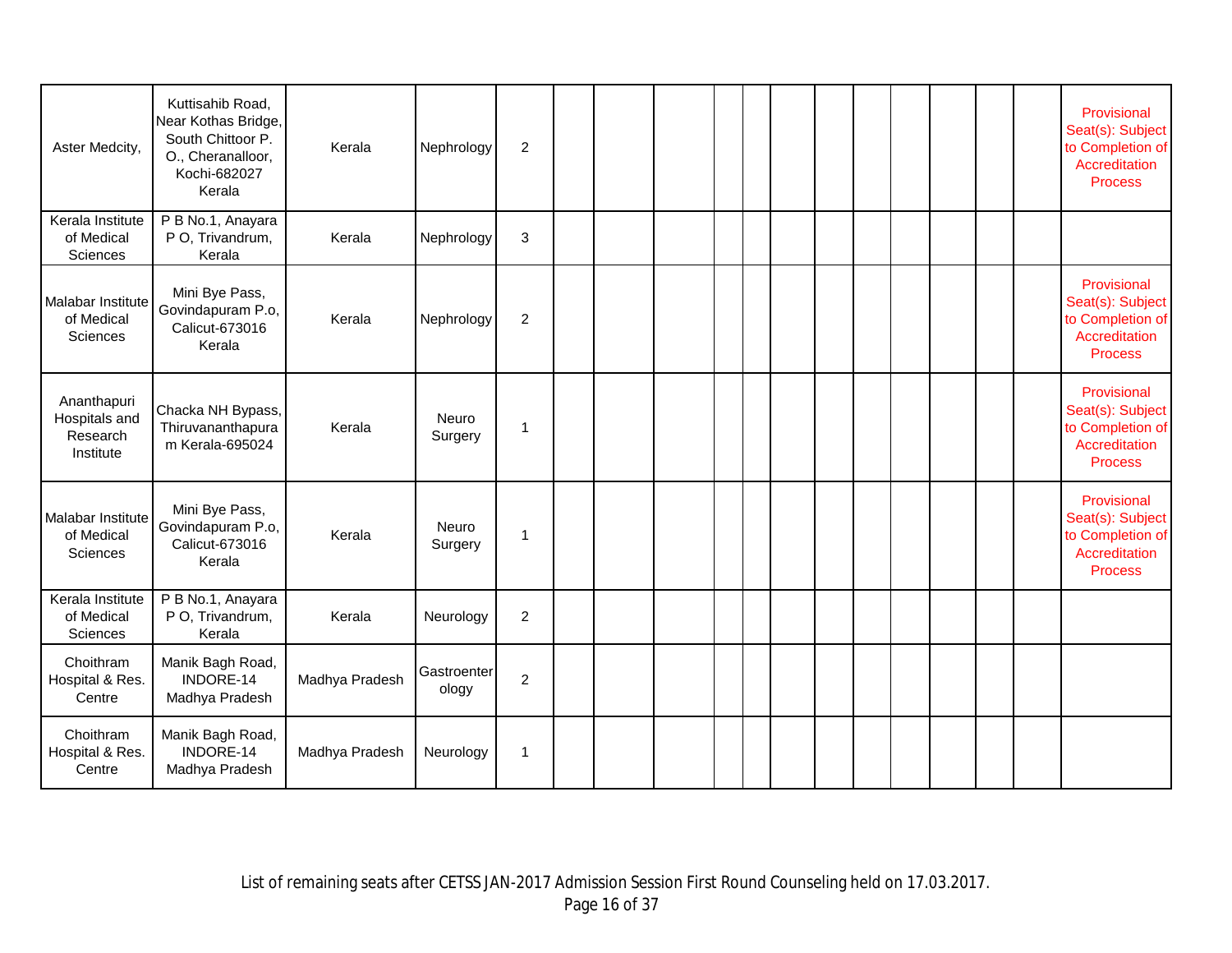| Asian Heart<br>Institute,                                         | G/N Block, Bandra<br>Kurla Complex,<br>Bandra (East),<br>Mumbai-400051<br>Maharashtra | Maharashtra | Cardiology | $\overline{c}$ |  |  |  |  |  |  |                                                                                        |
|-------------------------------------------------------------------|---------------------------------------------------------------------------------------|-------------|------------|----------------|--|--|--|--|--|--|----------------------------------------------------------------------------------------|
| Deenanath<br>Mangeshkar<br>Hospital and<br><b>Research Centre</b> | Erandwane, Pune -<br>411004<br>Maharashtra                                            | Maharashtra | Cardiology | 1              |  |  |  |  |  |  |                                                                                        |
| Dr. B. Nanavati<br>Hospital                                       | Vivekanand Rd.,<br>Vile Parle West,<br>Mumbai-56<br>Maharashtra                       | Maharashtra | Cardiology | $\overline{c}$ |  |  |  |  |  |  |                                                                                        |
| Fortis Hospital                                                   | Mulund Goregaon<br>Link Road, Mumbai-<br>400078<br>Maharashtra                        | Maharashtra | Cardiology | $\overline{2}$ |  |  |  |  |  |  |                                                                                        |
| <b>Holy Family</b><br>Hospital                                    | St. Andrew's Road,<br>Bandra West,<br>Mumbai-400050<br>Maharashtra                    | Maharashtra | Cardiology | 3              |  |  |  |  |  |  |                                                                                        |
| Jaslok Hospital<br>& Res. Centre                                  | 15, Deshmukh<br>Marg, Mumbai-26<br>Maharashtra                                        | Maharashtra | Cardiology | $\overline{c}$ |  |  |  |  |  |  | Provisional<br>Seat(s): Subject<br>to Completion of<br>Accreditation<br><b>Process</b> |
| Jehangir<br>Hospital                                              | 32, Sassoon Road,<br>Pune-411001<br>Maharashtra                                       | Maharashtra | Cardiology | $\overline{2}$ |  |  |  |  |  |  | Provisional<br>Seat(s): Subject<br>to Completion of<br>Accreditation<br><b>Process</b> |
| Lilavati Hospital<br>& Res. Centre                                | A-791, Bandra<br>Reclaimation,<br>Bandra West,<br>Mumbai - 50<br>Maharashtra          | Maharashtra | Cardiology | $\overline{2}$ |  |  |  |  |  |  |                                                                                        |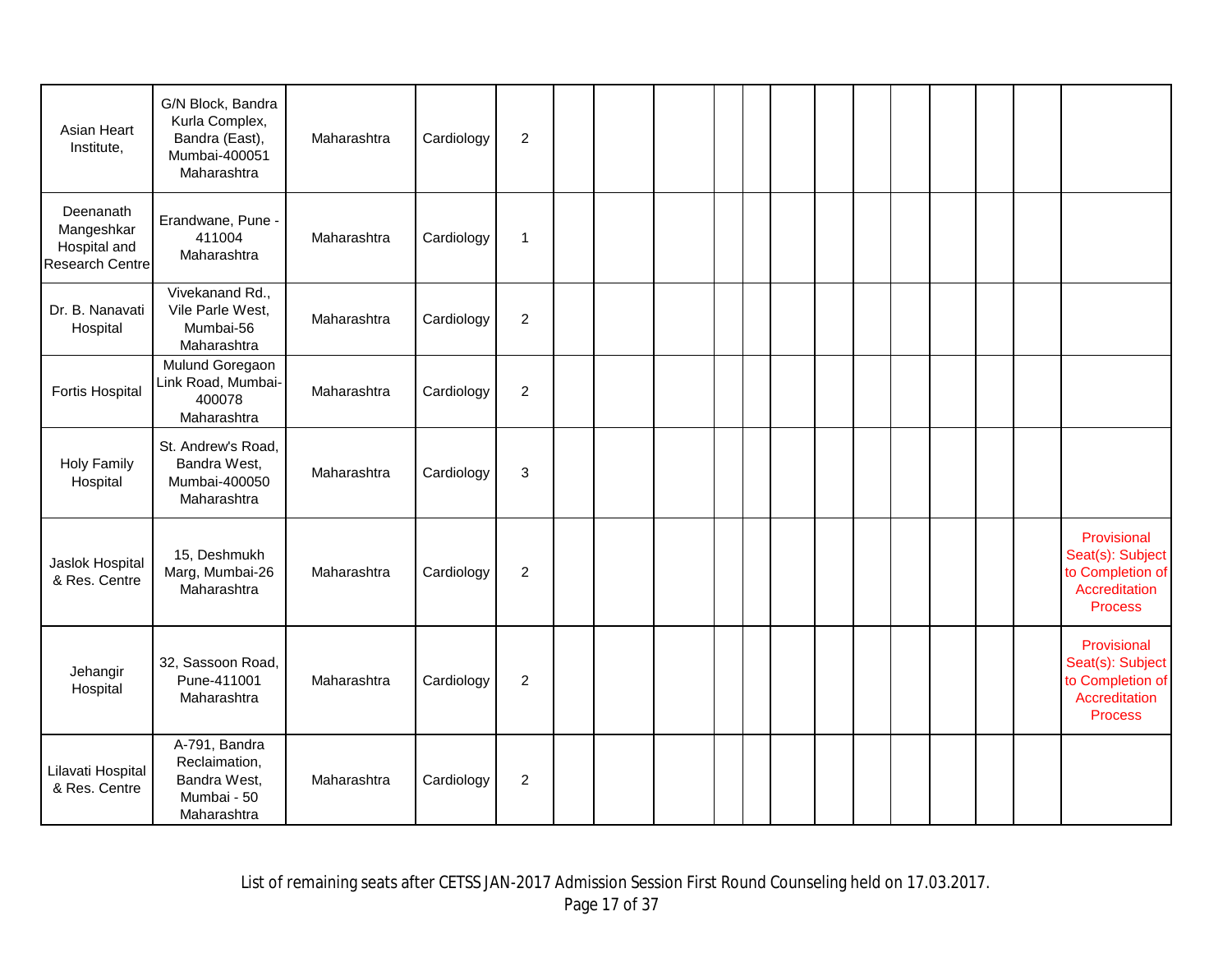| P.D. Hinduja<br>National<br>Hospital                            | and Medical<br>Research Centre,<br>Veer Savarkar<br>Marg, Mahim,<br>Mumbai-400016<br>Maharashtra               | Maharashtra | Cardiology           | $\overline{c}$ |  |  |  |  |  |  |                                                                                        |
|-----------------------------------------------------------------|----------------------------------------------------------------------------------------------------------------|-------------|----------------------|----------------|--|--|--|--|--|--|----------------------------------------------------------------------------------------|
| Poona Hospital<br>& Research<br>Centre                          | 27 Sadashivpeth,<br>Pune-30<br>Maharashtra                                                                     | Maharashtra | Cardiology           | 3              |  |  |  |  |  |  |                                                                                        |
| Ruby Hall Clinic                                                | (Grant Medical<br>Foundation) 40<br>Sassoon Road<br>Pune -411001<br>Maharashtra                                | Maharashtra | Cardiology           | $\overline{c}$ |  |  |  |  |  |  |                                                                                        |
| Smt. S R Mehta<br>& Sir K P<br>Cardiac Institute                | Plot No-96, Road<br>No-31, Near Gandhi<br>Market, King's<br>Circle, Sion (E),<br>Mumbai-400022,<br>Maharashtra | Maharashtra | Cardiology           | 1              |  |  |  |  |  |  |                                                                                        |
| P.D. Hinduja<br>National<br>Hospital                            | and Medical<br>Research Centre,<br>Veer Savarkar<br>Marg, Mahim,<br>Mumbai-400016<br>Maharashtra               | Maharashtra | Endocrinolo<br>gy    | $\overline{c}$ |  |  |  |  |  |  |                                                                                        |
| <b>Bombay Hospital</b><br>& Instt. of Med.<br>Sciences          | 12, Marine Lines,<br>Mumbai-20<br>Maharashtra                                                                  | Maharashtra | Gastroenter<br>ology | $\overline{c}$ |  |  |  |  |  |  |                                                                                        |
| Deenanath<br>Mangeshkar<br>Hospital &<br><b>Research Centre</b> | 8+13/2, Erandwane,<br>Near Mhatre Bridge,<br>Pune - 411004<br>Maharashtra                                      | Maharashtra | Gastroenter<br>ology | 1              |  |  |  |  |  |  | Provisional<br>Seat(s): Subject<br>to Completion of<br>Accreditation<br><b>Process</b> |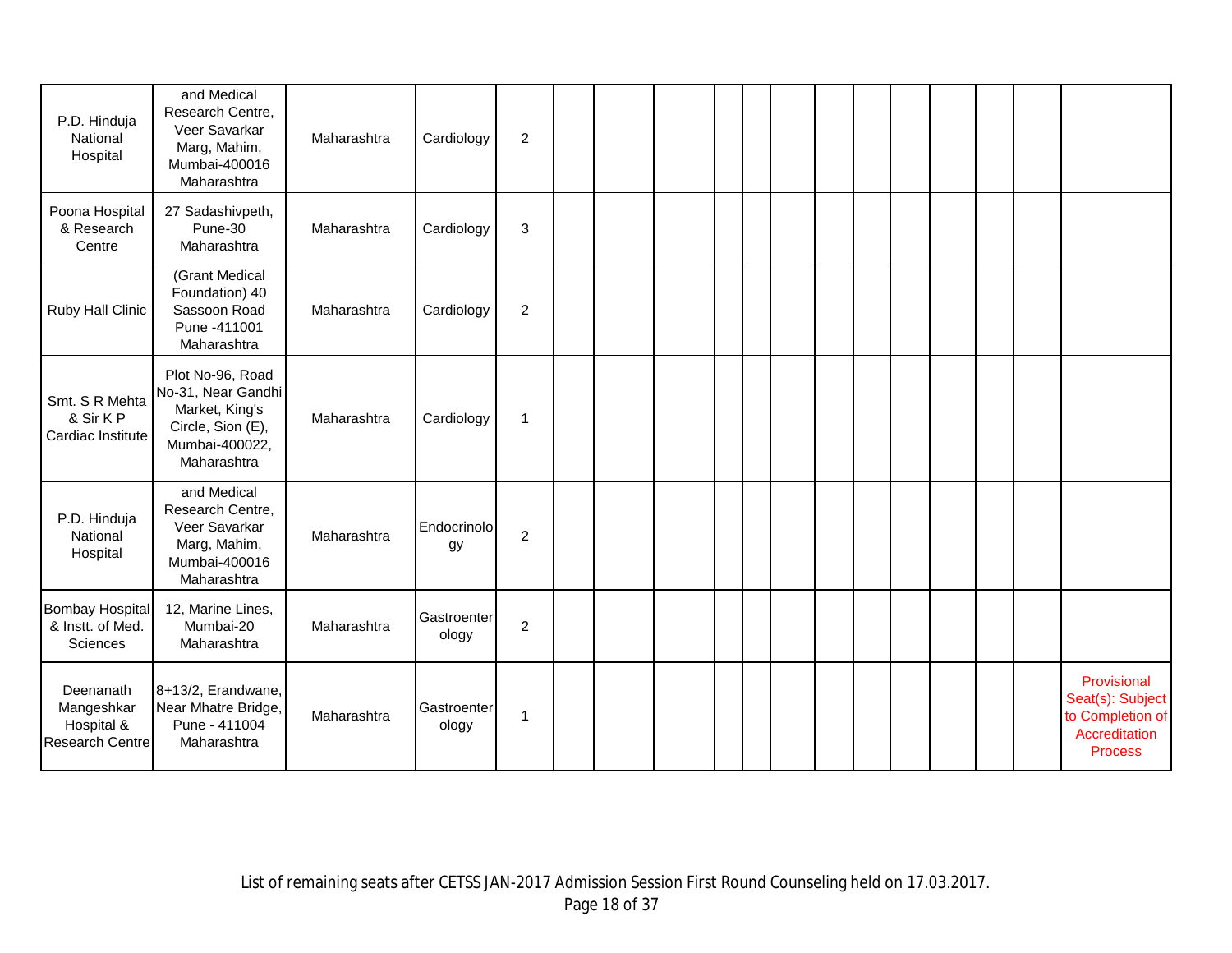| <b>Fortis Hospital</b>               | Mulund Goregaon<br>Link Road, Mumbai-<br>400078<br>Maharashtra                                                                                                      | Maharashtra | Gastroenter<br>ology | 1              |  |  |  |  |  |  | Provisional<br>Seat(s): Subject<br>to Completion of<br>Accreditation<br><b>Process</b> |
|--------------------------------------|---------------------------------------------------------------------------------------------------------------------------------------------------------------------|-------------|----------------------|----------------|--|--|--|--|--|--|----------------------------------------------------------------------------------------|
| <b>Global Hospital</b>               | (Super Specialty<br>and Transplant<br>Centre) 35, Dr. E<br>Borges Road,<br>Hospital Avenue,<br>Opp Shirodkar High<br>School, Parel,<br>Mumbai-400012<br>Maharashtra | Maharashtra | Gastroenter<br>ology | $\mathbf 2$    |  |  |  |  |  |  | Provisional<br>Seat(s): Subject<br>to Completion of<br>Accreditation<br><b>Process</b> |
| P.D. Hinduja<br>National<br>Hospital | and Medical<br>Research Centre,<br>Veer Savarkar<br>Marg, Mahim,<br>Mumbai-400016<br>Maharashtra                                                                    | Maharashtra | Gastroenter<br>ology | 1              |  |  |  |  |  |  |                                                                                        |
| Sahyadri<br>Speciality<br>Hospital   | 30-C, Erandwane,<br>Karve Road, Pune -<br>411004<br>Maharashtra                                                                                                     | Maharashtra | Hematology           | 3              |  |  |  |  |  |  |                                                                                        |
| P.D. Hinduja<br>National<br>Hospital | and Medical<br>Research Centre,<br>Veer Savarkar<br>Marg, Mahim,<br>Mumbai-400016<br>Maharashtra                                                                    | Maharashtra | Medical<br>Oncology  | 1              |  |  |  |  |  |  |                                                                                        |
| Prince Aly Khan<br>Hospital          | Aga Hall, Nesbit<br>Road, Mazagaon,<br>Mumbai-400010<br>Maharashtra                                                                                                 | Maharashtra | Medical<br>Oncology  | $\overline{c}$ |  |  |  |  |  |  | Provisional<br>Seat(s): Subject<br>to Completion of<br>Accreditation<br><b>Process</b> |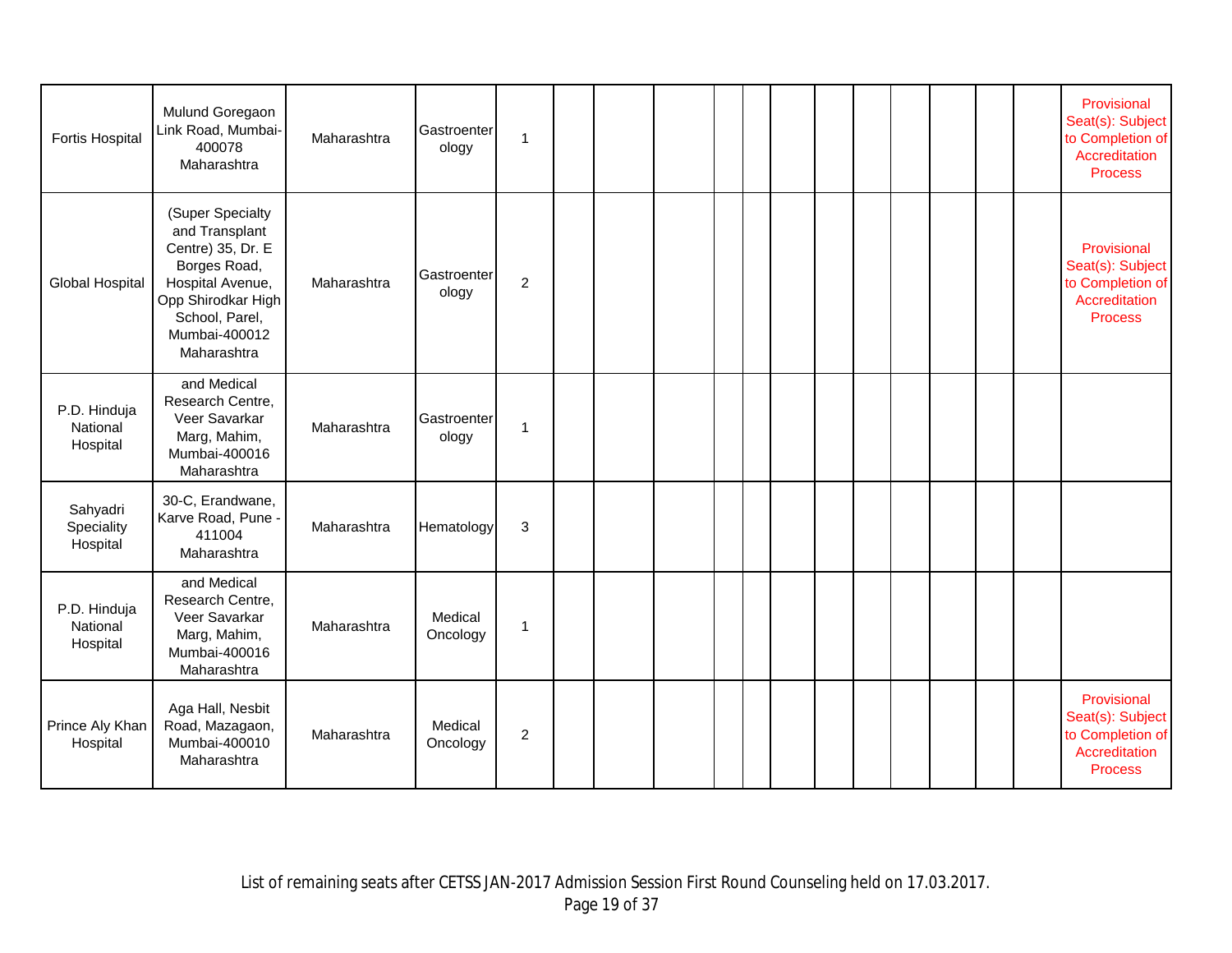| K.E.M. Hospital,                     | 489, Rasta Peth,<br>Sardar Moodliar<br>Road, Pune-411011<br>Maharashtra                                                                                             | Maharashtra | Neonatolog<br>у | $\overline{c}$ |  |  |  |  |  |  |                                                                                        |
|--------------------------------------|---------------------------------------------------------------------------------------------------------------------------------------------------------------------|-------------|-----------------|----------------|--|--|--|--|--|--|----------------------------------------------------------------------------------------|
| Surya Children's<br>Medicare         | (Formerly Surya<br>Children's Hospital)<br>Junction of SV<br>Road & Dattatray<br>Road, Santacruz<br>(West), Mumbai-<br>400054<br>Maharashtra                        | Maharashtra | Neonatolog<br>У | $\overline{c}$ |  |  |  |  |  |  |                                                                                        |
| Aditya Birla<br>Memorial<br>Hospital | P.O. Chinchwad,<br>Pune-411033<br>Maharashtra                                                                                                                       | Maharashtra | Nephrology      | 1              |  |  |  |  |  |  |                                                                                        |
| <b>Global Hospital</b>               | (Super Specialty<br>and Transplant<br>Centre) 35, Dr. E<br>Borges Road,<br>Hospital Avenue,<br>Opp Shirodkar High<br>School, Parel,<br>Mumbai-400012<br>Maharashtra | Maharashtra | Nephrology      | $\overline{c}$ |  |  |  |  |  |  | Provisional<br>Seat(s): Subject<br>to Completion of<br>Accreditation<br><b>Process</b> |
| Jaslok Hospital<br>& Res. Centre     | 15, Deshmukh<br>Marg, Mumbai-26<br>Maharashtra                                                                                                                      | Maharashtra | Nephrology      | $\overline{c}$ |  |  |  |  |  |  | Provisional<br>Seat(s): Subject<br>to Completion of<br>Accreditation<br><b>Process</b> |
| K.E.M. Hospital,                     | 489, Rasta Peth,<br>Sardar Moodliar<br>Road, Pune-411011<br>Maharashtra                                                                                             | Maharashtra | Nephrology      | $\overline{c}$ |  |  |  |  |  |  |                                                                                        |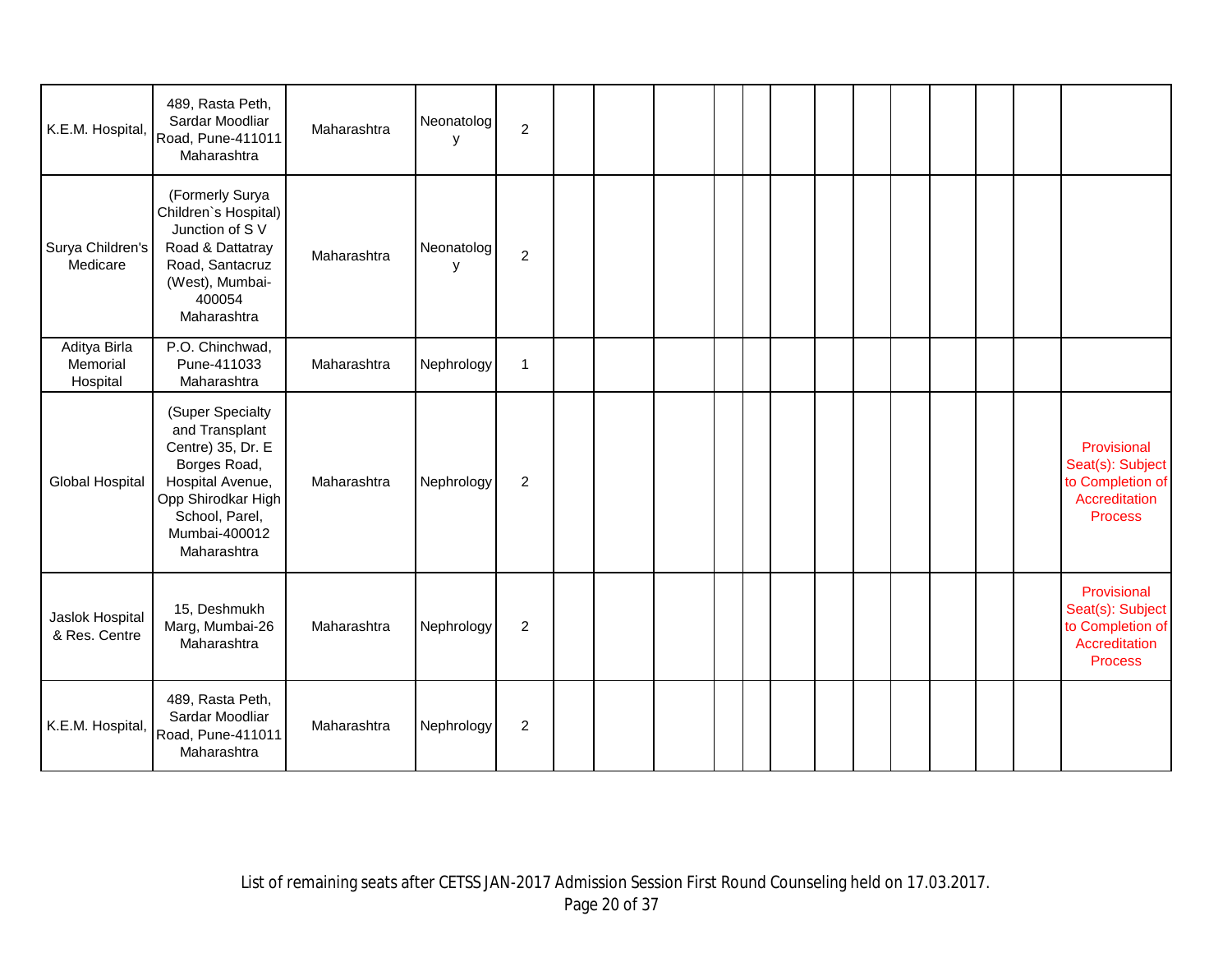| Kokilaben<br>Dhirubhai<br>Ambani Hospital<br>& Medical<br>Research<br>Institute | Achyutrao<br>Patwardhan Marg, 4<br>Bunglows, Andheri<br>$(w)$ , Mumbai-51<br>Maharashtra         | Maharashtra | Nephrology | $\mathbf{1}$   |  |  |  |  |  |  |                                                                                        |
|---------------------------------------------------------------------------------|--------------------------------------------------------------------------------------------------|-------------|------------|----------------|--|--|--|--|--|--|----------------------------------------------------------------------------------------|
| Lilavati Hospital<br>& Res. Centre                                              | A-791, Bandra<br>Reclaimation,<br>Bandra West,<br>Mumbai - 50<br>Maharashtra                     | Maharashtra | Nephrology | $\mathbf{1}$   |  |  |  |  |  |  |                                                                                        |
| P.D. Hinduja<br>National<br>Hospital                                            | and Medical<br>Research Centre,<br>Veer Savarkar<br>Marg, Mahim,<br>Mumbai-400016<br>Maharashtra | Maharashtra | Nephrology | $\overline{2}$ |  |  |  |  |  |  |                                                                                        |
| Deenanath<br>Mangeshkar<br>Hospital &<br>Research Centre                        | 8+13/2, Erandwane,<br>Near Mhatre Bridge,<br>Pune - 411004<br>Maharashtra                        | Maharashtra | Neurology  | $\mathbf{1}$   |  |  |  |  |  |  | Provisional<br>Seat(s): Subject<br>to Completion of<br>Accreditation<br><b>Process</b> |
| Fortis Hospital                                                                 | Mulund Goregaon<br>Link Road, Mumbai-<br>400078<br>Maharashtra                                   | Maharashtra | Neurology  | $\overline{2}$ |  |  |  |  |  |  |                                                                                        |
| Jaslok Hospital<br>& Res. Centre                                                | 15, Deshmukh<br>Marg, Mumbai-26<br>Maharashtra                                                   | Maharashtra | Neurology  | 3              |  |  |  |  |  |  |                                                                                        |
| Kokilaben<br>Dhirubhai<br>Ambani Hospital<br>& Medical<br>Research<br>Institute | Achyutrao<br>Patwardhan Marg, 4<br>Bunglows, Andheri<br>$(w)$ , Mumbai-51<br>Maharashtra         | Maharashtra | Neurology  | $\overline{2}$ |  |  |  |  |  |  | Provisional<br>Seat(s): Subject<br>to Completion of<br>Accreditation<br><b>Process</b> |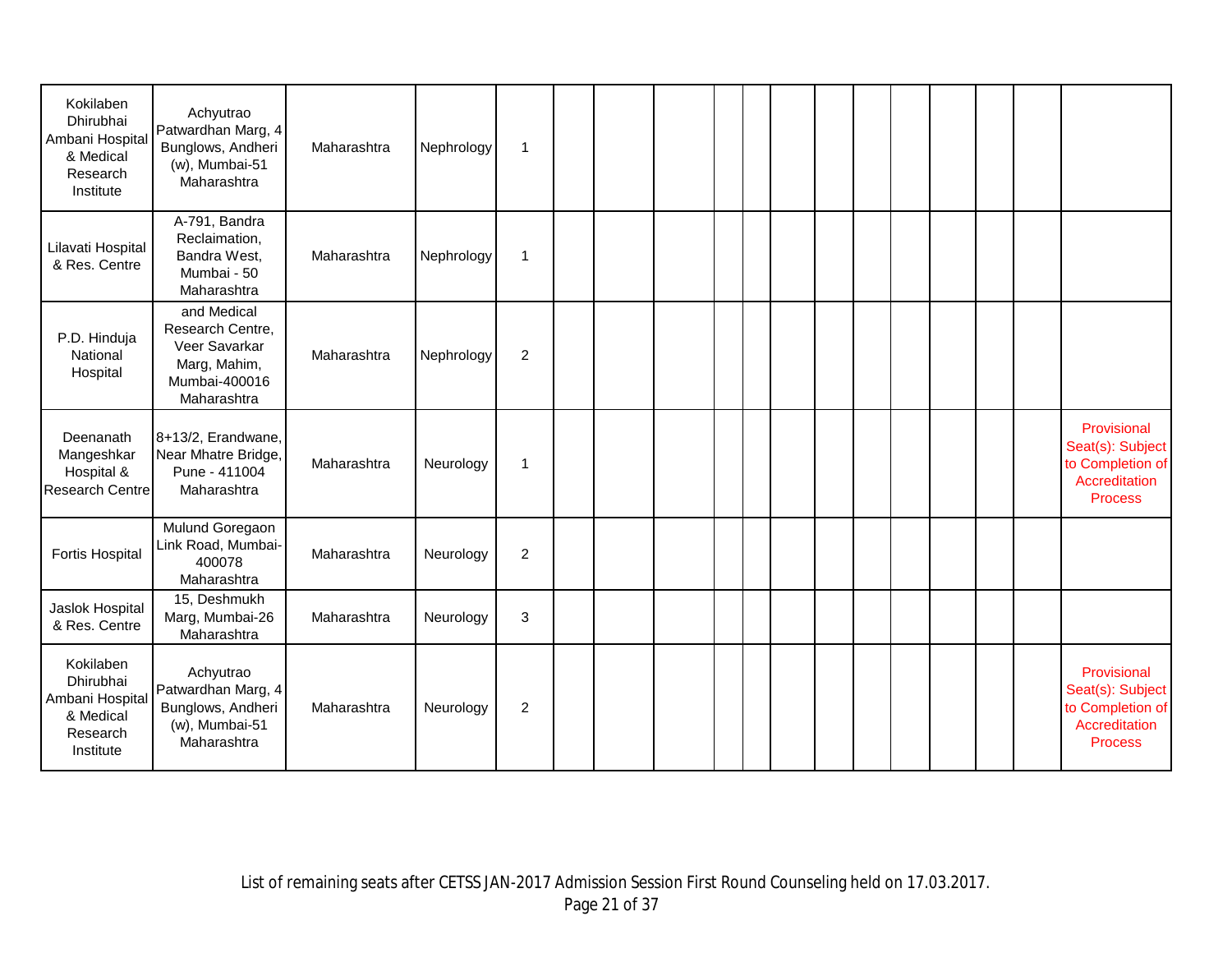| P.D. Hinduja<br>National<br>Hospital                                           | and Medical<br>Research Centre,<br>Veer Savarkar<br>Marg, Mahim,<br>Mumbai-400016<br>Maharashtra                 | Maharashtra | Neurology               | 3              |  |  |  |  |  |  | Provisional<br>Seat(s): Subject<br>to Completion of<br>Accreditation<br><b>Process</b> |
|--------------------------------------------------------------------------------|------------------------------------------------------------------------------------------------------------------|-------------|-------------------------|----------------|--|--|--|--|--|--|----------------------------------------------------------------------------------------|
| Poona Hospital<br>& Research<br>Centre                                         | 27 Sadashivpeth,<br>Pune-30<br>Maharashtra                                                                       | Maharashtra | Neurology               | $\overline{2}$ |  |  |  |  |  |  |                                                                                        |
| Sahyadri<br>Speciality<br>Hospital                                             | 30-C, Erandwane,<br>Karve Road, Pune -<br>411004<br>Maharashtra                                                  | Maharashtra | Neurology               | $\sqrt{3}$     |  |  |  |  |  |  |                                                                                        |
| Kokilaben<br>Dhirubhai<br>Ambani Hospita<br>& Medical<br>Research<br>Institute | Achyutrao<br>Patwardhan Marg, 4<br>Bunglows, Andheri<br>(w), Mumbai-51<br>Maharashtra                            | Maharashtra | Pediatric<br>Cardiology | $\mathbf{1}$   |  |  |  |  |  |  |                                                                                        |
| P.D. Hinduja<br>National<br>Hospital                                           | and Medical<br>Research Centre,<br>Veer Savarkar<br>Marg, Mahim,<br>Mumbai-400016<br>Maharashtra                 | Maharashtra | Rheumatol<br>ogy        | $\mathbf{1}$   |  |  |  |  |  |  |                                                                                        |
| Apollo Hospital                                                                | Plot No. 251 Sainik<br>School Road Unit-<br>15, Bhubaneshwar<br>Orissa-751005                                    | Orissa      | Cardiology              | $\mathbf{1}$   |  |  |  |  |  |  |                                                                                        |
| Fortis Hospital                                                                | Sector-62, Phase-<br>VIII, Mohali-160062<br>Punjab                                                               | Punjab      | Cardiology              | 3              |  |  |  |  |  |  |                                                                                        |
| Max Super<br>Specialty<br>Hospital                                             | A Unit of Hometrail<br>Estate Pvt Ltd. Civil<br><b>Hospital Premises</b><br>Phase - VI, Mohali-<br>160055 Punjab | Punjab      | Cardiology              | $\mathbf{1}$   |  |  |  |  |  |  |                                                                                        |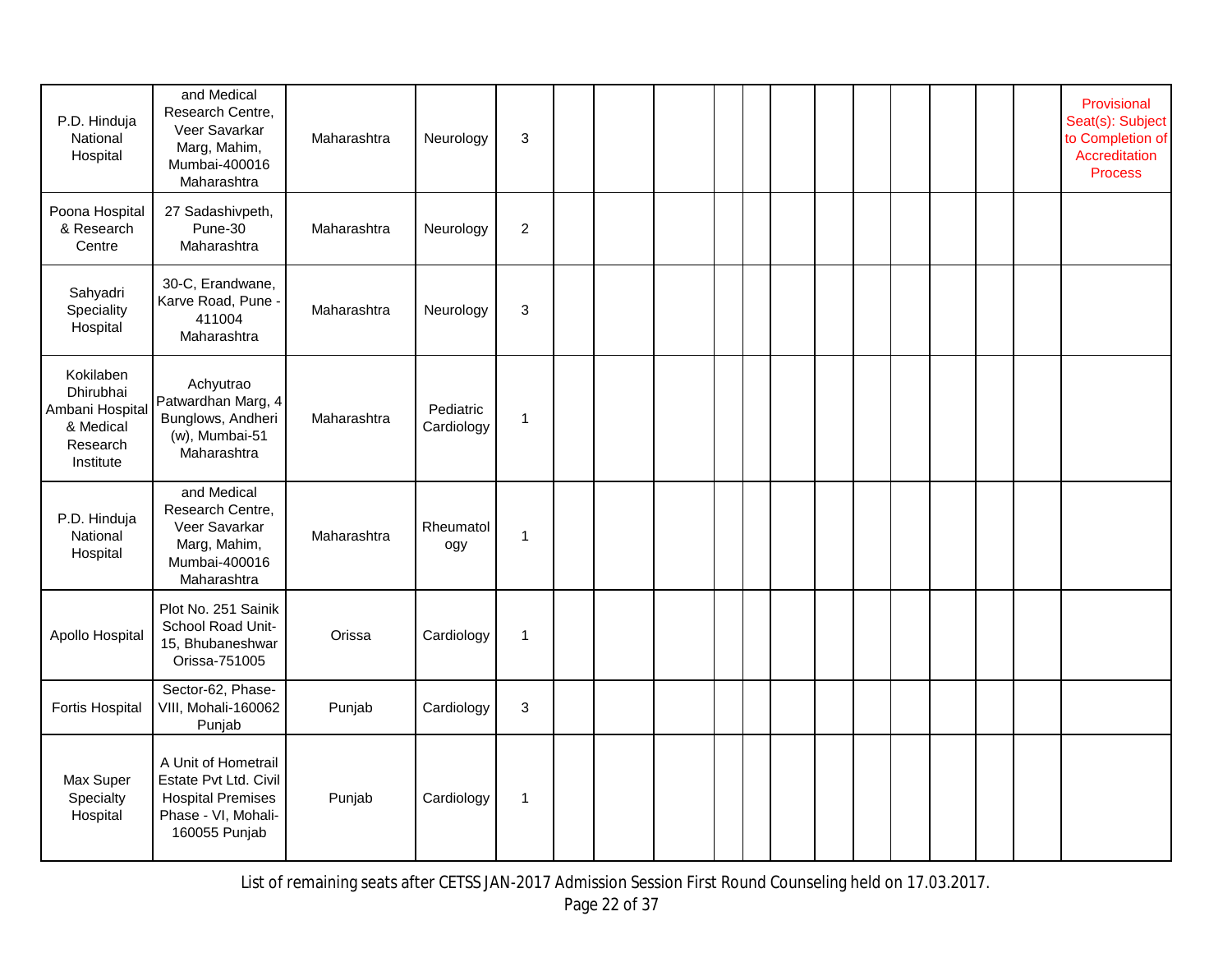| Fortis Hospital                               | Sector-62, Phase-<br>VIII, Mohali-160062<br>Punjab                                                               | Punjab    | Gastroenter<br>ology | $\overline{2}$ |  |  |  |  |  |  | Provisional<br>Seat(s): Subject<br>to Completion of<br>Accreditation<br><b>Process</b> |
|-----------------------------------------------|------------------------------------------------------------------------------------------------------------------|-----------|----------------------|----------------|--|--|--|--|--|--|----------------------------------------------------------------------------------------|
| Max Super<br>Specialty<br>Hospital            | A Unit of Hometrail<br>Estate Pvt Ltd. Civil<br><b>Hospital Premises</b><br>Phase - VI, Mohali-<br>160055 Punjab | Punjab    | Nephrology           | $\mathbf{1}$   |  |  |  |  |  |  | Provisional<br>Seat(s): Subject<br>to Completion of<br>Accreditation<br><b>Process</b> |
| Satguru Pratap<br>Singh Apollo<br>Hospital    | Sherpur Chowk,<br>Ludhiana -141003<br>Punjab                                                                     | Punjab    | Neurology            | $\mathbf{1}$   |  |  |  |  |  |  | Provisional<br>Seat(s): Subject<br>to Completion of<br>Accreditation<br><b>Process</b> |
| Amandeep<br>Hospital                          | G.T.Road, Model<br>Town, Amritsar<br>Punjab                                                                      | Punjab    | Plastic<br>Surgery   | $\mathbf{1}$   |  |  |  |  |  |  |                                                                                        |
| Santokbha<br>Durlabji<br>Memorial<br>Hospital | Bhawani Singh<br>Marg, JAIPUR - 15<br>Rajasthan                                                                  | Rajasthan | Cardiology           | $\mathbf{1}$   |  |  |  |  |  |  | Provisional<br>Seat(s): Subject<br>to Completion of<br>Accreditation<br><b>Process</b> |
| <b>Fortis Escorts</b><br>Hospital             | Jawahar Lal Nehru<br>Marg, Malviya<br>Nagar, Jaipur-<br>302017 Rajasthan                                         | Rajasthan | Gastroenter<br>ology | 1              |  |  |  |  |  |  | Provisional<br>Seat(s): Subject<br>to Completion of<br>Accreditation<br><b>Process</b> |
| Santokbha<br>Durlabji<br>Memorial<br>Hospital | Bhawani Singh<br>Marg, JAIPUR - 15<br>Rajasthan                                                                  | Rajasthan | Gastroenter<br>ology | $\overline{c}$ |  |  |  |  |  |  |                                                                                        |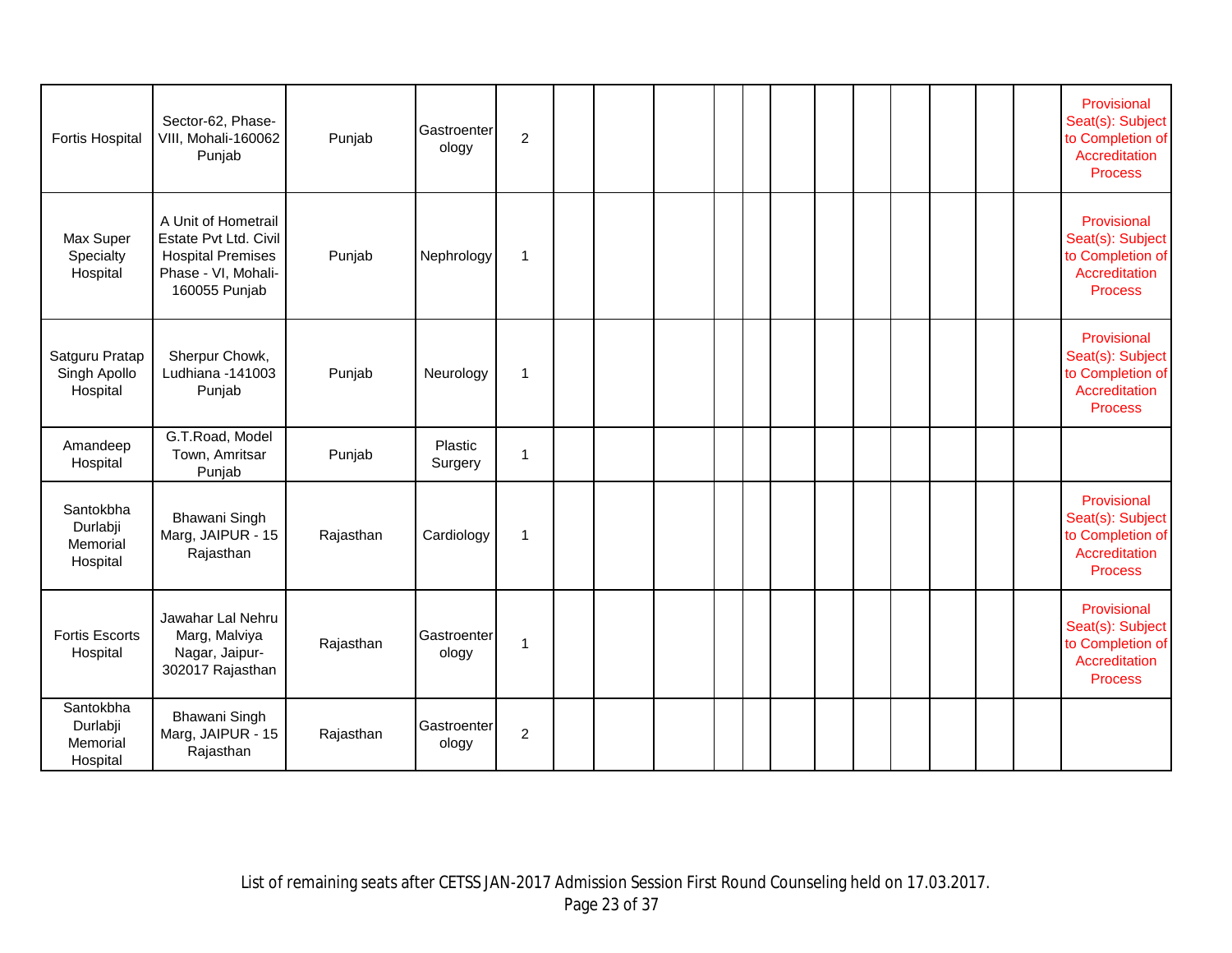| Bhagwan<br>Mahavir Cancer<br>Hospital &<br><b>Research Centre</b> | Jawahar Lal Nehru<br>Marg, Jaipur-<br>302017 Rajasthan                                                                                                                    | Rajasthan         | Medical<br>Oncology           | $\mathbf{1}$            |  |  |  |  |  |  |                                                                                        |
|-------------------------------------------------------------------|---------------------------------------------------------------------------------------------------------------------------------------------------------------------------|-------------------|-------------------------------|-------------------------|--|--|--|--|--|--|----------------------------------------------------------------------------------------|
| Santokbha<br>Durlabji<br>Memorial<br>Hospital                     | Bhawani Singh<br>Marg, JAIPUR - 15<br>Rajasthan                                                                                                                           | Rajasthan         | Neurology                     | 3                       |  |  |  |  |  |  |                                                                                        |
| Southern<br>Railway HQ<br>Hospital                                | Aynavaram,<br>Perumbur,<br>CHENNAI-23 Tamil<br>Nadu                                                                                                                       | <b>Tamil Nadu</b> | Cardio<br>Thoracic<br>Surgery | $\overline{2}$          |  |  |  |  |  |  |                                                                                        |
| Apollo Hospital                                                   | 21Greams lane, Off<br>Greams Rd,<br>Chennai - 06 Tamil<br>Nadu                                                                                                            | <b>Tamil Nadu</b> | Cardiology                    | $\overline{4}$          |  |  |  |  |  |  |                                                                                        |
| Apollo Super<br>Specialty<br>Hospital                             | Lake View Road, K<br>K Nagar, MADURAI-<br>28 Tamil Nadu                                                                                                                   | <b>Tamil Nadu</b> | Cardiology                    | $\sqrt{2}$              |  |  |  |  |  |  | Provisional<br>Seat(s): Subject<br>to Completion of<br>Accreditation<br><b>Process</b> |
| <b>Frontier Lifeline</b><br>Hospital                              | <b>International Centre</b><br>for Cardio Thoracic<br>& Vascular<br>Diseases, R-30-C,<br>Ambattur Industrial<br>Estate Road,<br>Mogappair, Chennai-<br>600 101 Tamil Nadu | <b>Tamil Nadu</b> | Cardiology                    | $\overline{c}$          |  |  |  |  |  |  |                                                                                        |
| Naidu Memorial<br>Hospital                                        | G. Kuppuswamy Pappanaickenpalay<br>an COIMBATORE<br>37 Tamil Nadu                                                                                                         | <b>Tamil Nadu</b> | Cardiology                    | $\overline{\mathbf{4}}$ |  |  |  |  |  |  | Provisional<br>Seat(s): Subject<br>to Completion of<br>Accreditation<br><b>Process</b> |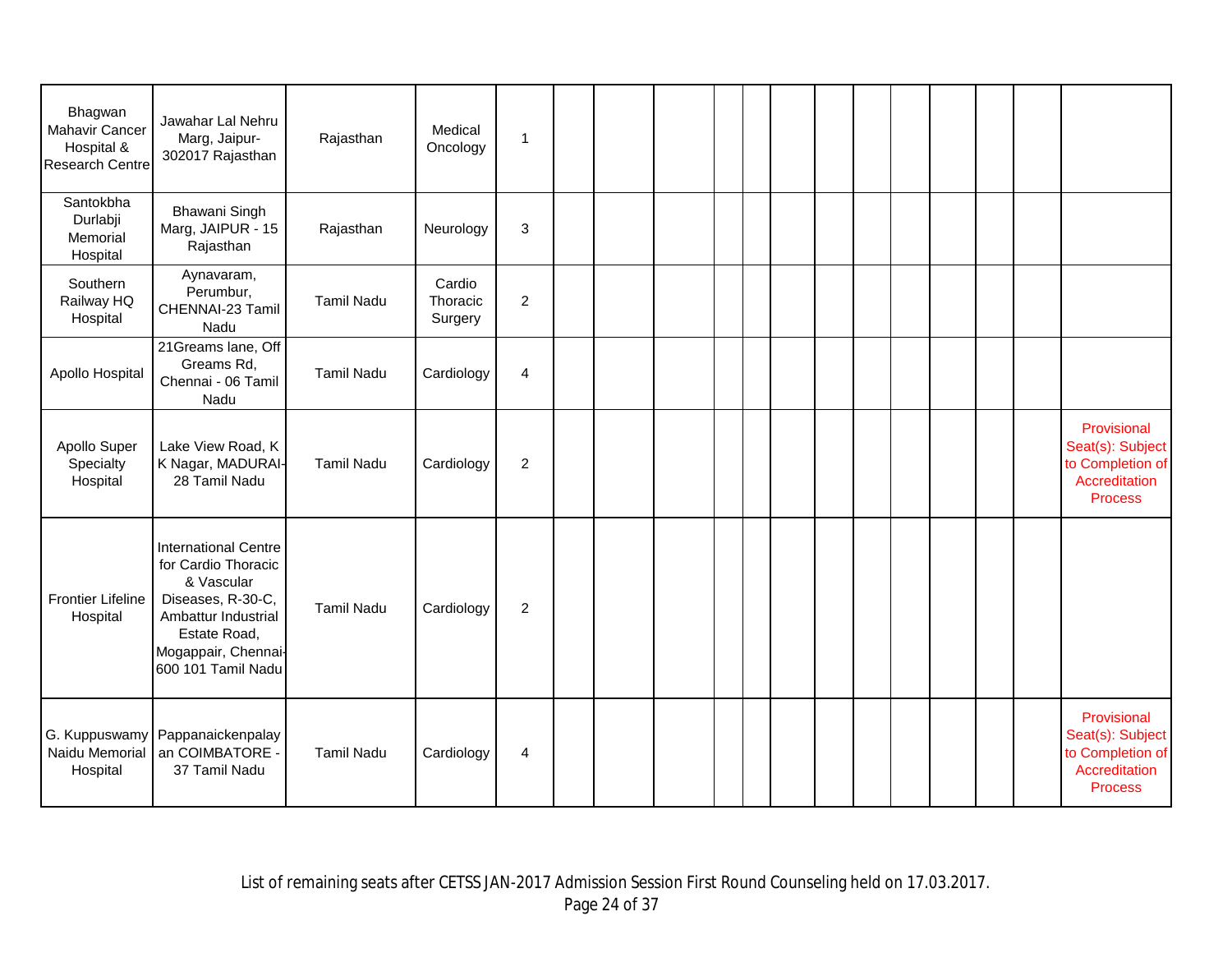| K.G. Hospital &<br><b>PG Medical</b><br>Institute | No.5, Arts College<br>Rd, COIMBATORE-<br>18 Tamil Nadu                                          | <b>Tamil Nadu</b> | Cardiology           | $\mathbf 1$    |  |  |  |  |  |  | Provisional<br>Seat(s): Subject<br>to Completion of<br>Accreditation<br><b>Process</b> |
|---------------------------------------------------|-------------------------------------------------------------------------------------------------|-------------------|----------------------|----------------|--|--|--|--|--|--|----------------------------------------------------------------------------------------|
| Kovai Medical<br>Centre,                          | Post Box No. 3209,<br>Avinashi Road, Civil<br>Arodrom Post,<br>COIMBATORE-<br>641014 Tamil Nadu | <b>Tamil Nadu</b> | Cardiology           | $\overline{2}$ |  |  |  |  |  |  | Provisional<br>Seat(s): Subject<br>to Completion of<br>Accreditation<br><b>Process</b> |
| <b>Madras Medical</b><br><b>Mission Hospital</b>  | 4A Dr Jayalalitha<br>Ngr, Mogappair<br>CHENNAI -600037<br><b>Tamil Nadu</b>                     | <b>Tamil Nadu</b> | Cardiology           | 4              |  |  |  |  |  |  |                                                                                        |
| Southern<br>Railway HQ<br>Hospital                | Aynavaram,<br>Perumbur,<br>CHENNAI-23 Tamil<br>Nadu                                             | <b>Tamil Nadu</b> | Cardiology           | $\overline{c}$ |  |  |  |  |  |  |                                                                                        |
| Vadamalayan<br>Hospital,                          | 15, Jawahar Road,<br>Chokkikulam,<br>Madurai-625002<br><b>Tamil Nadu</b>                        | <b>Tamil Nadu</b> | Cardiology           | 1              |  |  |  |  |  |  | Provisional<br>Seat(s): Subject<br>to Completion of<br>Accreditation<br><b>Process</b> |
| Vijaya Hospital                                   | 180 NSK Road,<br>Vadapalani,<br>CHENNAI -26 Tamil<br>Nadu                                       | <b>Tamil Nadu</b> | Cardiology           | 3              |  |  |  |  |  |  | Provisional<br>Seat(s): Subject<br>to Completion of<br>Accreditation<br><b>Process</b> |
| Apollo Hospital                                   | 21Greams lane, Off<br>Greams Rd,<br>Chennai - 06 Tamil<br>Nadu                                  | <b>Tamil Nadu</b> | Gastroenter<br>ology | $\overline{c}$ |  |  |  |  |  |  |                                                                                        |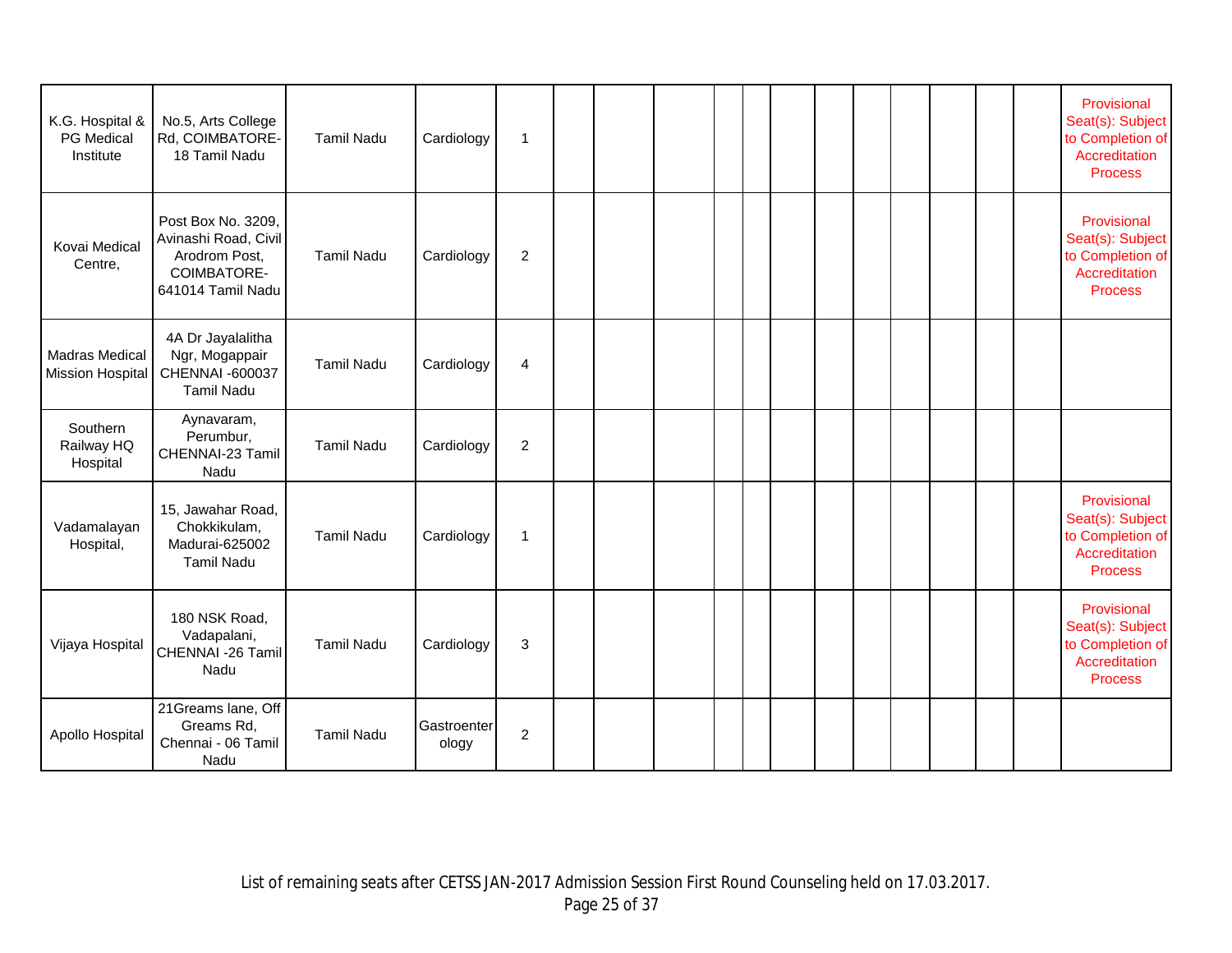| <b>GEM Hospital</b><br>and Research<br>Centre      | 45-A, Pankaja Mill<br>Road,<br>Ramanathapuram,<br><b>COIMBATORE:</b><br>641045 Tamil Nadu                                                      | <b>Tamil Nadu</b> | Gastroenter<br>ology | $\mathbf 2$    |  |  |  |  |  |  |                                                                                        |
|----------------------------------------------------|------------------------------------------------------------------------------------------------------------------------------------------------|-------------------|----------------------|----------------|--|--|--|--|--|--|----------------------------------------------------------------------------------------|
| <b>Global Hospitals</b><br>and Health City         | (A unit of<br>Ravindernath GE<br>Medical Associate<br>Pvt Ltd) No-439,<br>Cheran Nagar,<br>Perumbakkam,<br>Chennai-600100<br><b>Tamil Nadu</b> | <b>Tamil Nadu</b> | Gastroenter<br>ology | $\overline{c}$ |  |  |  |  |  |  |                                                                                        |
| M.I.O.T. Hospital                                  | 4/112, Mt-<br>Poonamallee Rd,<br>Manapakkam,<br>CHENNAI-89 Tamil<br>Nadu                                                                       | <b>Tamil Nadu</b> | Gastroenter<br>ology | $\mathbf 2$    |  |  |  |  |  |  | Provisional<br>Seat(s): Subject<br>to Completion of<br>Accreditation<br><b>Process</b> |
| <b>Apollo Specialty</b><br>Hospital                | Padma Complex,<br>320 Mount Road,<br>Chennai - 35 Tamil<br>Nadu                                                                                | <b>Tamil Nadu</b> | Medical<br>Oncology  | $\mathbf{1}$   |  |  |  |  |  |  |                                                                                        |
| Kanchi Kamakoti<br><b>Childs Trust</b><br>Hospital | 12A, Nageswara<br>Road,<br>Nungambakkam,<br>CHENNAI - 34<br><b>Tamil Nadu</b>                                                                  | <b>Tamil Nadu</b> | Neonatolog<br>у      | $\overline{c}$ |  |  |  |  |  |  |                                                                                        |
| Mehta<br>Children's<br>Hospital                    | (Formerly Known as<br>Dr. Mehta's<br>Hospital) 2,<br>McNichols Road,<br>3rd Lane, Chetpet,<br>Chennai-600031<br><b>Tamil Nadu</b>              | <b>Tamil Nadu</b> | Neonatolog<br>у      | $\overline{c}$ |  |  |  |  |  |  |                                                                                        |
| Apollo Hospital                                    | 21Greams lane, Off<br>Greams Rd,<br>Chennai - 06 Tamil<br>Nadu                                                                                 | <b>Tamil Nadu</b> | Nephrology           | 3              |  |  |  |  |  |  |                                                                                        |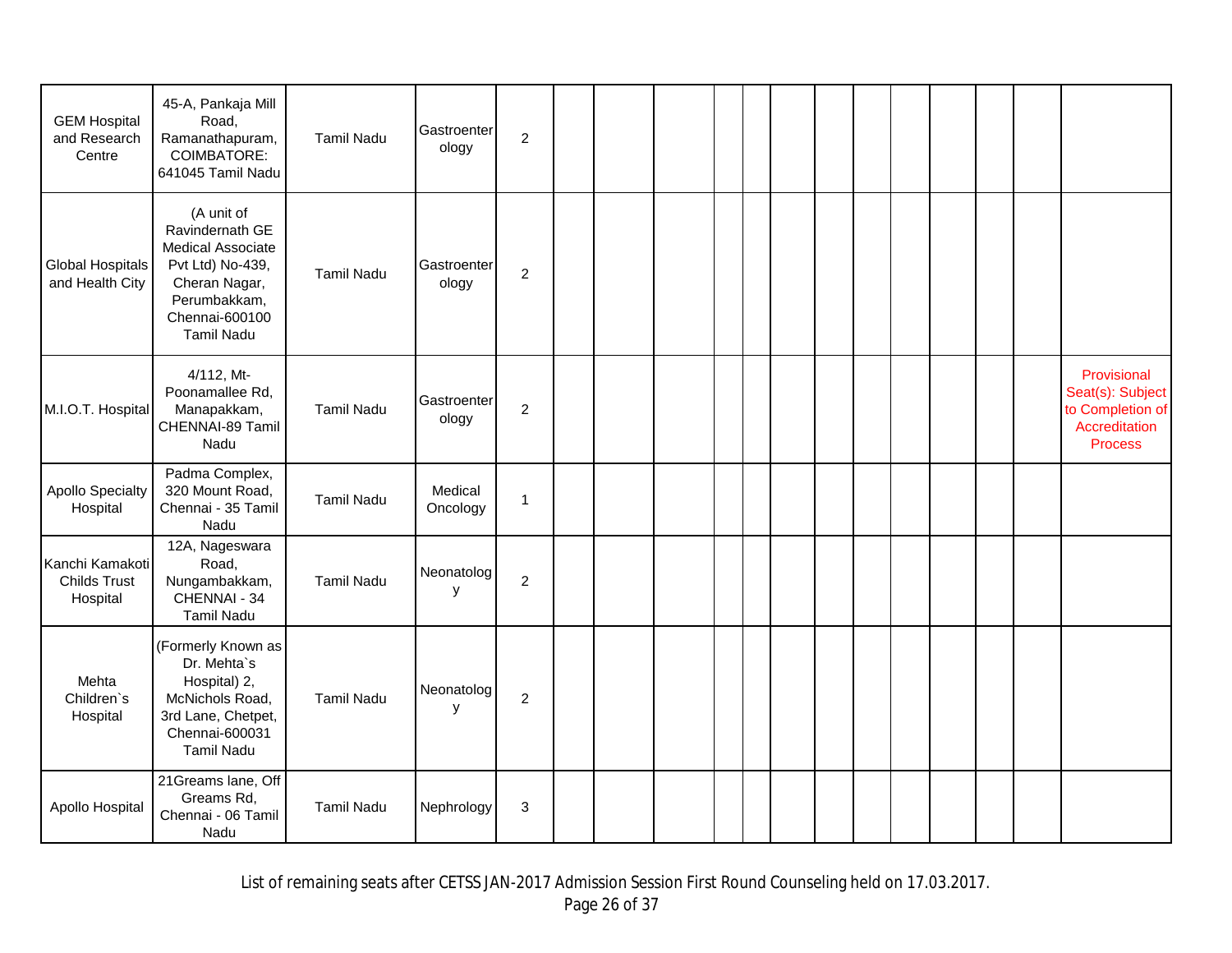| K.G. Hospital &<br><b>PG</b> Medical<br>Institute | No.5, Arts College<br>Rd, COIMBATORE-<br>18 Tamil Nadu                                                                                                                    | <b>Tamil Nadu</b> | Nephrology              | $\mathbf{1}$   |  |  |  |  |  |  |  |
|---------------------------------------------------|---------------------------------------------------------------------------------------------------------------------------------------------------------------------------|-------------------|-------------------------|----------------|--|--|--|--|--|--|--|
| M.I.O.T. Hospital                                 | 4/112, Mt-<br>Poonamallee Rd,<br>Manapakkam,<br>CHENNAI-89 Tamil<br>Nadu                                                                                                  | <b>Tamil Nadu</b> | Nephrology              | $\overline{2}$ |  |  |  |  |  |  |  |
| Meenakshi<br>Mission Hosp. &<br>Res. Centre       | Lake Area, Melur<br>Road, MADURAI-<br>625107 Tamil Nadu                                                                                                                   | <b>Tamil Nadu</b> | Nephrology              | $\mathbf{1}$   |  |  |  |  |  |  |  |
| Apollo Hospital                                   | 21Greams lane, Off<br>Greams Rd,<br>Chennai - 06 Tamil<br>Nadu                                                                                                            | <b>Tamil Nadu</b> | Neurology               | $\overline{c}$ |  |  |  |  |  |  |  |
| Apollo Hospital                                   | 21Greams lane, Off<br>Greams Rd,<br>Chennai - 06 Tamil<br>Nadu                                                                                                            | Tamil Nadu        | Pediatric<br>Cardiology | $\overline{c}$ |  |  |  |  |  |  |  |
| <b>Frontier Lifeline</b><br>Hospital              | <b>International Centre</b><br>for Cardio Thoracic<br>& Vascular<br>Diseases, R-30-C,<br>Ambattur Industrial<br>Estate Road,<br>Mogappair, Chennai-<br>600 101 Tamil Nadu | <b>Tamil Nadu</b> | Pediatric<br>Cardiology | $\overline{c}$ |  |  |  |  |  |  |  |
| <b>Madras Medical</b><br><b>Mission Hospital</b>  | 4A Dr Jayalalitha<br>Ngr, Mogappair<br>CHENNAI -600037<br><b>Tamil Nadu</b>                                                                                               | <b>Tamil Nadu</b> | Pediatric<br>Cardiology | $\overline{c}$ |  |  |  |  |  |  |  |
| Ganga Medical<br>Centre &<br>Hospital Pvt. Ltd.   | 313, Mettupalayam<br>Road, Coimbatore-<br>641043                                                                                                                          | <b>Tamil Nadu</b> | Plastic<br>Surgery      | 1              |  |  |  |  |  |  |  |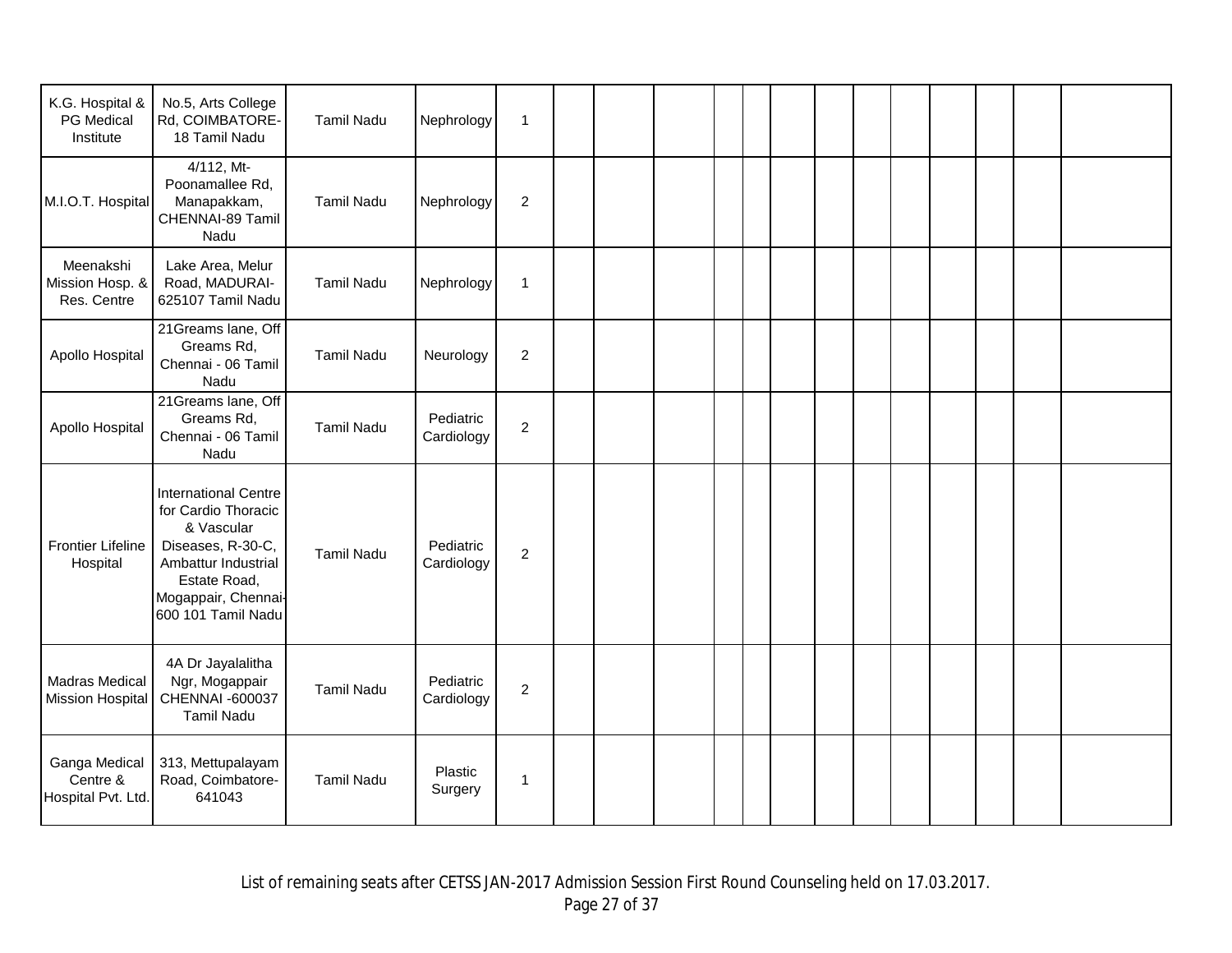| <b>Global Hospitals</b><br>Ltd.,            | 6-1-1070/1 to 4,<br>Lakdi-Ka-Pool,<br>Hyderabad-4                                                                                  | Telangana | Cardio<br>Thoracic            | $\overline{\mathbf{4}}$ |  |  |  |  |  |  |                                                                                        |
|---------------------------------------------|------------------------------------------------------------------------------------------------------------------------------------|-----------|-------------------------------|-------------------------|--|--|--|--|--|--|----------------------------------------------------------------------------------------|
|                                             | Telangana                                                                                                                          |           | Surgery                       |                         |  |  |  |  |  |  |                                                                                        |
| Krishna Institute<br>of Medical<br>Sciences | 1-8-31/1, Minister<br>Road,<br>Secunderabad -<br>500003 Telangana                                                                  | Telangana | Cardio<br>Thoracic<br>Surgery | $\mathbf{1}$            |  |  |  |  |  |  | Provisional<br>Seat(s): Subject<br>to Completion of<br>Accreditation<br><b>Process</b> |
| <b>STAR</b><br><b>HOSPITAL</b>              | 8-2-596/5, RD. NO-<br>10 BANJARA HILLS<br>HYDERABAD-500<br>034 Telangana                                                           | Telangana | Cardio<br>Thoracic<br>Surgery | 1                       |  |  |  |  |  |  |                                                                                        |
| SunShine<br>Hospitals                       | 1-7-201 to 205 PG<br>Road, Beside<br>Paradise Hotel,<br>Secunderabad-03<br>Telangana                                               | Telangana | Cardio<br>Thoracic<br>Surgery | $\overline{c}$          |  |  |  |  |  |  | Provisional<br>Seat(s): Subject<br>to Completion of<br>Accreditation<br><b>Process</b> |
| Apollo Hospital                             | Room No. 306,<br>Office of the<br><b>Director of Medical</b><br><b>Education Jubilee</b><br>Hills, Hyderabad-<br>500033, Telangana | Telangana | Cardiology                    | 3                       |  |  |  |  |  |  |                                                                                        |
| Care Hospital                               | Road No. 1, Banjara<br>Hills, Hyderabad -<br>34 Telangana                                                                          | Telangana | Cardiology                    | 4                       |  |  |  |  |  |  | Provisional<br>Seat(s): Subject<br>to Completion of<br>Accreditation<br><b>Process</b> |
| <b>Global Hospital</b>                      | 6-1-1070, Lakdi-Ka-<br>Pool, Hyderabad-4<br>Telangana                                                                              | Telangana | Cardiology                    | 1                       |  |  |  |  |  |  | Provisional<br>Seat(s): Subject<br>to Completion of<br>Accreditation<br><b>Process</b> |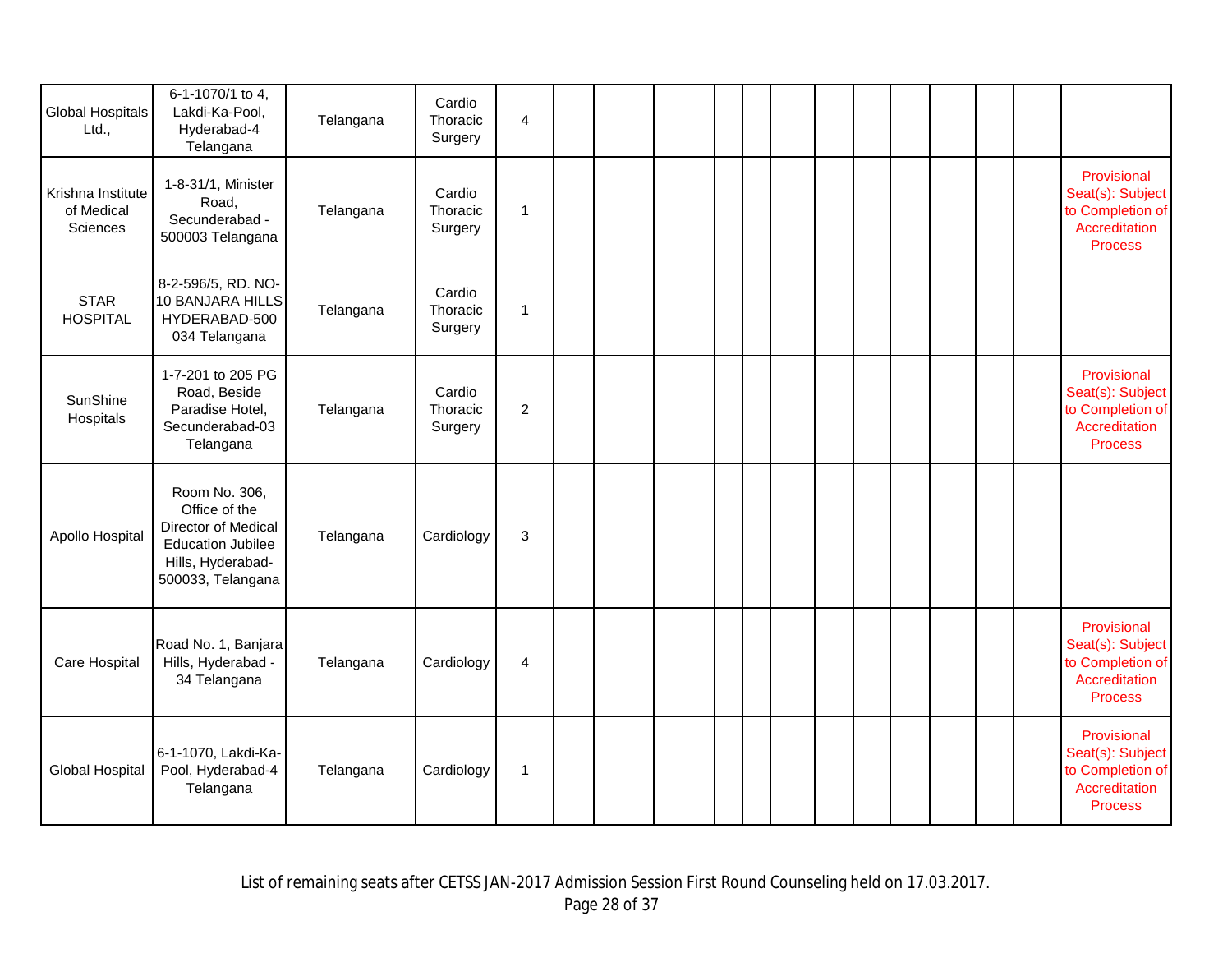| Kamineni<br>Hospital                        | L. B. Nagar,<br>Hyderabad -500068<br>Telangana                                                                                                                     | Telangana | Cardiology | $\mathbf{1}$     |  |  |  |  |  |  |                                                                                        |
|---------------------------------------------|--------------------------------------------------------------------------------------------------------------------------------------------------------------------|-----------|------------|------------------|--|--|--|--|--|--|----------------------------------------------------------------------------------------|
| Krishna Institute<br>of Medical<br>Sciences | 1-8-31/1, Minister<br>Road,<br>Secunderabad -<br>500003 Telangana                                                                                                  | Telangana | Cardiology | $\mathbf 3$      |  |  |  |  |  |  |                                                                                        |
| MaxCure<br>Hospital                         | (Formerly- Mediciti<br>Hospital) 5-9-22<br>Secretariat Road,<br>Hyderabad -<br>500063 Telangana                                                                    | Telangana | Cardiology | 3                |  |  |  |  |  |  |                                                                                        |
| Prime Hospital                              | (A Unit of Sri<br>Sainatha Multi<br>Specialty Hospital)<br>Plot No. 2 and 4,<br><b>Behind Mitrivanam</b><br>Building, Ameerpet,<br>Hyderabad -<br>500038 Telangana | Telangana | Cardiology | $\overline{2}$   |  |  |  |  |  |  | Provisional<br>Seat(s): Subject<br>to Completion of<br>Accreditation<br><b>Process</b> |
| <b>STAR</b><br><b>HOSPITAL</b>              | 8-2-596/5, RD. NO-<br>10 BANJARA HILLS<br>HYDERABAD-500<br>034 Telangana                                                                                           | Telangana | Cardiology | $\mathbf{1}$     |  |  |  |  |  |  |                                                                                        |
| SunShine<br>Hospitals                       | 1-7-201 to 205 PG<br>Road, Beside<br>Paradise Hotel,<br>Secunderabad-03<br>Telangana                                                                               | Telangana | Cardiology | $\boldsymbol{2}$ |  |  |  |  |  |  | Provisional<br>Seat(s): Subject<br>to Completion of<br>Accreditation<br><b>Process</b> |
| Yashoda<br>Hospital                         | Behind Hari Hara<br>Kala Bhawan, S.P.<br>Road,<br>Secunderabad - 3<br>Telangana                                                                                    | Telangana | Cardiology | $\overline{2}$   |  |  |  |  |  |  |                                                                                        |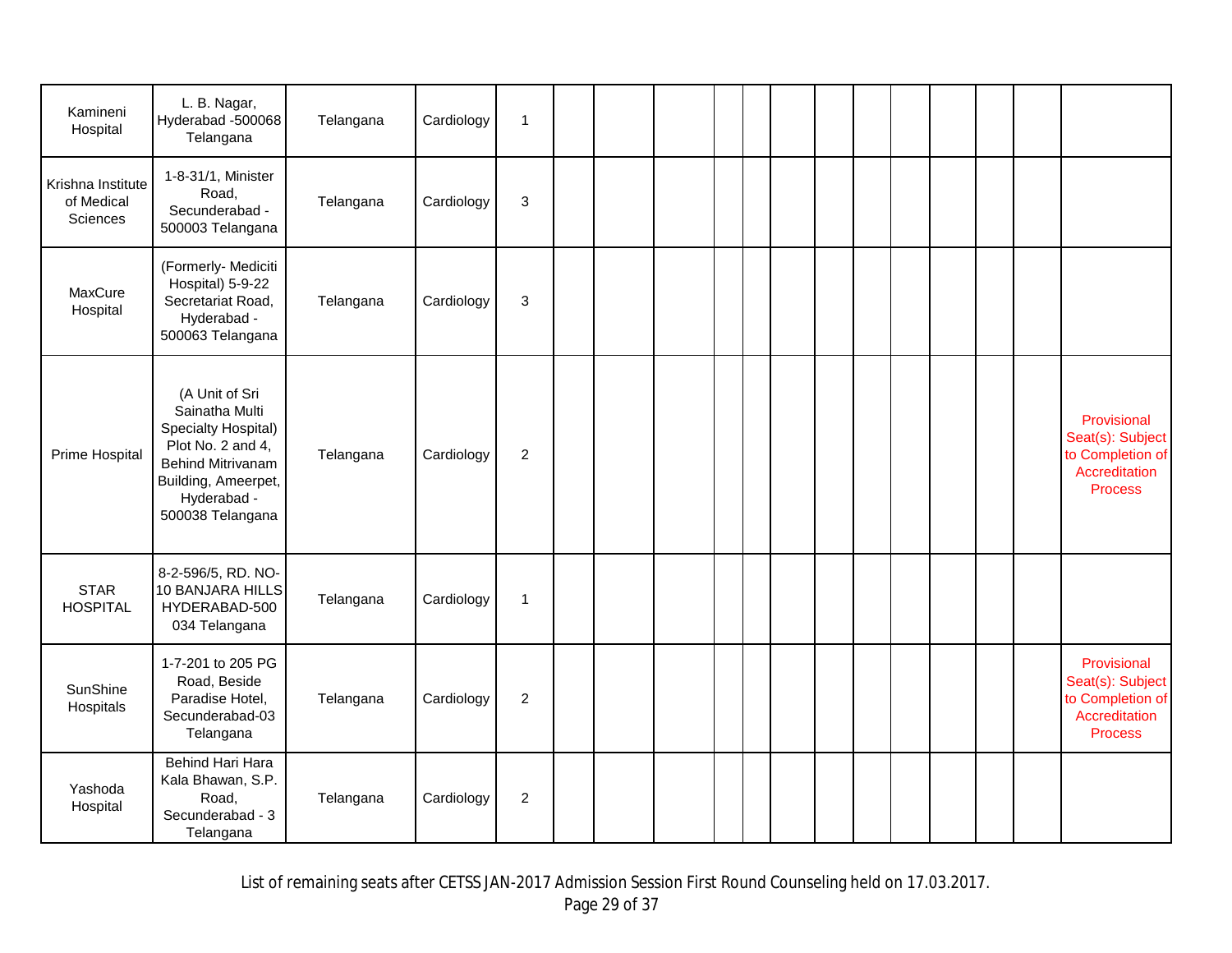| Yashoda Super<br>Speciality<br>Hospital     | Raj Bhavan Road,<br>Somajiguda,<br>Hyderabad-82<br>Telangana                    | Telangana | Cardiology           | $\overline{c}$ |  |  |  |  |  |  |                                                                                        |
|---------------------------------------------|---------------------------------------------------------------------------------|-----------|----------------------|----------------|--|--|--|--|--|--|----------------------------------------------------------------------------------------|
| Yashoda Super<br>Speciality<br>Hospital     | Nalgonda X Road,<br>Malakpet,<br>Hyderabad-36<br>Telangana                      | Telangana | Cardiology           | $\overline{2}$ |  |  |  |  |  |  | Provisional<br>Seat(s): Subject<br>to Completion of<br>Accreditation<br><b>Process</b> |
| Care Hospital                               | Road No. 1, Banjara<br>Hills, Hyderabad -<br>34 Telangana                       | Telangana | Endocrinolo<br>gу    | 1              |  |  |  |  |  |  |                                                                                        |
| Krishna Institute<br>of Medical<br>Sciences | 1-8-31/1, Minister<br>Road,<br>Secunderabad -<br>500003 Telangana               | Telangana | Endocrinolo<br>gу    | 1              |  |  |  |  |  |  | Provisional<br>Seat(s): Subject<br>to Completion of<br>Accreditation<br><b>Process</b> |
| Yashoda<br>Hospital                         | Behind Hari Hara<br>Kala Bhawan, S.P.<br>Road,<br>Secunderabad - 3<br>Telangana | Telangana | Endocrinolo<br>gу    | 1              |  |  |  |  |  |  |                                                                                        |
| Asian Institute of<br>Gastroenterolog<br>у, | $6 - 3 - 661$ ,<br>Somajiguda,<br>Hyderabad-500082<br>Telangana                 | Telangana | Gastroenter<br>ology | 4              |  |  |  |  |  |  |                                                                                        |
| <b>Global Hospital</b>                      | 6-1-1070/1 to 4,<br>Lakdi-Ka-Pool,<br>Hyderabad-4<br>Telangana                  | Telangana | Gastroenter<br>ology | $\overline{c}$ |  |  |  |  |  |  |                                                                                        |
| Krishna Institute<br>of Medical<br>Sciences | 1-8-31/1, Minister<br>Road,<br>Secunderabad -<br>500003 Telangana               | Telangana | Gastroenter<br>ology | $\overline{c}$ |  |  |  |  |  |  |                                                                                        |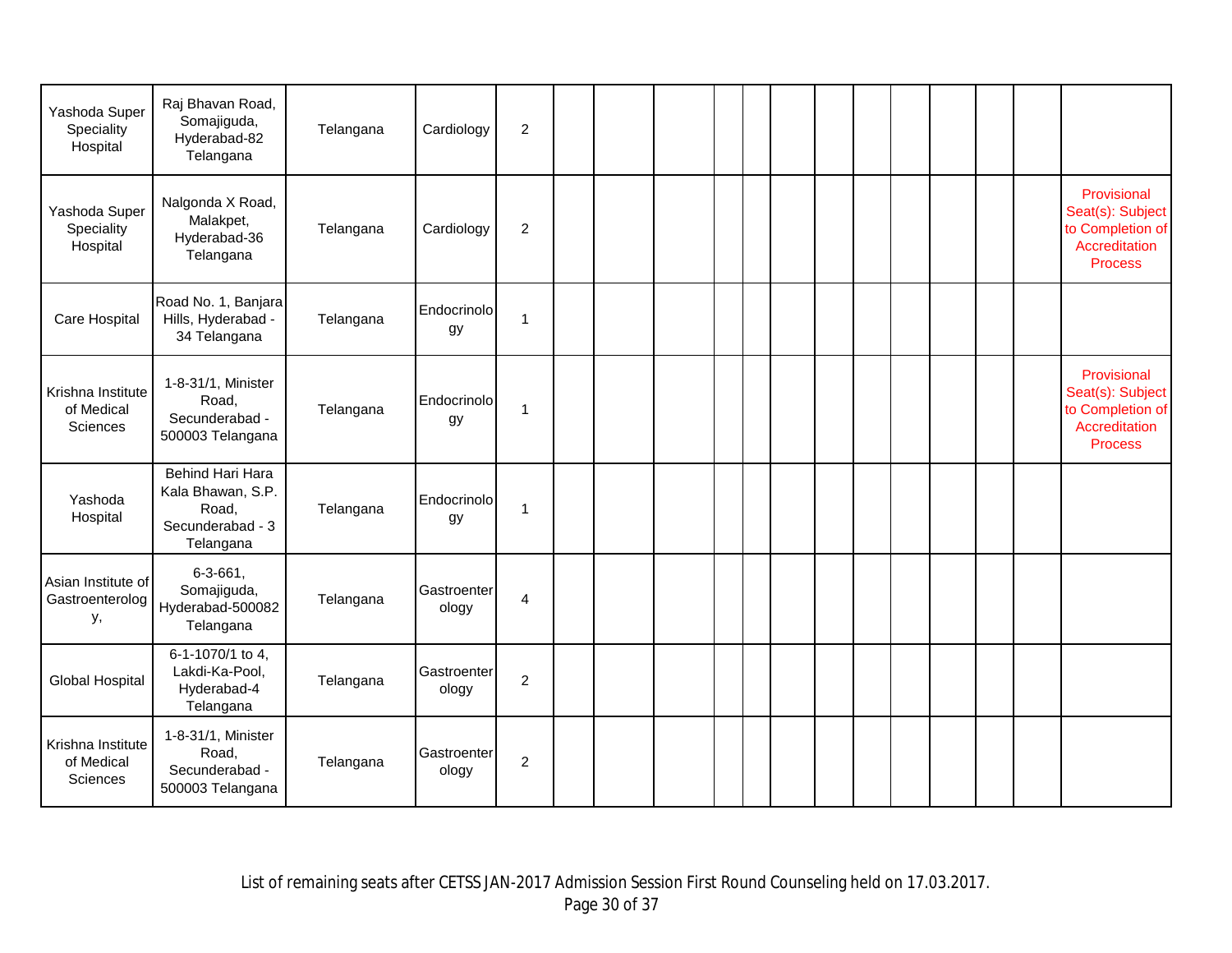| Nizam's Institute<br>of Medical<br>Sciences | Punjagutta,<br>Hyderabad-82<br>Telangana                                         | Telangana | Gastroenter<br>ology | $\overline{c}$          |  |  |  |  |  |  |                                                                                        |
|---------------------------------------------|----------------------------------------------------------------------------------|-----------|----------------------|-------------------------|--|--|--|--|--|--|----------------------------------------------------------------------------------------|
| Yashoda<br>Hospital                         | Behind Hari Hara<br>Kala Bhawan, S.P.<br>Road,<br>Secunderabad - 3<br>Telangana  | Telangana | Gastroenter<br>ology | 1                       |  |  |  |  |  |  |                                                                                        |
| Indo-American<br>Cancer                     | Institute & Research<br>Centre Road No.14,<br>Banjara Hills,<br>Hyderabad-500034 | Telangana | Medical<br>Oncology  | 3                       |  |  |  |  |  |  | Provisional<br>Seat(s): Subject<br>to Completion of<br>Accreditation<br><b>Process</b> |
| Krishna Institute<br>of Medical<br>Sciences | 1-8-31/1, Minister<br>Road,<br>Secunderabad -<br>500003 Telangana                | Telangana | Medical<br>Oncology  | 1                       |  |  |  |  |  |  |                                                                                        |
| Omega<br>Hospitals,                         | Road No. 12,<br>Banjara Hills,<br>Hyderabad-500034,<br>Telangana                 | Telangana | Medical<br>Oncology  | $\overline{2}$          |  |  |  |  |  |  | Provisional<br>Seat(s): Subject<br>to Completion of<br>Accreditation<br><b>Process</b> |
| Fernandez<br>Hospital                       | $4 - 1 - 1230,$<br>Bogulkunta,<br>Hyderabad - 01<br>Telangana                    | Telangana | Neonatolog<br>У      | $\overline{\mathbf{4}}$ |  |  |  |  |  |  |                                                                                        |
| Rainbow<br>Children's<br>Hospital           | 22, Rd#10, Banjara<br>Hills, Hyderabad-<br>500034 Telangana                      | Telangana | Neonatolog<br>у      | $\overline{2}$          |  |  |  |  |  |  | Provisional<br>Seat(s): Subject<br>to Completion of<br>Accreditation<br><b>Process</b> |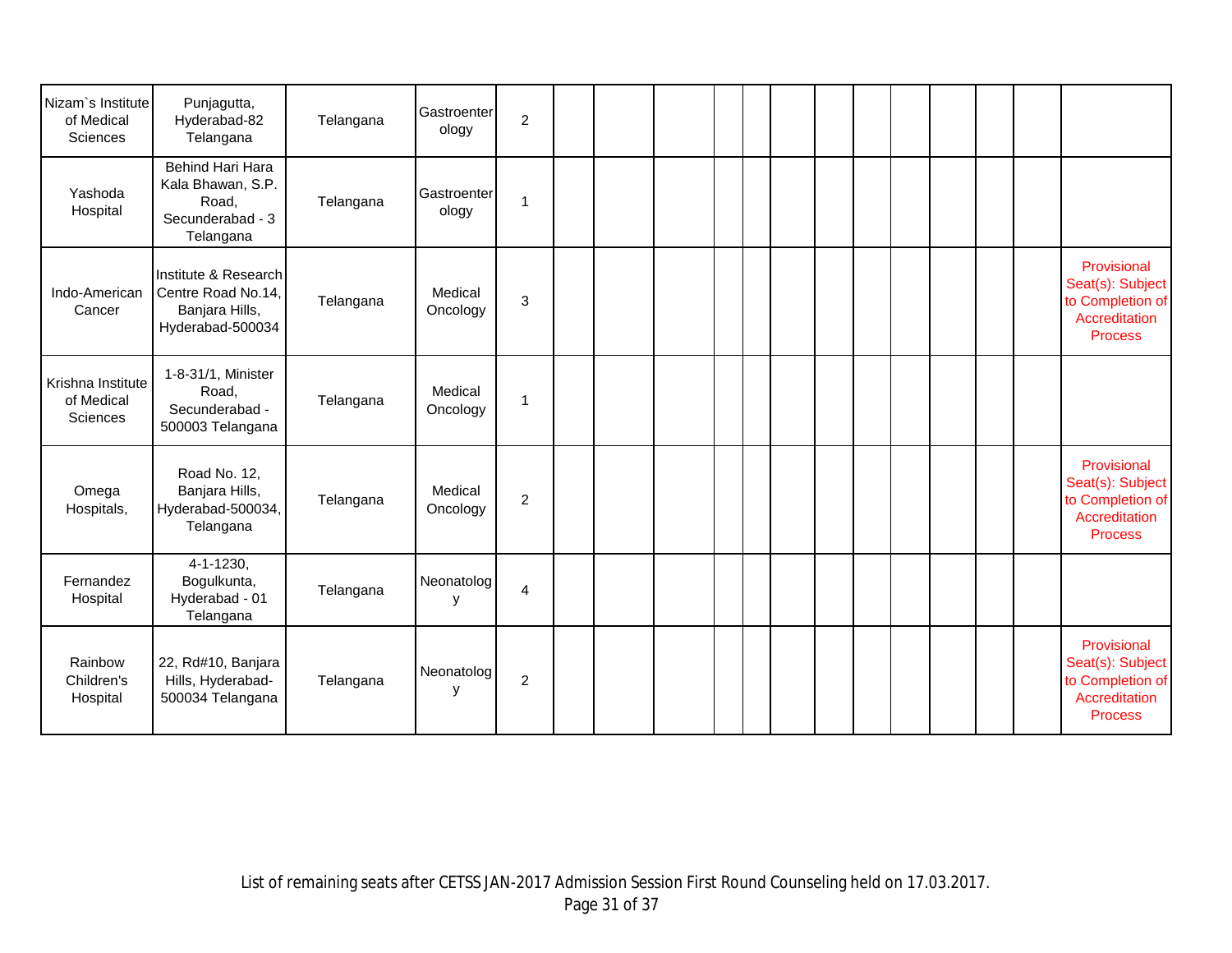| Apollo Hospital                                 | Room No. 306,<br>Office of the<br>Director of Medical<br><b>Education Jubilee</b><br>Hills, Hyderabad-<br>500033, Telangana | Telangana | Nephrology | $\overline{2}$ |  |  |  |  |  |  |                                                                                        |
|-------------------------------------------------|-----------------------------------------------------------------------------------------------------------------------------|-----------|------------|----------------|--|--|--|--|--|--|----------------------------------------------------------------------------------------|
| Care Hospital                                   | Road No. 1, Banjara<br>Hills, Hyderabad -<br>34 Telangana                                                                   | Telangana | Nephrology | 1              |  |  |  |  |  |  |                                                                                        |
| Global Hospital                                 | 6-1-1070/1 to 4,<br>Lakdi-Ka-Pool,<br>Hyderabad-4<br>Telangana                                                              | Telangana | Nephrology | $\mathbf 1$    |  |  |  |  |  |  |                                                                                        |
| Krishna Institute<br>of Medical<br>Sciences Ltd | 1-8-31/1, Minister<br>Road,<br>Secunderabad -<br>500003 Telangana                                                           | Telangana | Nephrology | $\mathbf{1}$   |  |  |  |  |  |  | Provisional<br>Seat(s): Subject<br>to Completion of<br>Accreditation<br><b>Process</b> |
| MaxCure<br>Hospital                             | (Formerly- Mediciti<br>Hospital) 5-9-22<br>Secretariat Road,<br>Hyderabad -<br>500063 Telangana                             | Telangana | Nephrology | $\mathbf 1$    |  |  |  |  |  |  | Provisional<br>Seat(s): Subject<br>to Completion of<br>Accreditation<br><b>Process</b> |
| <b>STAR</b><br><b>HOSPITAL</b>                  | 8-2-596/5, RD. NO-<br>10 BANJARA HILLS<br>HYDERABAD-500<br>034 Telangana                                                    | Telangana | Nephrology | $\overline{c}$ |  |  |  |  |  |  | Provisional<br>Seat(s): Subject<br>to Completion                                       |
| Yashoda<br>Hospital                             | Behind Hari Hara<br>Kala Bhawan, S.P.<br>Road,<br>Secunderabad - 3<br>Telangana                                             | Telangana | Nephrology | 2              |  |  |  |  |  |  |                                                                                        |
| Yashoda Super<br>Speciality<br>Hospital         | Nalgonda X Road,<br>Malakpet,<br>Hyderabad-36<br>Telangana                                                                  | Telangana | Nephrology | $\mathbf{1}$   |  |  |  |  |  |  |                                                                                        |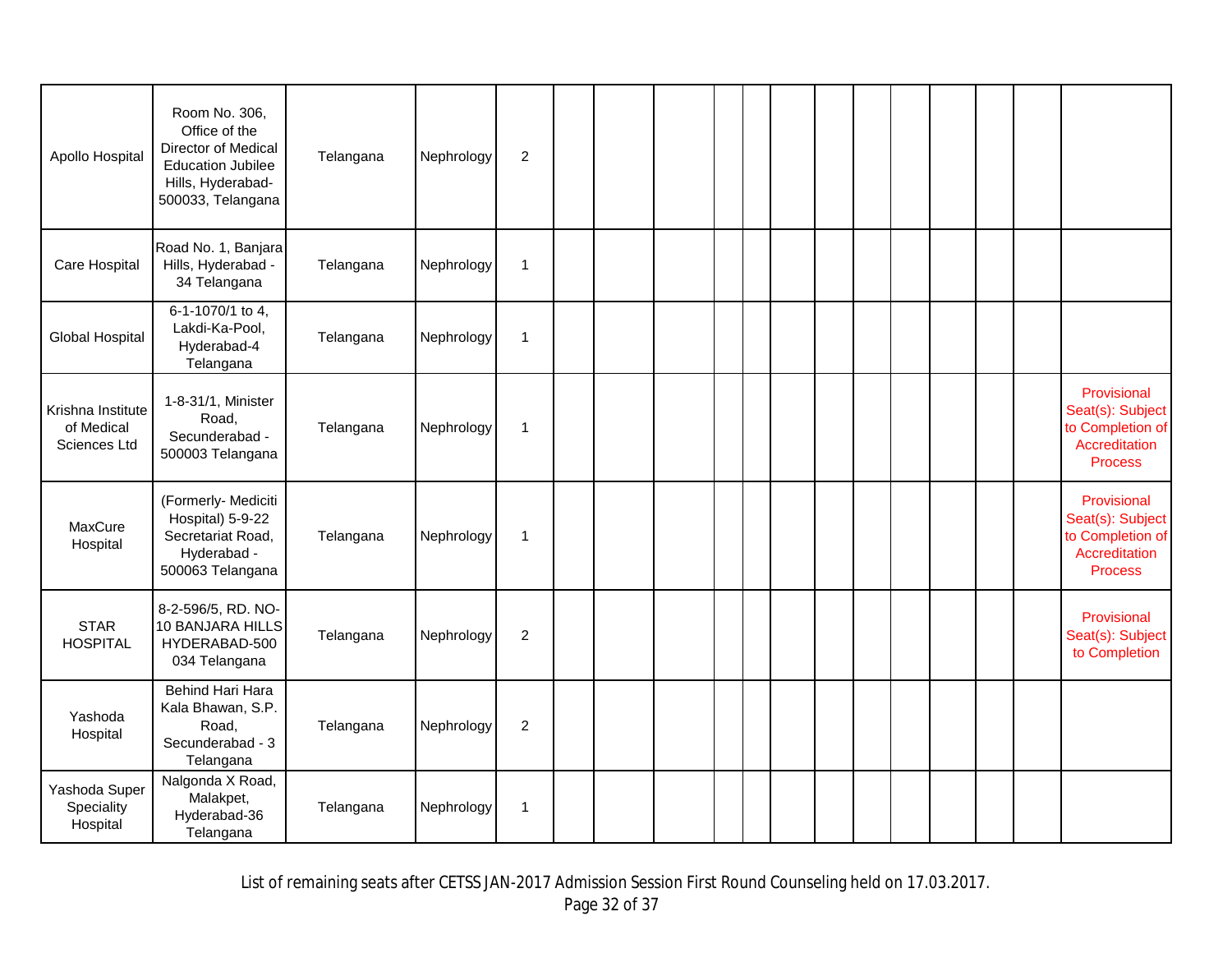| Yashoda Super<br>Speciality<br>Hospital     | Raj Bhavan Road,<br>Somajiguda,<br>Hyderabad-82<br>Telangana                                                  | Telangana | Nephrology              | $\mathbf{1}$     |  |  |  |  |  |  |                                                                                        |
|---------------------------------------------|---------------------------------------------------------------------------------------------------------------|-----------|-------------------------|------------------|--|--|--|--|--|--|----------------------------------------------------------------------------------------|
| Care Hospital                               | Exhibition Road,<br>Nampally,<br>Hyderabad,<br>Telangana                                                      | Telangana | Neurology               | $\overline{2}$   |  |  |  |  |  |  | Provisional<br>Seat(s): Subject<br>to Completion of<br>Accreditation<br><b>Process</b> |
| Care Hospital,                              | The Institute of<br><b>Medical Sciences</b><br>Road No. 1, Banjara<br>Hills, Hyderabad -<br>5000 34 Telangana | Telangana | Neurology               | 3                |  |  |  |  |  |  | Provisional<br>Seat(s): Subject<br>to Completion of<br>Accreditation<br><b>Process</b> |
| Kamineni<br>Hospital                        | L. B. Nagar,<br>Hyderabad -500068<br>Telangana                                                                | Telangana | Neurology               | $\overline{c}$   |  |  |  |  |  |  |                                                                                        |
| Krishna Institute<br>of Medical<br>Sciences | 1-8-31/1, Minister<br>Road,<br>Secunderabad -<br>500003 Telangana                                             | Telangana | Neurology               | 3                |  |  |  |  |  |  |                                                                                        |
| Yashoda Super<br>Speciality<br>Hospital     | Nalgonda X Road,<br>Malakpet,<br>Hyderabad-36<br>Telangana                                                    | Telangana | Neurology               | $\overline{c}$   |  |  |  |  |  |  |                                                                                        |
| Yashoda Super<br>Speciality<br>Hospital     | Raj Bhavan Road,<br>Somajiguda,<br>Hyderabad-82<br>Telangana                                                  | Telangana | Neurology               | $\mathbf{1}$     |  |  |  |  |  |  |                                                                                        |
| Care Hospital                               | Road No. 1, Banjara<br>Hills, Hyderabad -<br>34 Telangana                                                     | Telangana | Pediatric<br>Cardiology | $\boldsymbol{2}$ |  |  |  |  |  |  |                                                                                        |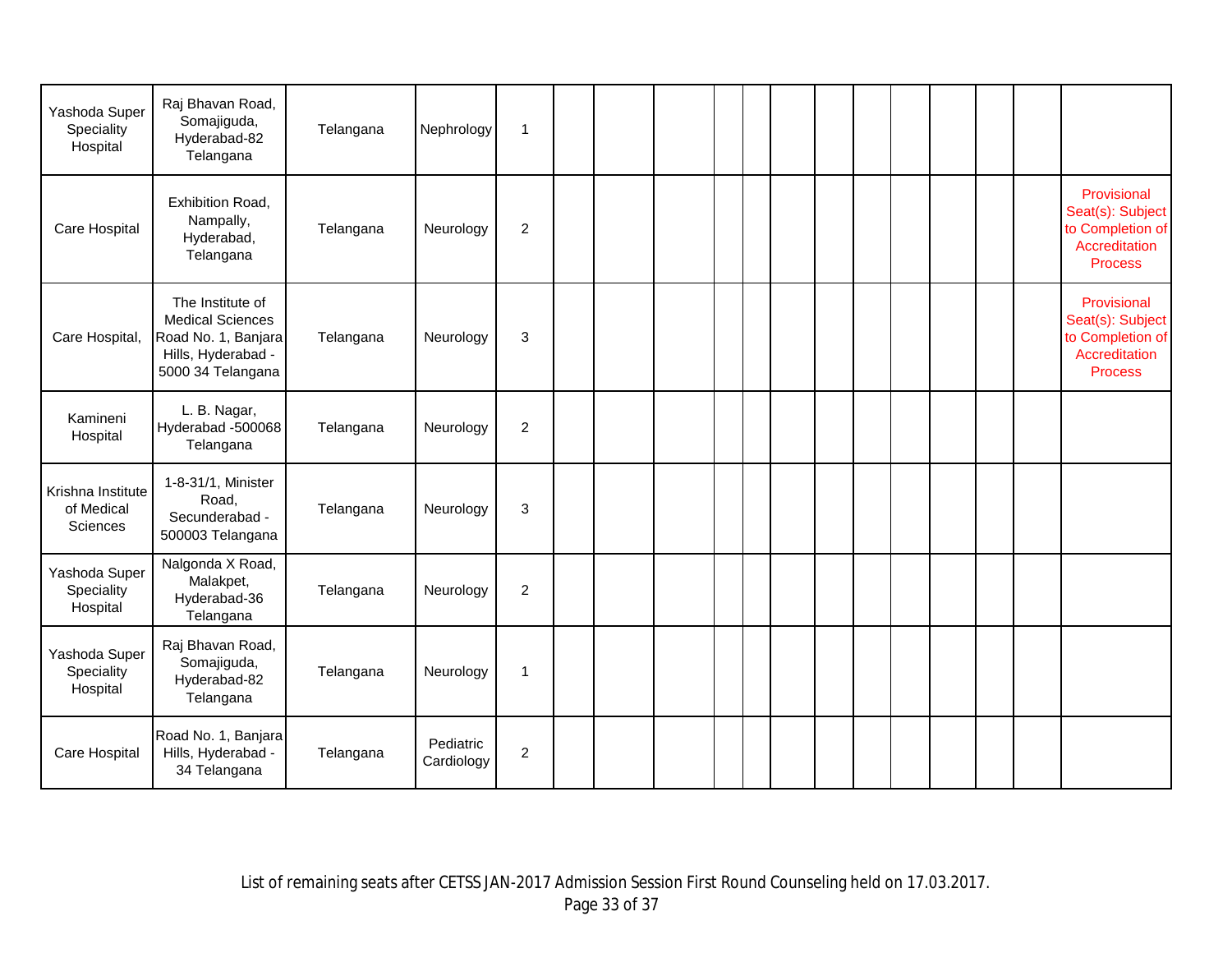| <b>STAR</b><br><b>HOSPITAL</b>                  | 8-2-596/5, RD. NO-<br>10 BANJARA HILLS<br>HYDERABAD-500<br>034 Telangana                                        | Telangana            | Pediatric<br>Cardiology       | $\mathbf{1}$   |  |  |  |  |  |  |                                                                                        |
|-------------------------------------------------|-----------------------------------------------------------------------------------------------------------------|----------------------|-------------------------------|----------------|--|--|--|--|--|--|----------------------------------------------------------------------------------------|
| Krishna Institute<br>of Medical<br>Sciences Ltd | 1-8-31/1, Minister<br>Road,<br>Secunderabad -<br>500003 Telangana                                               | Telangana            | Rheumatol<br>ogy              | 1              |  |  |  |  |  |  | Provisional<br>Seat(s): Subject<br>to Completion of<br>Accreditation<br><b>Process</b> |
| Metro Heart<br>Institute                        | X-1, Sector-12,<br>Noida-201301, Uttar<br>Pradesh                                                               | <b>Uttar Pradesh</b> | Cardiology                    | 2              |  |  |  |  |  |  | Provisional<br>Seat(s): Subject<br>to Completion of<br>Accreditation<br><b>Process</b> |
| Max Super<br>Specialty<br>Hospital              | (Formerly:-<br>Pushpanjali<br>Crosslay Hospital)<br>W-3, Sector-1,<br>Vaishali, NCR-<br>201012 Uttar<br>Pradesh | <b>Uttar Pradesh</b> | Gastroenter<br>ology          | $\overline{c}$ |  |  |  |  |  |  | Provisional<br>Seat(s): Subject<br>to Completion of<br>Accreditation<br><b>Process</b> |
| <b>Fortis Hospital</b>                          | B-22, Sector-62,<br>Noida - 201301<br><b>Uttar Pradesh</b>                                                      | <b>Uttar Pradesh</b> | Nephrology                    | $\mathbf{1}$   |  |  |  |  |  |  |                                                                                        |
| Apollo<br>Gleneagles<br>Hospitals               | 58, Canal Circular<br>Road, Kolkata-<br>700054 West<br>Bengal                                                   | West Bengal          | Cardio<br>Thoracic<br>Surgery | $\overline{4}$ |  |  |  |  |  |  |                                                                                        |
| <b>B.M. Birla Heart</b><br>Research<br>Centre,  | 1/1 National Library<br>Avenue, KOLKATA -<br>27 West Bengal                                                     | West Bengal          | Cardio<br>Thoracic<br>Surgery | $\mathbf{1}$   |  |  |  |  |  |  |                                                                                        |
| Apollo<br>Gleneagles<br>Hospitals               | 58, Canal Circular<br>Road, Kolkata-<br>700054 West<br>Bengal                                                   | West Bengal          | Cardiology                    | $\overline{c}$ |  |  |  |  |  |  |                                                                                        |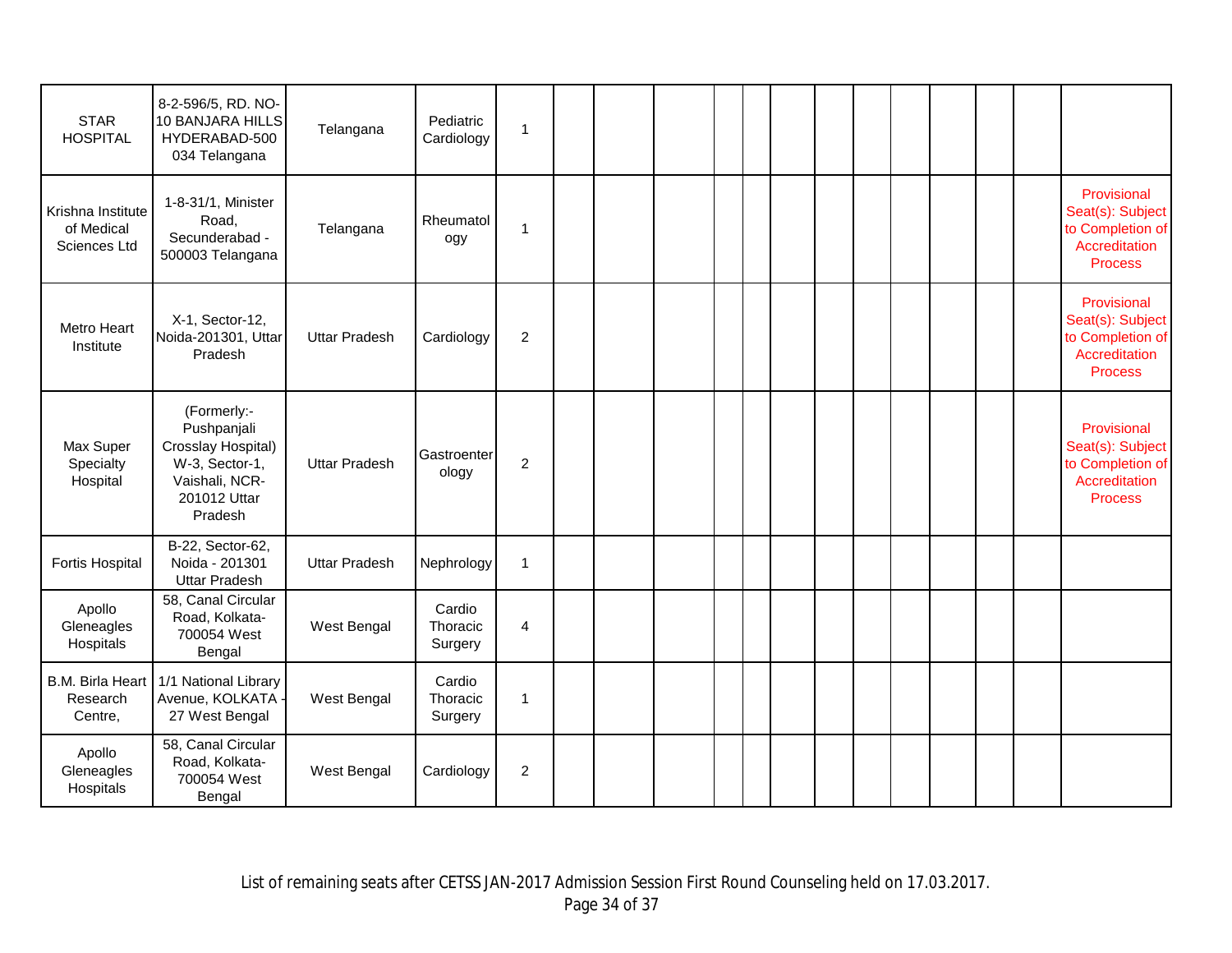| B.M. Birla Heart<br>Research<br>Centre,                | 1/1 National Library<br>Avenue, KOLKATA<br>27 West Bengal                                                               | West Bengal | Cardiology           | $\overline{c}$   |  |  |  |  |  |  |                                                                                        |
|--------------------------------------------------------|-------------------------------------------------------------------------------------------------------------------------|-------------|----------------------|------------------|--|--|--|--|--|--|----------------------------------------------------------------------------------------|
| Medica<br>Superspecialty<br>Hospital                   | 127 Mukundapur, E<br>M Bypass, Kolkata-<br>700099 West<br>Bengal                                                        | West Bengal | Cardiology           | 1                |  |  |  |  |  |  | Provisional<br>Seat(s): Subject<br>to Completion of<br>Accreditation<br><b>Process</b> |
| Rabindranath<br>Tagore<br>International                | Instt.of Cardiac<br>Sciences 124,<br>Mukundapur, Near<br>Santoshpur<br>Connector,<br>KOLKATA - 99<br>West Bengal        | West Bengal | Cardiology           | 4                |  |  |  |  |  |  |                                                                                        |
| Apollo<br>Gleneagles<br>Hospitals                      | 58, Canal Circular<br>Road, Kolkata-<br>700054 West<br>Bengal                                                           | West Bengal | Gastroenter<br>ology | $\mathbf{1}$     |  |  |  |  |  |  |                                                                                        |
| Peerless<br>Hospital and B K<br>Roy Research<br>Centre | 360, Panchasayar,<br>KOLKATA - 700094<br>West Bengal                                                                    | West Bengal | Gastroenter<br>ology | $\overline{2}$   |  |  |  |  |  |  |                                                                                        |
| Rabindranath<br>Tagore<br>International                | Instt.of Cardiac<br><b>Sciences Premises</b><br>No.1489, 124,<br>Mukundapur, E M<br>Bypass, KOLKATA -<br>99 West Bengal | West Bengal | Gastroenter<br>ology | $\overline{2}$   |  |  |  |  |  |  | Provisional<br>Seat(s): Subject<br>to Completion of<br>Accreditation<br><b>Process</b> |
| Apollo<br>Gleneagles<br>Hospitals                      | 58, Canal Circular<br>Road, Kolkata-<br>700054 West<br>Bengal                                                           | West Bengal | Medical<br>Oncology  | $\boldsymbol{2}$ |  |  |  |  |  |  | Provisional<br>Seat(s): Subject<br>to Completion of<br>Accreditation<br><b>Process</b> |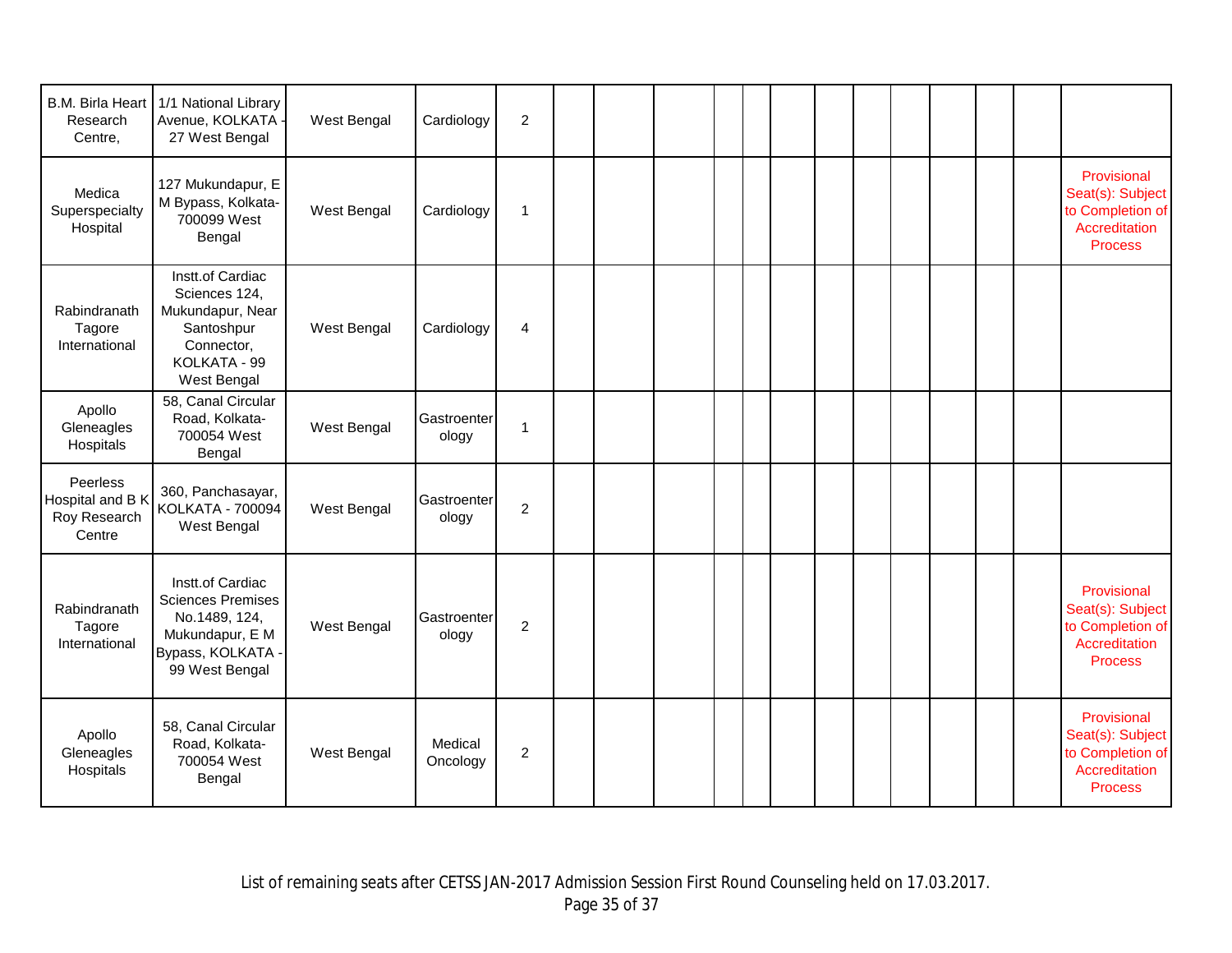| Apollo<br>Gleneagles<br>Hospitals                | 58, Canal Circular<br>Road, Kolkata-<br>700054 West<br>Bengal                                                    | West Bengal | Nephrology              | 5                |  |  |  |  |  |  |                                                                                        |
|--------------------------------------------------|------------------------------------------------------------------------------------------------------------------|-------------|-------------------------|------------------|--|--|--|--|--|--|----------------------------------------------------------------------------------------|
| Medica<br>Superspecialty<br>Hospital             | 127 Mukundapur, E<br>M Bypass, Kolkata-<br>700099 West<br>Bengal                                                 | West Bengal | Nephrology              | $\mathbf{1}$     |  |  |  |  |  |  |                                                                                        |
| Rabindranath<br>Tagore<br>International          | Instt.of Cardiac<br>Sciences 124,<br>Mukundapur, Near<br>Santoshpur<br>Connector,<br>KOLKATA - 99<br>West Bengal | West Bengal | Nephrology              | $\overline{c}$   |  |  |  |  |  |  |                                                                                        |
| Institute of<br>Neurosciences                    | 185/1, A J C Bose<br>Road, Kolkata-<br>700017 West<br>Bengal                                                     | West Bengal | Neurology               | $\mathbf{1}$     |  |  |  |  |  |  |                                                                                        |
| <b>National Neuro</b><br>Scs. Centre,            | Peerless Hospital<br>Campus, 2nd Flr,<br>360 Panchasayar,<br>KOLKATA-94 West<br>Bengal                           | West Bengal | Neurology               | 1                |  |  |  |  |  |  | Provisional<br>Seat(s): Subject<br>to Completion of<br>Accreditation<br><b>Process</b> |
| The Calcutta<br>Medical<br>Research<br>Institute | 7/2-Diamond<br>Harbour Rd,<br>KOLKATA -27 West<br>Bengal                                                         | West Bengal | Neurology               | $\boldsymbol{2}$ |  |  |  |  |  |  |                                                                                        |
| Apollo<br>Gleneagles<br>Hospitals                | 58, Canal Circular<br>Road, Kolkata-<br>700054 West<br>Bengal                                                    | West Bengal | Paediatric<br>Surgery   | 1                |  |  |  |  |  |  |                                                                                        |
| Rabindranath<br>Tagore<br>International          | Instt.of Cardiac<br>Sciences 124,<br>Mukundapur, Near<br>Santoshpur<br>Connector,<br>KOLKATA - 99<br>West Bengal | West Bengal | Pediatric<br>Cardiology | 3                |  |  |  |  |  |  |                                                                                        |